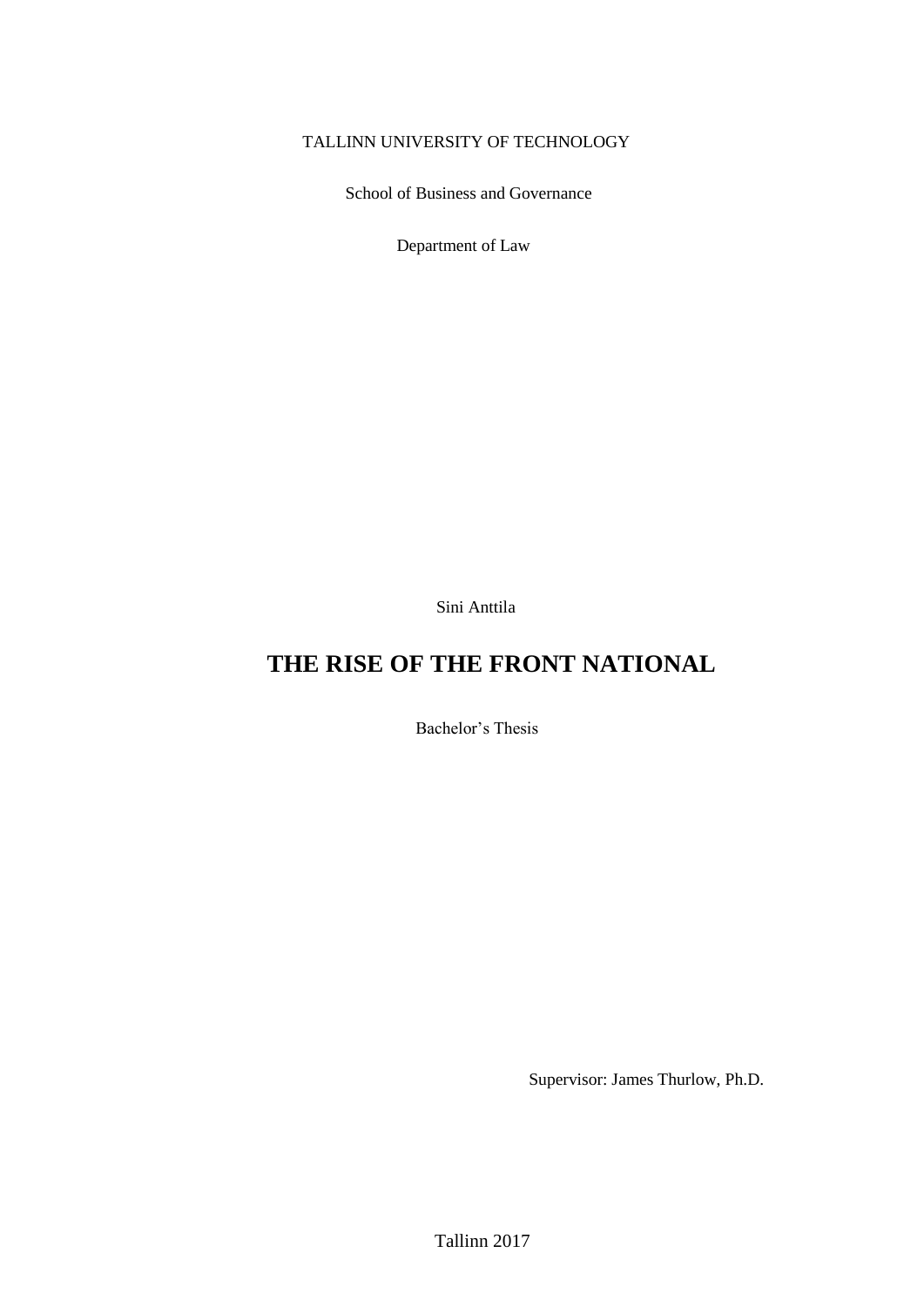I declare I have written the Bachelor's thesis independently.

All works and major viewpoints of the other authors, data from other sources of literature and elsewhere used for writing this paper have been referenced.

Sini Anttila …………………………… (signature, date)

Student's code: a144993

Student's e-mail address: sinianttila@hotmail.fi

Supervisor Lecturer James Thurlow: The thesis conforms to the requirements set for the bachelor's theses

……………………………………………

(signature, date)

Chairman of defence committee: Permitted to defence

…………………………………

(Title, name, signature, date)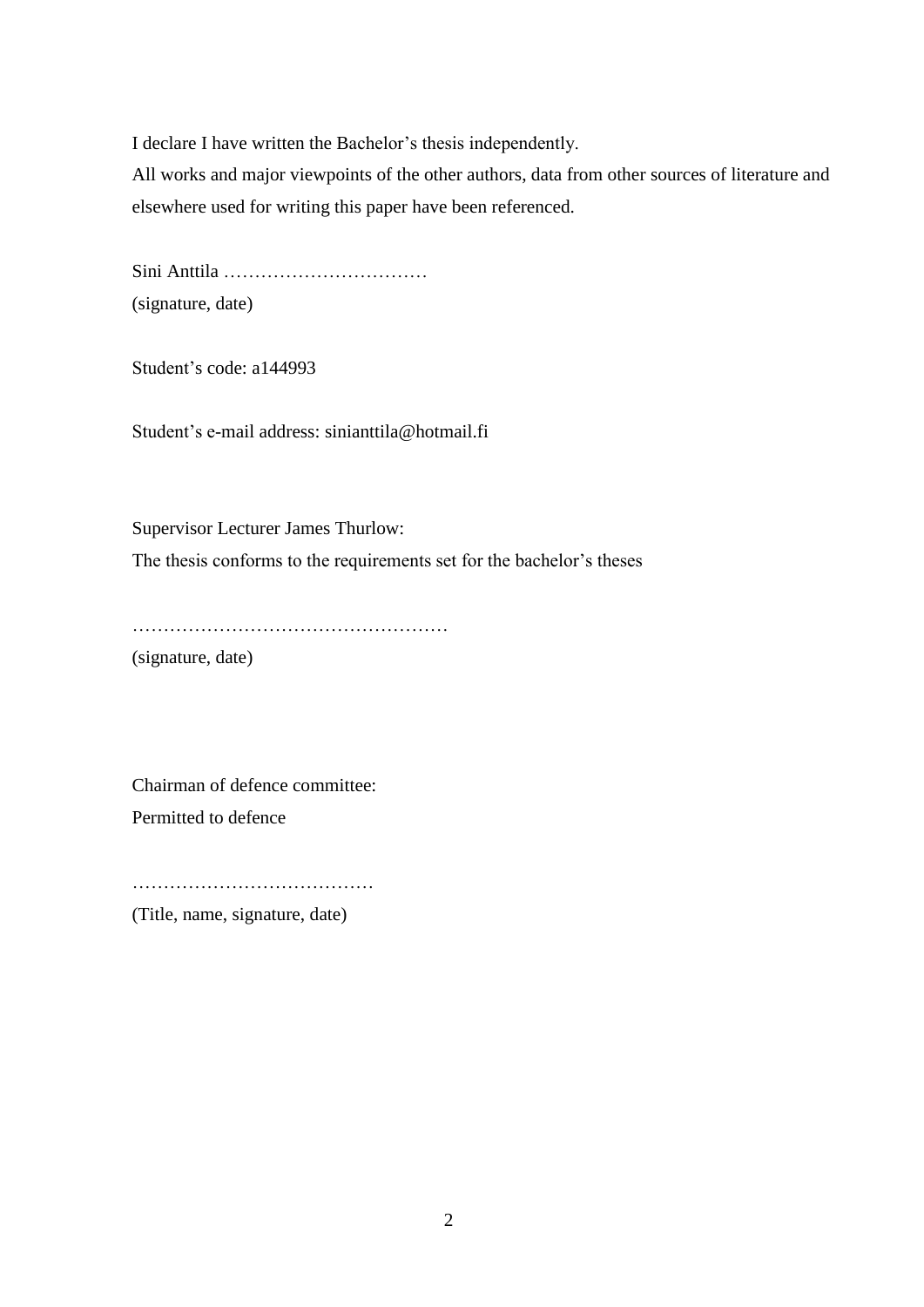## **TABLE OF CONTENTS**

| 1.1. Roots of right-wing extremism in France: from Maurice Barrès and Charles Maurras    |
|------------------------------------------------------------------------------------------|
|                                                                                          |
|                                                                                          |
| 1.3. Differences and similarities between Jean-Marie Le Pen and Marine Le Pen  14        |
| 2. SARKOZY AND HOLLANDE: PRESIDENCIES THAT PAVED THE WAY FOR                             |
|                                                                                          |
| 2.1. The Sarkozy presidency – legitimatization of the rhetoric of the Front National  20 |
|                                                                                          |
| 2.3. Hyper-président vs. Président normal: the personification of politics 25            |
|                                                                                          |
|                                                                                          |
|                                                                                          |
|                                                                                          |
|                                                                                          |
|                                                                                          |
|                                                                                          |
|                                                                                          |
|                                                                                          |
|                                                                                          |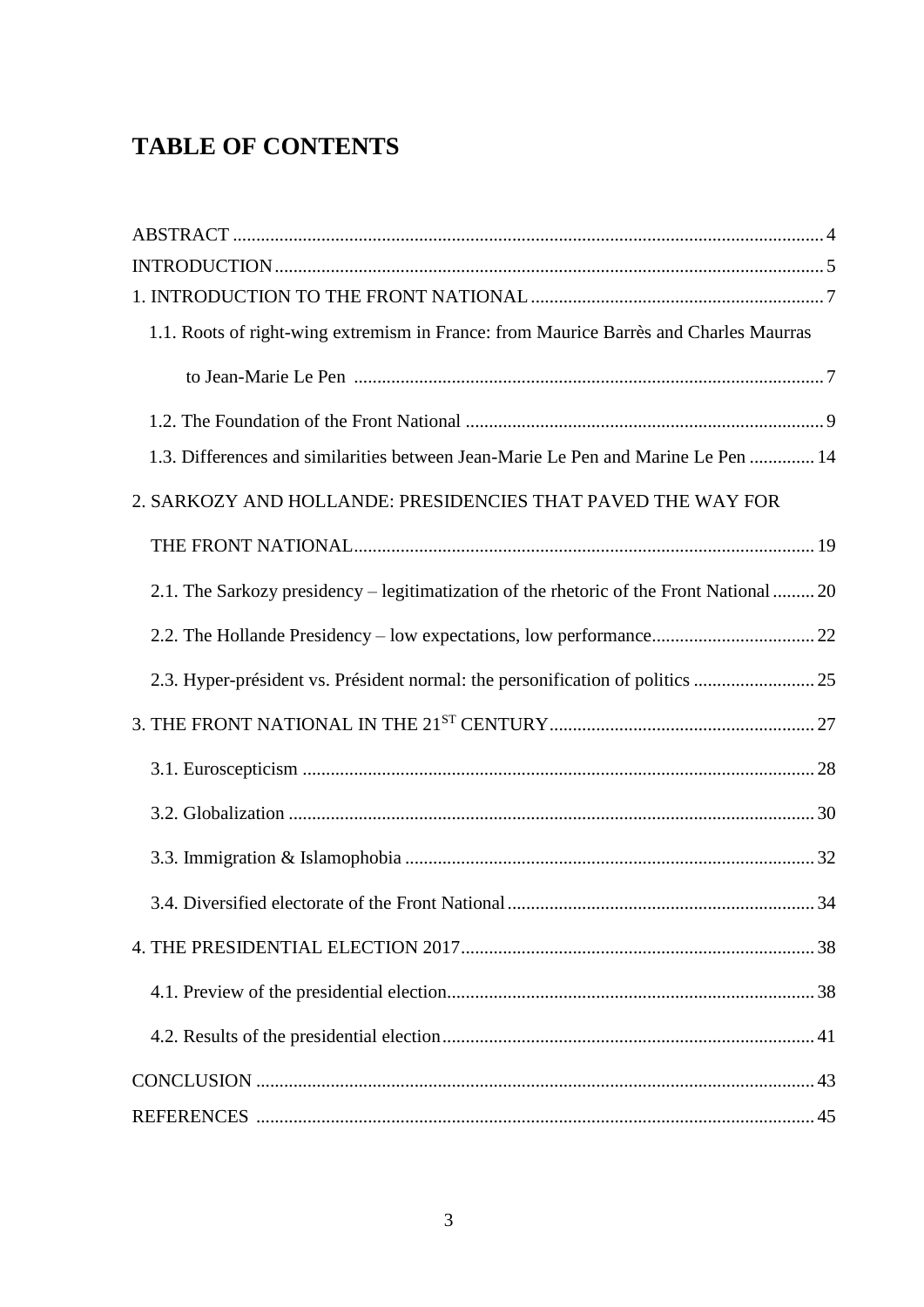### **ABSTRACT**

Far-right movements have been an essential part of French political culture for decades. Now, however, the French Front National (FN) is more powerful than ever before. Founded in 1973 by Jean-Marie Le Pen, it was first marginalized as a racist, sexist, anti-Semitic party. In the presidential election of 2002, Le Pen led his party to a substantial electoral victory as he made it to the runoff. This was seen as the major breakthrough for the party, and it was clear that the FN was here to stay. As Marine Le Pen became the leader of the party in 2011, she has been effectively de-demonizing the party image, even expelling her father from the FN due to his anti-Semitic comments. Even though Marine Le Pen's efforts to improve the party image are an important factor, the circumstances in France are auspicious for far-right factions to prosper: the European Union is viewed increasingly unfavourably, alongside with globalization. France has experienced numerous terror-attacks, which have increased Islamophobic attitudes. As evidenced by the presidential election of 2017, the French see the FN as an increasingly attractive party. Even though Le Pen lost the presidency to Emmanuel Macron, the final election result can still be seen as a victory for French far-right: the FN should not be seen as a political pariah anymore, but as a serious contender in the French political arena.

*Keywords: Far-right, Front National, Jean-Marie Le Pen, Marine Le Pen, de-demonization*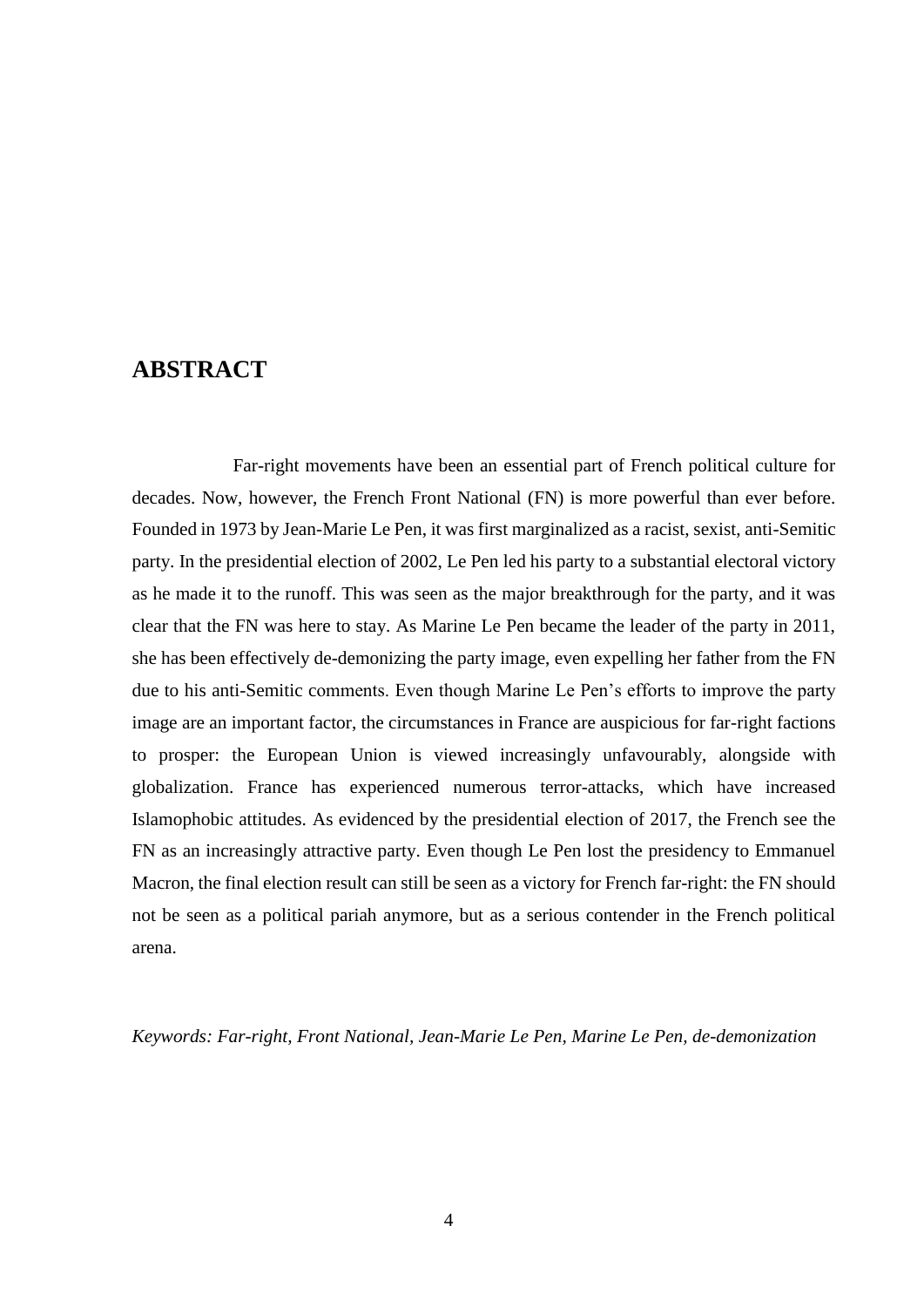### **INTRODUCTION**

When the Front National (FN) was founded in 1972, it was not able to gain much support. Its first real breakthrough at the national level happened in 2002, when the leader and founder of the FN, Jean-Marie Le Pen, made it to the second round of presidential election. However, Le Pen's performance in the next presidential election of 2007 was not effective enough, and he came fourth in the first round, thus he was unqualified for the second round. The party seemed to be in a dead-end: various racist and anti-Semitic comments from Le Pen and quarrelling inside the party had done some serious damage to the party image, and consequently the French people started to alienate themselves from the party. However, in 2011, Le Pen's daughter, Marine, became the leader of the party. Things took a more positive turn for the party quite rapidly after this. In the presidential election of 2012, Marine Le Pen received more votes than her father ever did. This positive trend continued in the presidential election of 2017, and she able to attract enough votes to make it to the second round. Even though she lost the presidency, Le Pen still received a larger number of votes than the party ever had before. Approximately 10 million French voted for her in the second round.

This paper is divided into four parts, all of which explain or demonstrate the popularity of the FN. The first part covers the foundation of the FN. In the first section, this paper introduces the roots of right-wing extremism in France, and draws parallels between early far-right thinkers (Charles Maurras and Maurice Barrès) and Jean-Marie Le Pen. Furthermore, the early phases of the party are reviewed, later looking at Marine Le Pen's accession of power. The differences between Marine Le Pen and Jean-Marie Le Pen are analysed and a particular importance is given to Marine Le Pen's aspirations to de-demonize the party, which has turned out to be a success. The second part covers the presidencies of Nicolas Sarkozy and François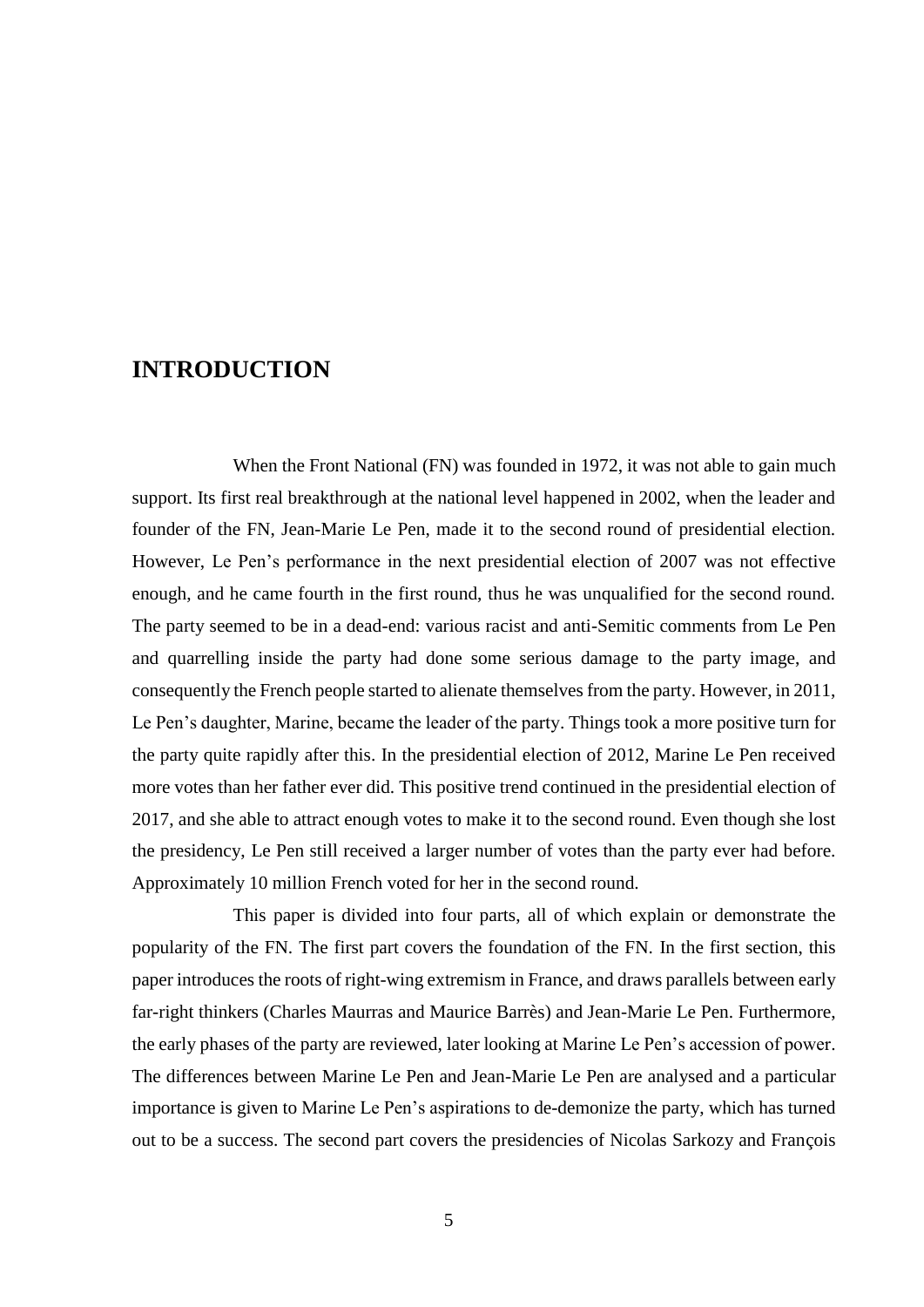Hollande, both of which strengthened the FN, in different ways. The third section addresses the FN in the 21<sup>st</sup> century and discusses its main policies. To demonstrate how the FN has been able to perform better (due to of the leadership change in the party, better party image and policies that resonate well with the French public), a brief section of diversified electorate is added to this part, as well. The last part covers the presidential election of 2017, which was taking place during the writing process of this Bachelor's thesis.

This Bachelor's thesis aims to explain the reasons for the rise of the FN. While scholarly works on the topic tend to emphasize one aspect over the other, this paper argues that there are various reasons for the current popularity of the FN, which are all intertwined with each other. The falsifiable hypothesis of this Bachelor's thesis is that even though the FN has increasingly gained ground, Marine Le Pen will not win the race for the Élysée Palace. However, the FN should not be seen either as a marginal party or as a protest vote anymore. This might have been the case during the most of Jean-Marie Le Pen's leadership of the party, but various reasons that are covered in this work, show that the FN should be taken as a serious competitor.

The main reasons for the surge of the FN are analysed by mainly using a qualitative research method that is conducted by analysing relevant secondary sources such as academic articles, books and in-depth analyses. Certain primary sources, namely interviews with Marine Le Pen and different periodicals that were written during the writing process of this Bachelor's thesis, are taken advantage of, as well. Quantitative research methods are also utilized, as a part of comparison between Jean-Marie Le Pen and Marine Le Pen, as well as when looking at polls predicting the results of the presidential election of 2017.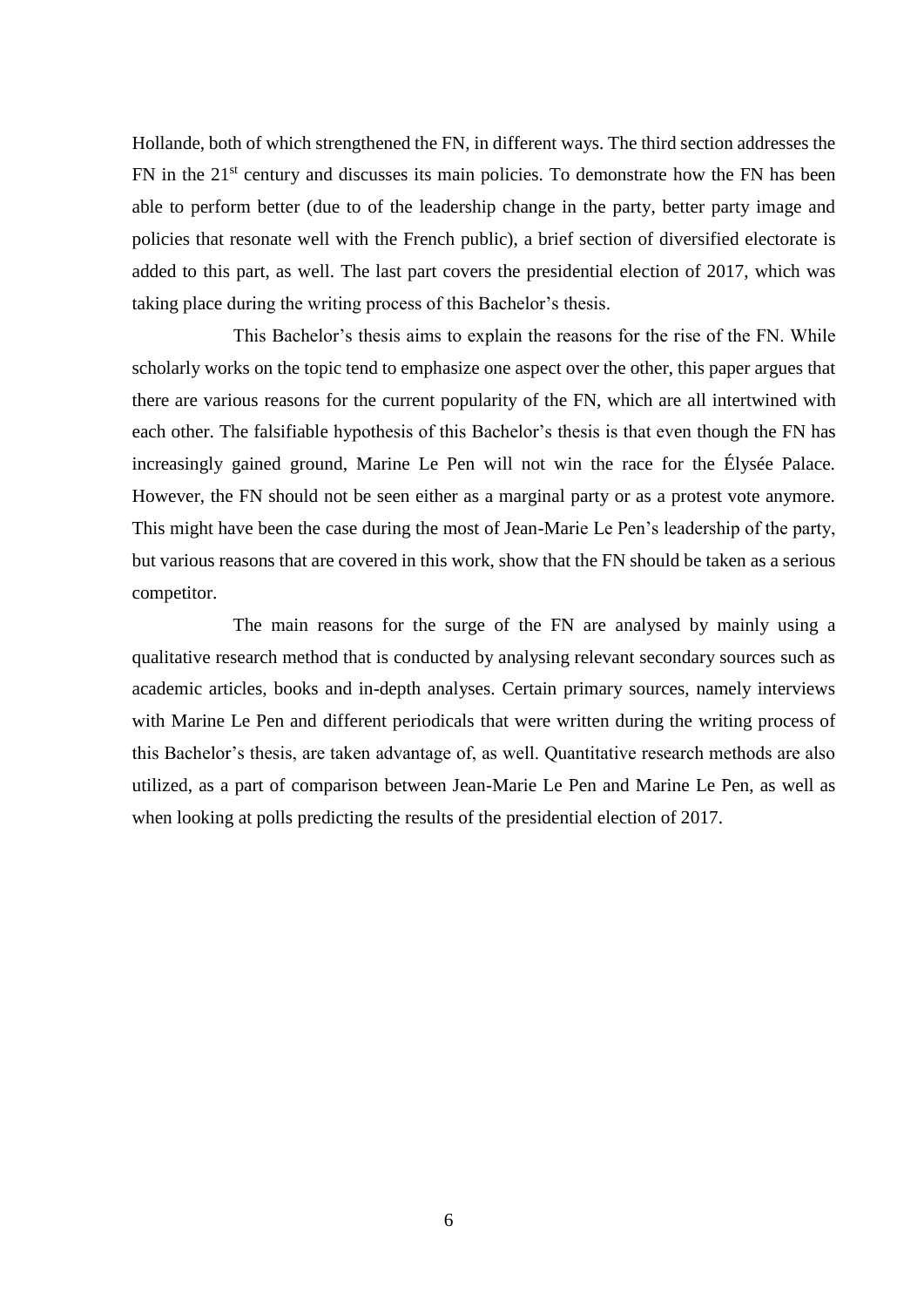### **1. INTRODUCTION TO THE FRONT NATIONAL**

This section will clarify the role of right-wing extremism, which has always been a part of French political culture. In addition, the influence of Maurice Barrès and Charles Maurras on the development of far-right ideology is examined briefly. Jean-Marie Le Pen was able to systematize the movement into a significant political party in the post-WWII era: various right-wing factions, had existed before him, most importantly Action Française (*French Action*, AF) that still exists but is no longer influential. What will also be noted are the differences between Jean-Marie Le Pen and his daughter, Marine Le Pen, who is the current leader of the FN. Some importance will be given to the changes that Marine orchestrated when she displaced her father. These differences between Jean-Marie and Marine have made the FN more approachable to voters, such as the populist nature of the party. However, it is essential to realize that even though Marine made certain amendments, she kept certain elements intact. Therefore, it is important to give recognition to Jean-Marie Le Pen's creation of the FN.

# **1.1. Roots of right-wing extremism in France: from Maurice Barrès and Charles Maurras to Jean-Marie Le Pen**

This section addresses the similarities between early radical right-wing thinkers, namely Maurice Barrès and Charles Maurras, and Jean-Marie Le Pen and his idea of the FN.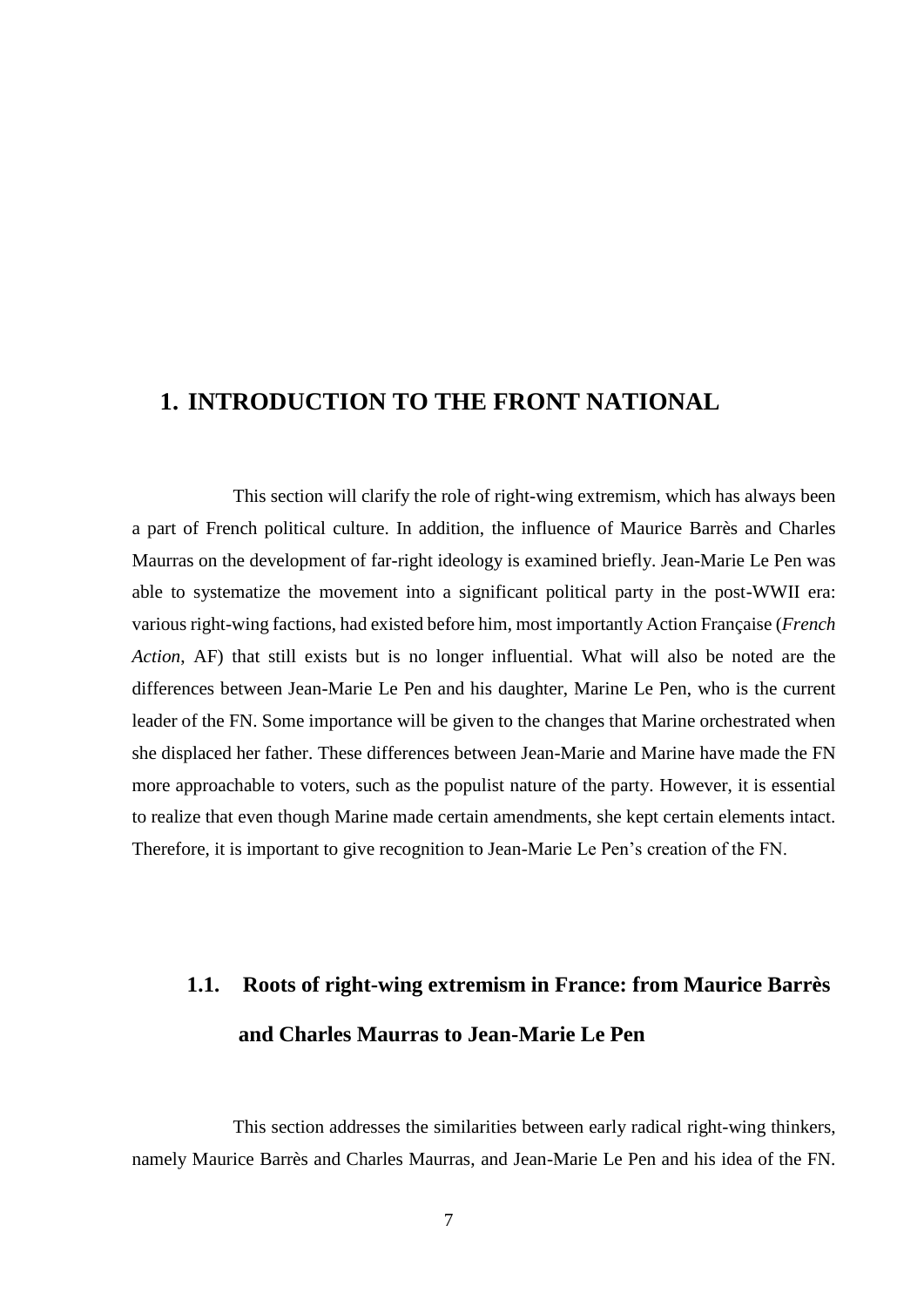According to Williams, far-right movements were able to prosper in the atmosphere of the Third Republic (1870-1940). The situation changed, when the Fourth Republic was established and democracy was reinstated: far-right movements started to lose their popularity in France (Williams 2011, 680). Jean-Marie Le Pen was the first one to establish a far-right movement in France during the Fifth Republic. During the early 80's, the FN started to gain more popularity, slowly but steadily. Thus, it is important to analyse what is behind its success.

Goodliffe provides a framework for analysing French extreme right-wing factions. He lays out five distinguishing features that unite these movements (Goodliffe 2012, 37-38):

- 1. hostile attitude towards communism and socialism
- 2. opposition to economic and political liberalism
- 3. strong and charismatic leading figure
- 4. concept of national identity and its protection
- 5. will to create a society in which a homogeneous population shares the same social, political and cultural values

When comparing the AF and the early FN, one can quickly see the similarities. As Crook notes, Le Pen repeatedly claimed that his party was not "*an extreme right-wing party*", but his efforts to distance himself from Barrès and Maurras were failed attempts. For example, Le Pen had the same ideology with Barrès and Maurras with the issue of heterogeneity of the population. For Barrès, the problem was certain groups of people: for him, it was particularly the Jews that do not have their roots in France, thus their values are incompatible with the French ones. Not only are they not ideal French citizens, but they are also a threat to the national identity of the French people. Maurras, on the other hand, used a term "*racaille*" (scum), to define these uprooted individuals and believed that "*in France, one comes at ease, does whatever one pleases and leaves only if one wants to*". They both have the same conclusion on the topic: foreigners on the French soil pose an imminent threat to French national identity and have no loyalty to France. This is very similar to Le Pen's argument, even though he did not primarily target the Jews: instead, he scapegoated immigrants. Le Pen argued that immigrants, especially those of Northern African descent, would always have their allegiance to their own country, never to France. What is more, he found certain aspects of their lifestyles and traditions conflicting with the French ones, like both Maurras and Barrès did as well. All three men highly value the idea of one's "Frenchness" (Crook 2016, 15, 21, 24, 31, 40, 44). Maurras and Barrès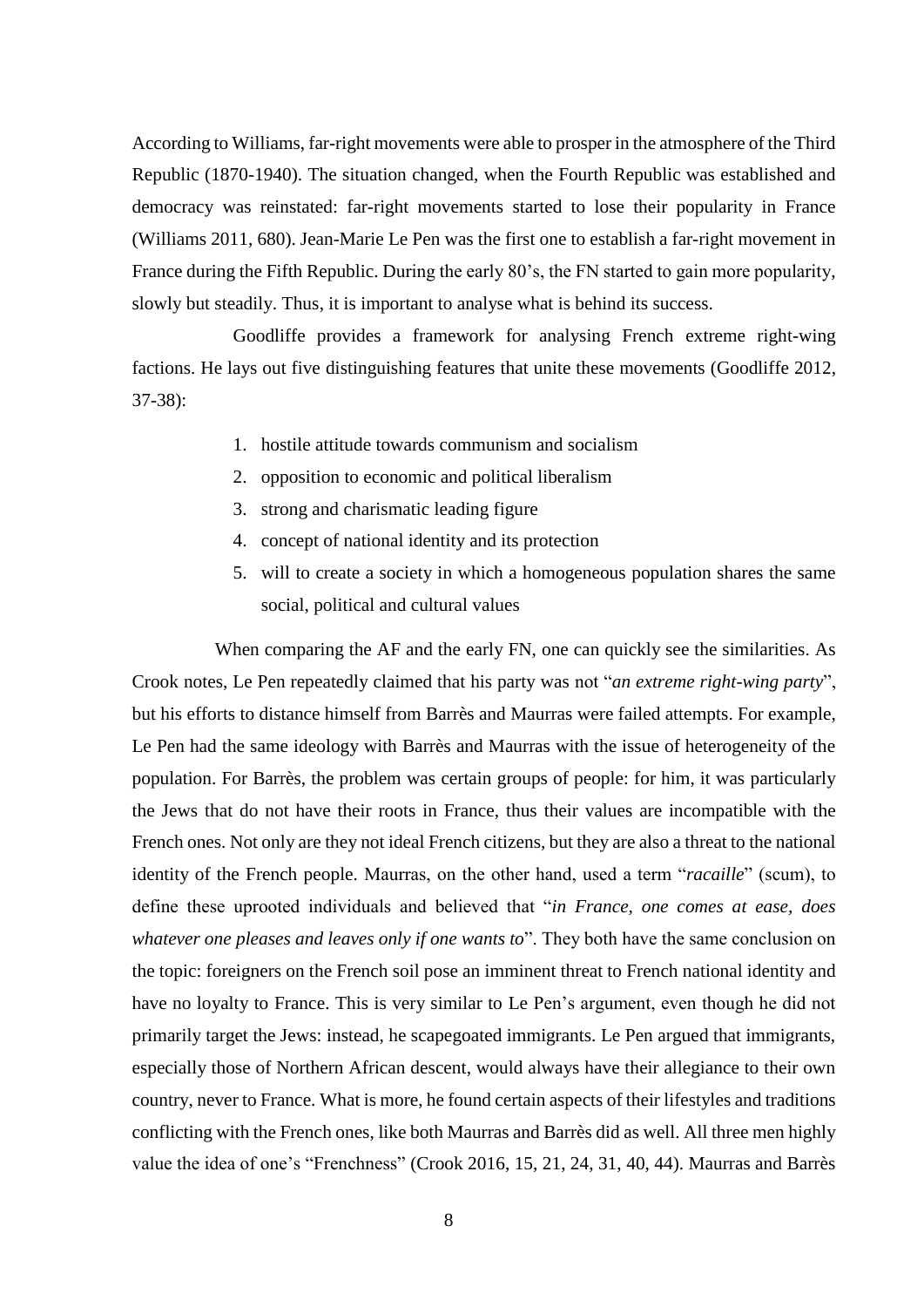also believed in something that Le Pen was able to put into words, a concept called "*préférence nationale*" (national preference), which simply means that French nationals should come first. This idea will be discussed in further detail later in this work.

### **1.2. The foundation of the Front National**

The Front National was the brainchild of Jean-Marie Le Pen: in his mind, France lacked a party that defended French values and traditions. The party was founded in the early 1970's, with the strong sentiment of anti-communism. The FN was treated as a threat to democracy for a long time, and it was not seen as a serious party. A recent poll made by Kantar France Insights shows the development of the views of the party quite elaborately:

La perception du danger représenté par le Front national





Figure 1. The danger represented by the Front National. ("Do you think that the Front National represents a danger for French democracy?")

Source: Kantar Public (7.3.2017):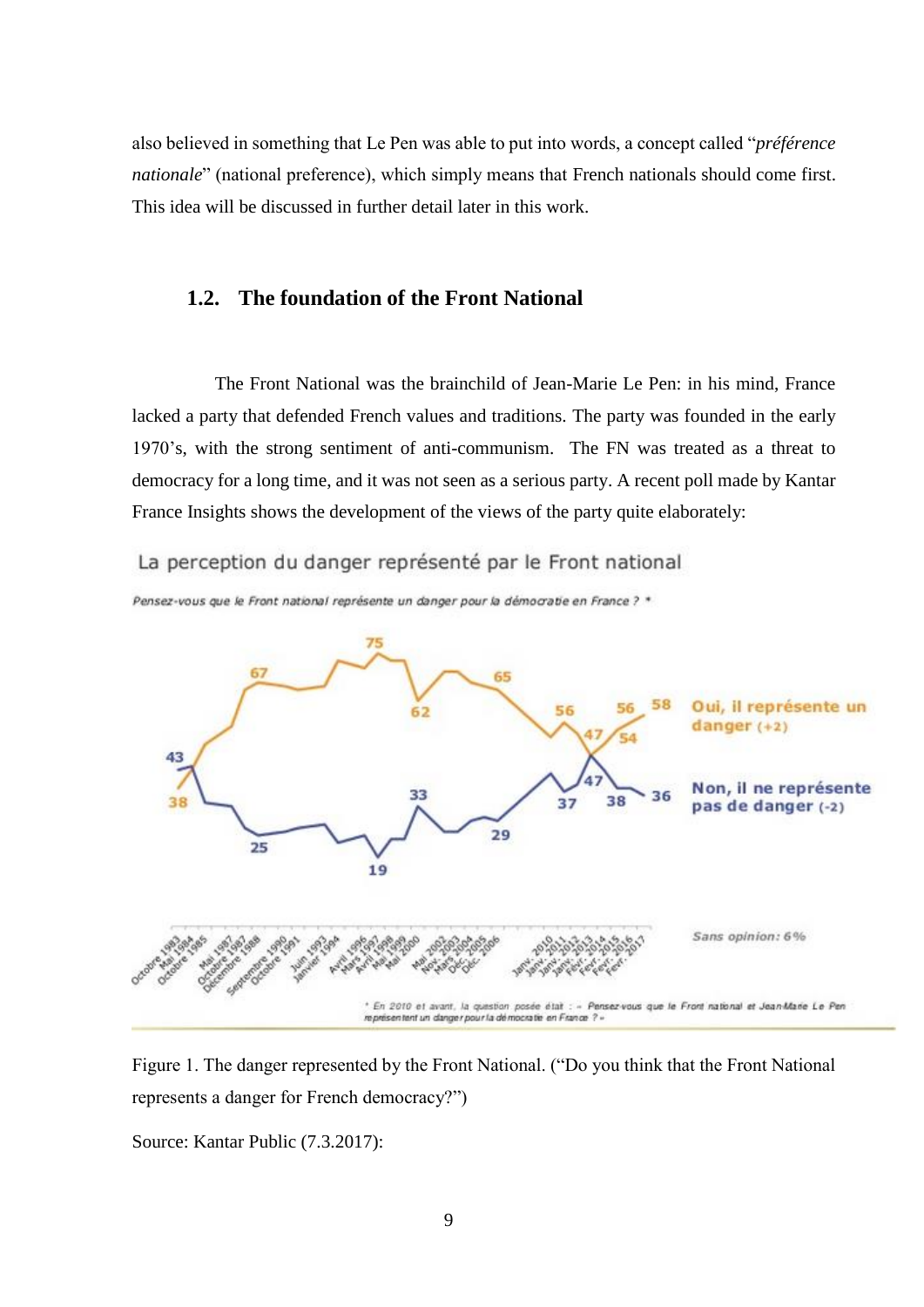As evidenced by the graph, the FN was considered to pose a grave threat to French democracy during the late 80's and through the 90's, as well. In the early 2000's, the FN began to make efforts to clean up its reputation, and it was not considered to be that big threat any longer: this is mainly due to Marine's concept of *dédiabolisation*, which can be roughly translated as dedemonization of the party, which will be addressed later in this work.

However, another poll compiled by Kantar Insights France shows that even though the FN was deemed to be a threat to democracy, especially during the 80's and the 90's, there was still a rather big percentage who considered themselves to be "in total accordance with the ideas of the FN":

Le niveau d'adhésion global aux idées du FN





Figure 2. The level of accordance with the ideas of the FN. ("Would you say that you strongly agree, somewhat disagree or strongly disagree with the ideas defended by the Front National?") Source: Kantar Public (7.3.2017)

The question asked in this poll is roughly translated as "the level of agreeing with the ideas of the FN". These two polls reflect a contradiction within the society: in 1991, about 25% of the people polled considered the FN as a threat to democracy, yet 32% of the people were "in total accordance" with the views of the FN. Additionally, this graph shows that the support for the FN during the leadership of Jean-Marie Le Pen (1972-2011), was very volatile: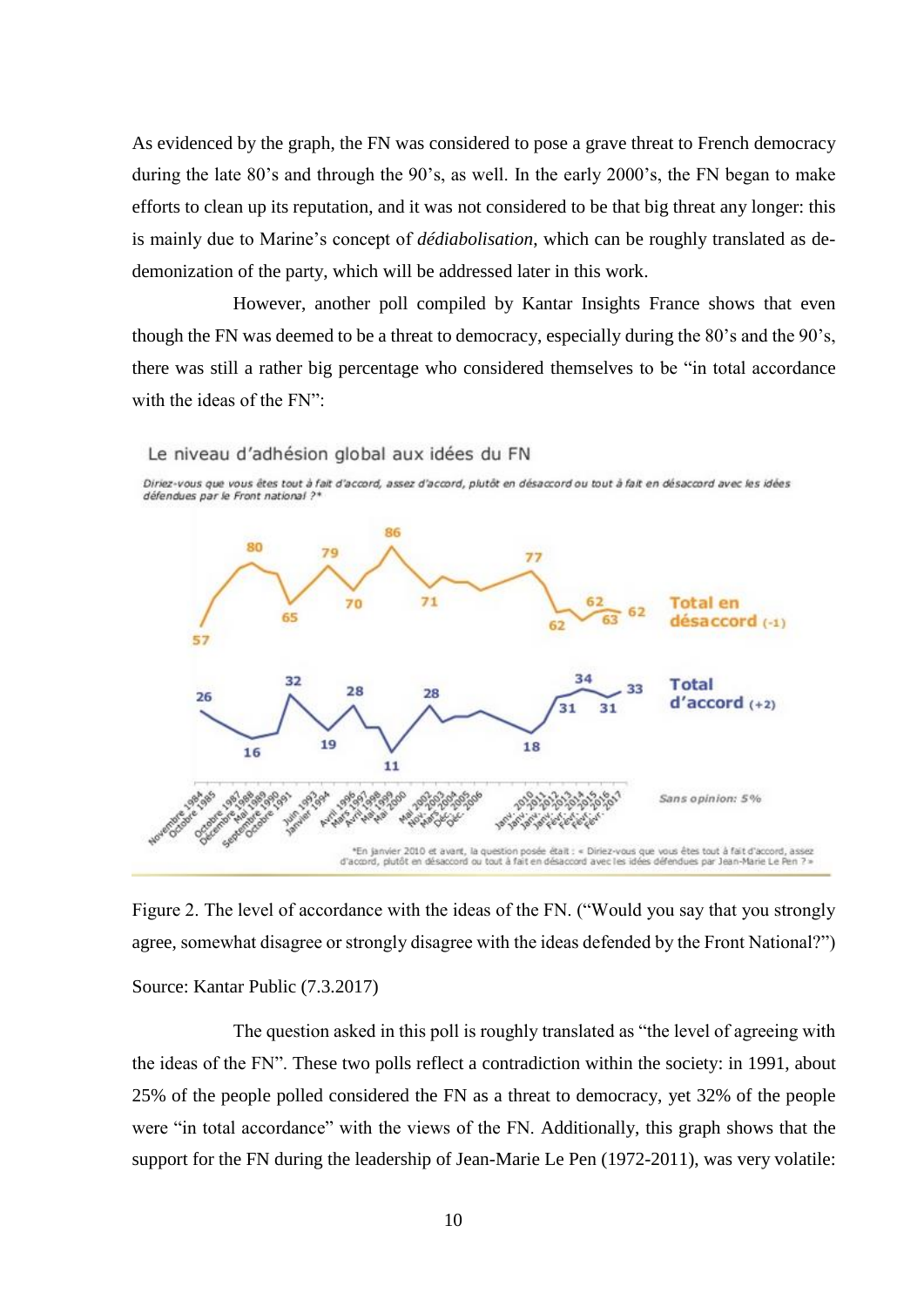for example, in 1996 the support was 28 % and two years later it had dropped to only 11 %, but after another two years it was back at 28% again. The FN was able to form its voter base during the 80's and 90's and in 2002 Le Pen was able to make it to the second round in the presidential election against Jacques Chirac: it was finally official that the FN was here to stay. In 2011, Le Pen's daughter Marine Le Pen, overtook the reins of leadership of the party. Marine Le Pen has deliberately tried to distance herself from her father, due to his disputed character and controversial statements. According to Bisserbe, Marine decided to expel his father from the party in 2015. The reason for this was his anti-Semitic statements concerning the Holocaust, claiming that it was "*a minor detail in history*" (Bisserbe 20.8.2015). This was not the first nor the last time he made such remarks: in April 2016, he made a comment that "*Nazi gas chambers were a detail of World War Two*", and was fined (BBC 6.4.2016). As Alduy expresses: "*Jean-Marie Le Pen was easy to hate; his daughter is hard not to like*". This is partly due to Marine's concept of de-demonizing the party image, since she had to get rid of her father's legacy in order to attract more popularity and voters. To illustrate this change of leadership, Marine has condemned her father's anti-Semitic rhetoric, for example (Alduy 2013). Even though anti-Semitism is no longer a part of the political agenda of the FN, the party still remains strongly xenophobic and nationalistic. However, as the previous graph shows, the popularity of the FN has been rising ever since Marine has been in charge.

When the party was founded in 1972, the main policy theme was anticommunism, as both Hainsworth and Shields point out (Hainsworth 2004, 105 and Shields 2011, 80). This is not too surprising, when taking into account the popularity that the left wing used to enjoy in France. According to Shields, when Jean-Marie Le Pen ran for president for the first time in 1974, immigration did not play a significant role in his presidential campaign: instead, it was more concentrated on battling against socialism and rallying for traditional French values. However, as this was already the party platform of the mainstream right, the FN was left without much attention: Le Pen was able to attract only 0,74 % of the vote. Immigration began to play a more important role in the party's agenda in 1978, due to rising levels of unemployment and economic recession. It is worth mentioning that the addition of immigration to the political agenda of the party was nothing unprecedented: Jacques Chirac, who was the Prime Minister at that time, had already in 1976 stated that something must be done in order to decrease the number of immigrants coming to France. During the late 70's the FN concentrated on making immigration one of their core policy issues, without too much support (Shields 2011,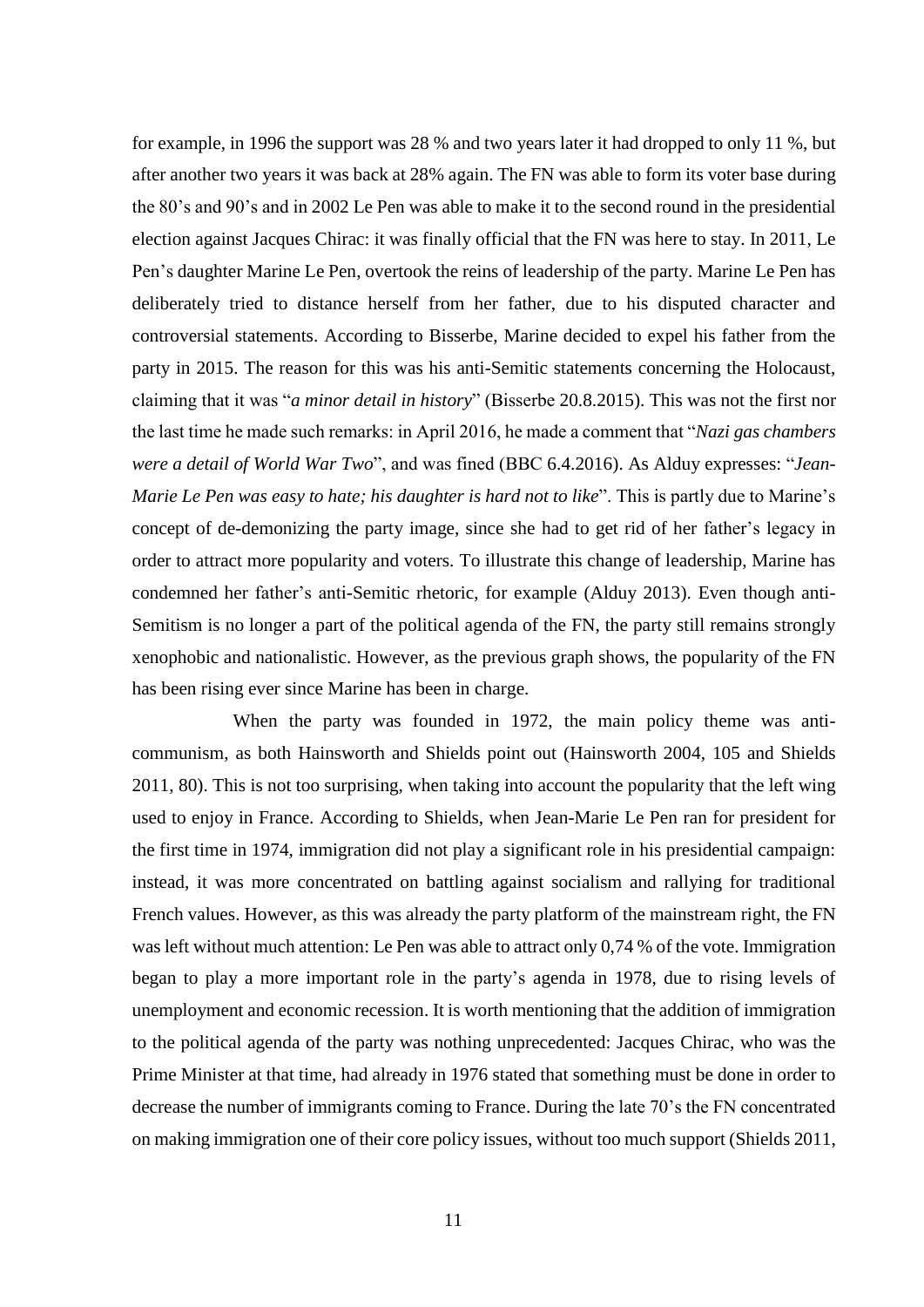82, 84).

In 1981, the Fifth French Republic elected its first socialist president, François Mitterrand. This meant a new era in the Fifth Republic, as certain policies were modified considerably: for example, the death penalty was abolished during Mitterrand's first term. Mitterrand's presidency was important for the FN as well, because immigration policies were also revised. According to Watts, Mitterrand decided to loosen regulations concerning immigration and at the same time expand the rights of immigrants. This situation gave an opportunity for the FN to be even more vocal about the issues it claimed to be caused by immigration (such as unemployment and economic instability) and gain popularity through this. In the legislative election of 1986, the Socialist Party (*Parti Socialiste*, PS) was not able to attract enough votes and the Socialists lost the majority in the National Assembly, and conservative parties, the Rally for the Republic (*Rassemblement pour la République*, RPR) and the Union for French Democracy (*Union pour la Démocratie Française*, UDF) were able to form a coalition that was stronger than the Socialists (Watts 2002, 47).

As Shields points out in his article, the had FN tried to shed its stigma of being a single-issue party, by applying a better marketing strategy, but it was only after Marine Le Pen started to claim her position as an influential politician that the FN really succeeded in this **(**Shields, 2011, 80)**.** The party added other policies to its agenda as time went by, such as security, employment and the protection of traditional French values. Nevertheless, immigration remained as the core issue, and practically everything could be derived back to immigration or to the problems it was argued to cause. This anti-immigration feeling was endorsed by mainstream political parties: according to Watts, during the 80's, the new conservative government used somewhat similar rhetoric as Le Pen. For example, Prime Minister Chirac linked immigration directly to various social issues, just what Le Pen had done before him (Watts 2002, 47). This was one of the ways how the FN was able to raise its popularity, when other parties, mainly those parties that were more inclined to practise rightwing politics, began to embrace some of the policies that the FN promoted, such as stricter rules for immigration.

As Shields notes, the agenda of the FN began to stress immigration policies even more in the 90's. In 1991, under the direction of the chief strategist, Bruno Mégret, the FN published a program that called for radical changes on immigration policies: for example, the concept of national preference was evoked in employment, education, taxation, housing and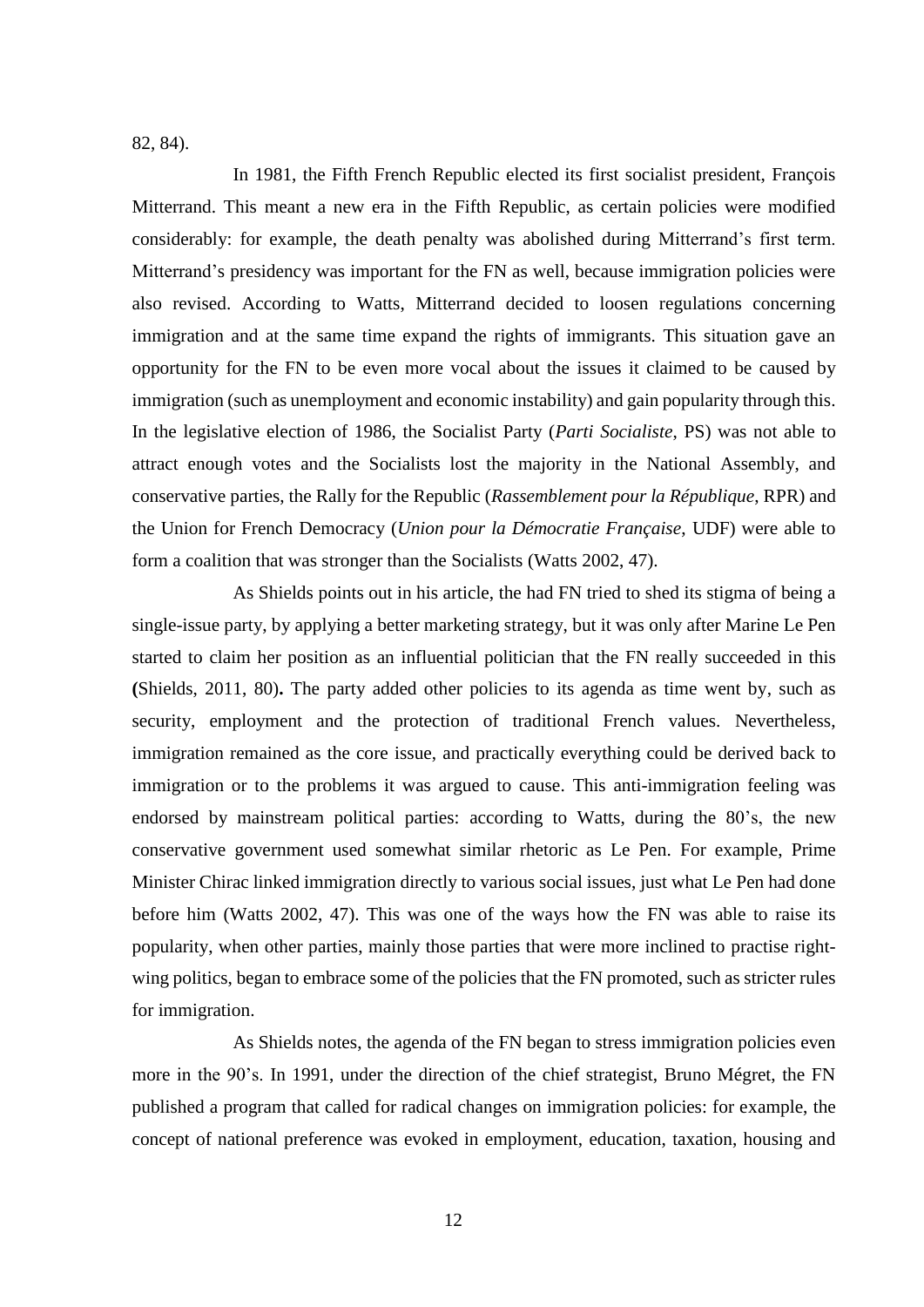welfare benefits. However, these measures were violating not only the Constitution of the Fifth Republic, but also various other conventions that France had signed earlier such as the United Nations Convention on Racial Discrimination. The 1995 presidential campaign of the FN reflected these ideas, since Jean-Marie Le Pen made an unprecedented pledge: if Le Pen was elected, he would repeal the Constitution of the Fifth Republic and establish the Sixth Republic based on the concept of national preference. However, here it seems that the FN ran into a deadend: it had received the label of being a single-issue party, mainly concentrating only on immigration. It was both the party's weakness and strength. Anti-immigration policies defended by the FN gave the party its supporter base of 10-15 % of the population, but this was not enough to make any electoral success, exactly for the same reason: it was campaigning only for one issue (Shields 2011, 87-89).

Le Pen was able to make it to the second round in the presidential election of 2002, which was an unprecedented move: it was the first time a party that was seen to represent radical far-right had been in a serious contest with a legitimate democratic party. Le Pen's presidential campaign was different from his previous ones, since in 2002, he promised he would pull France out of the European Union (EU) and re-negotiate the treaties he saw as an obstacle for French sovereignty, such as the Schengen Agreement. Even though the FN had been against the EU ever since the creation of the party, this was the first time when Le Pen made such a pledge. However, the French united almost unanimously against Le Pen in the second round of the presidential election, as he lost to Chirac with a large margin. Nevertheless, this was seen as a victory for the FN, and its supporters were hopeful for the future victory, now that the glass ceiling for far-right was shattered.

However, already in the presidential election of 2007, the FN faced a huge disappointment, as Le Pen was able to gather about 10% of the votes cast. The same downward trend continued in the European Parliament Elections of 2009. According to Stockemer, this was one of the worst performances yet; only in 1999 had the FN received an even worse result in the European Parliament Elections, but that was partly because Jean-Marie Le Pen was not a candidate. This was because his civic rights were suspended for 2 years, because he physically assaulted another candidate a couple of years earlier, and thus was disqualified from running in the election. The FN was in deep trouble, not only because it was not able to attract voters, but because it was divided internally, as well. There were essentially two factions inside the group: those who followed Le Pen and those who saw Mégret as a potential leader. Mégret wanted to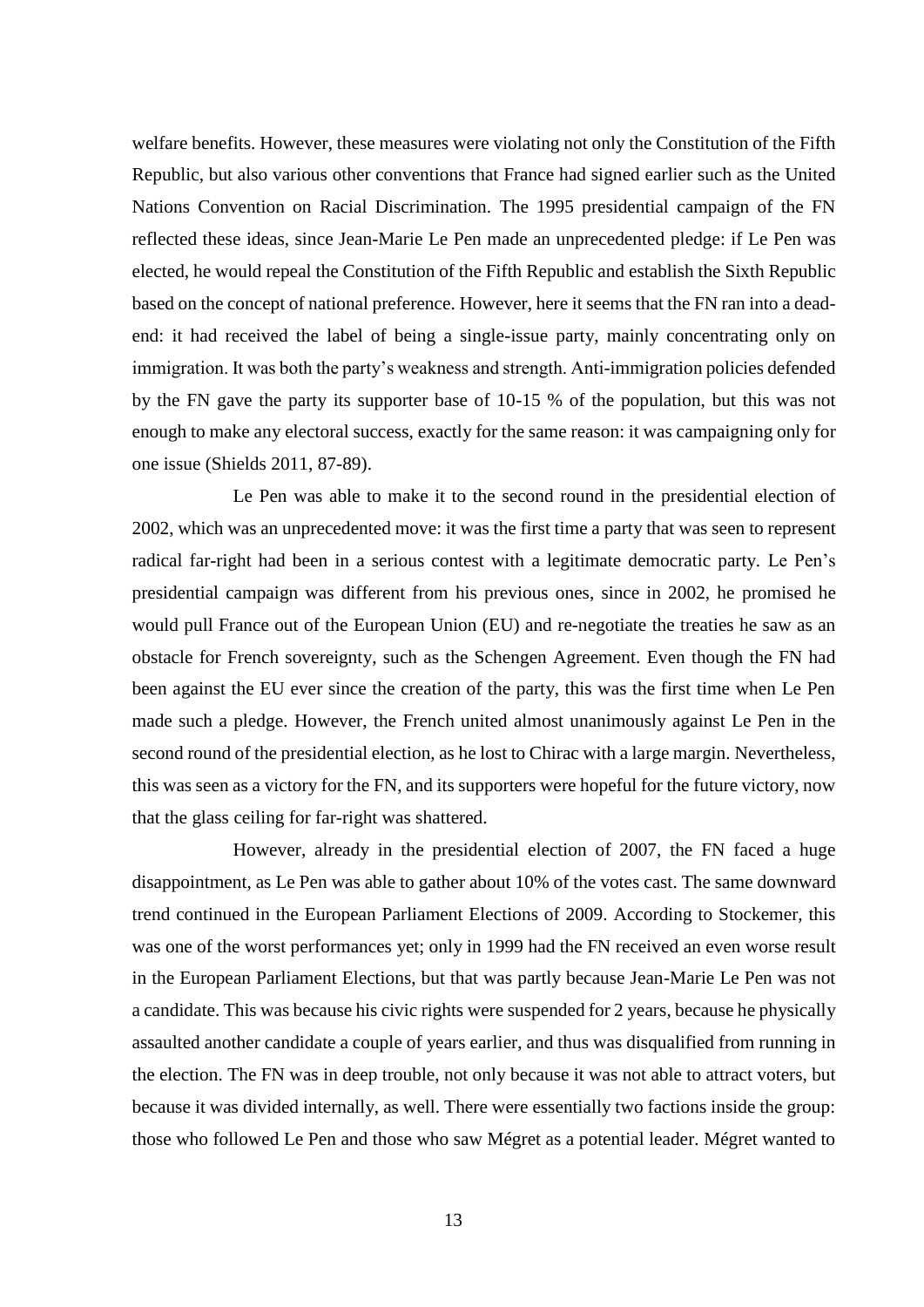create alliances with other far-right parties outside of France, while Le Pen did not show any interest in such activity, mainly because he was reluctant to call the FN a far-right party. After Le Pen had sabotaged his chance in the European Parliament Elections of 1999, Mégret publicly announced that Le Pen was a burden for the party. Consequently, Mégret and his followers were expelled from the party (Stockemer 2017, 21-22).

The FN was faced with a difficult choice: either continue in the path set by its founder, or try something new. Fortunately for the FN, the choice was the latter in the form of Marine Le Pen. The FN during Jean-Marie Le Pen's leadership was a blend of nationalist pride, mixed with anti-immigration and anti-establishment feelings. However, this was not enough for the French public. Marine Le Pen started to emerge as a potential leader in the early 2000's, and slowly started to de-demonize the party image. In 2011, she became the leader of the party and started rather quickly to steer away from the path that her father had been going on for decades. Even though in essence, the FN still defends the very same ideals that it has practically always stood for, the approach is somewhat different. In the next chapter the differences and similarities between Jean-Marie Le Pen and Marine Le Pen are discussed and analysed.

#### **1.3. Differences and similarities between Jean-Marie Le Pen and**

### **Marine Le Pen**

Even though Marine Le Pen arguably benefitted from her father's work, she also had a somewhat burden to get rid of, which ironically was her father. From time to time, Jean-Marie Le Pen used inflammatory rhetoric and made racist remarks about various minority groups which hurt the credibility of the party during his leadership. However, as Figure 3 proves, Marine has been rather successful in her goal of de-demonizing the FN, which can be seen in the share of votes in different elections. For example, in the European Parliament Election of 2009, the FN attracted only 6 % of the votes, gaining only three Members of European Parliament (MEPs). However, at the time of the European Parliament Election of 2014, the FN had a massive electoral victory: almost 25 % of the votes cast in France were for the FN. This made the FN the largest French party in the European Parliament (EP) with 24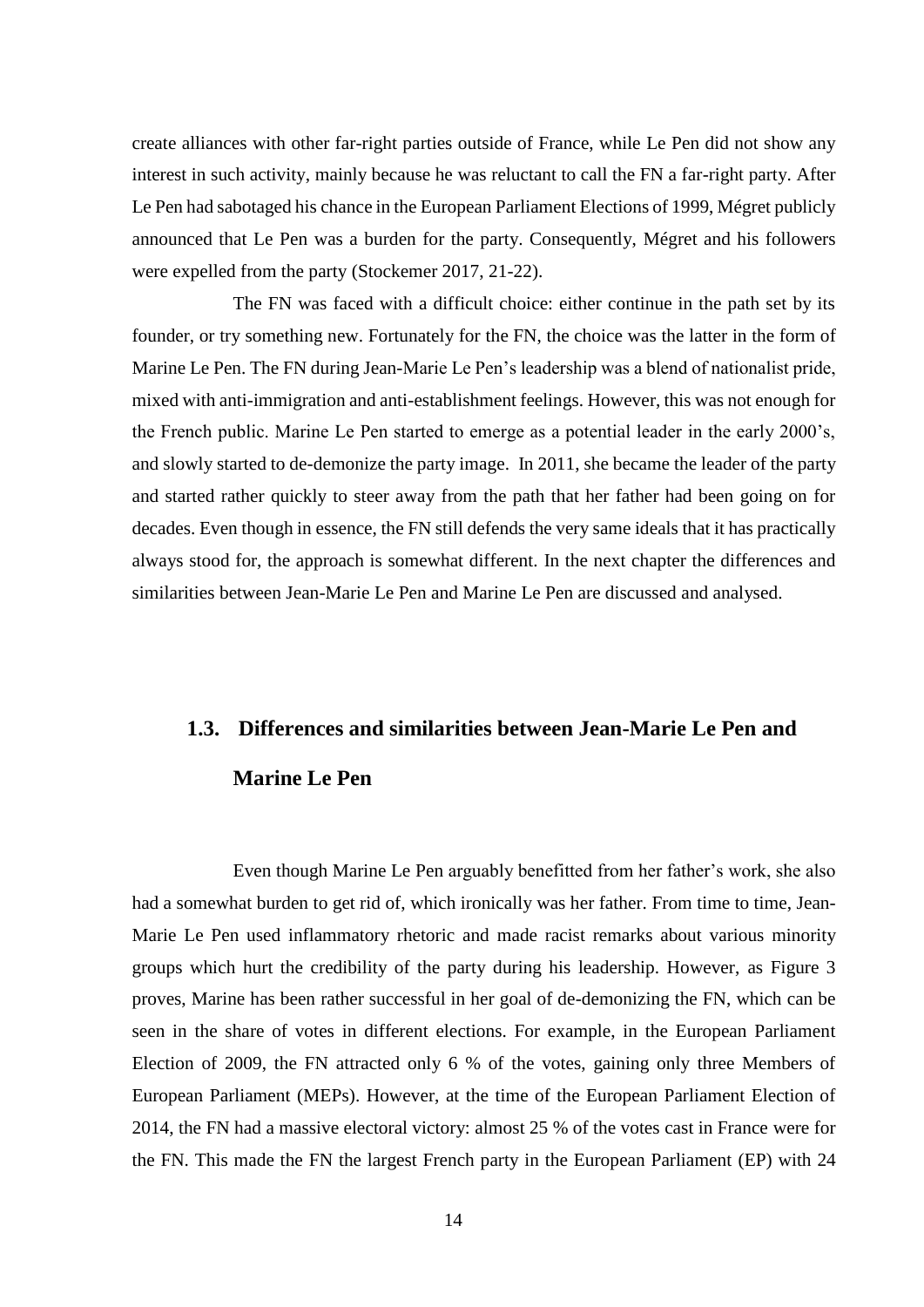seats. In her first presidential election, Marine Le Pen also received more votes than her father was ever able to attract. She improved her result in the presidential election of 2017, when she became the second in the first round, and therefore she was qualified for the second round. She made a historical result also in the second round, as about 10 million people voted for her.



Figure 3. Front National's share of votes in elections, %

Source: The Economist (12.3.2015)

Evidently, Marine Le Pen's somewhat different approach towards certain issues has been beneficial in gaining more support for the party. De-demonization is only one of the aspects why the FN is on the rise, but it is nevertheless one of the most important factors. Other reasons, such as problems caused by globalization and the incapacity of the EU to find a satisfactory solution to certain issues, have resulted in changes in the electorate: the FN has been able to broaden its voter base substantially. These issues will be covered later in the work.

There have been various studies published on the differences between father and daughter. The connecting factor between these analyses is that many scholars argue Marine to be better at marketing the FN. She has been able to disguise the party beliefs and policies in more accepting terms, while cleaning (or de-demonizing) the party's image. Nevertheless, the core values remain the same: nationalism decorated with xenophobia. However, Marine Le Pen has successfully added an aspect to the essence of the FN that is nowadays inseparable: the party's populist nature. For example, her campaign slogan for the presidential election of 2017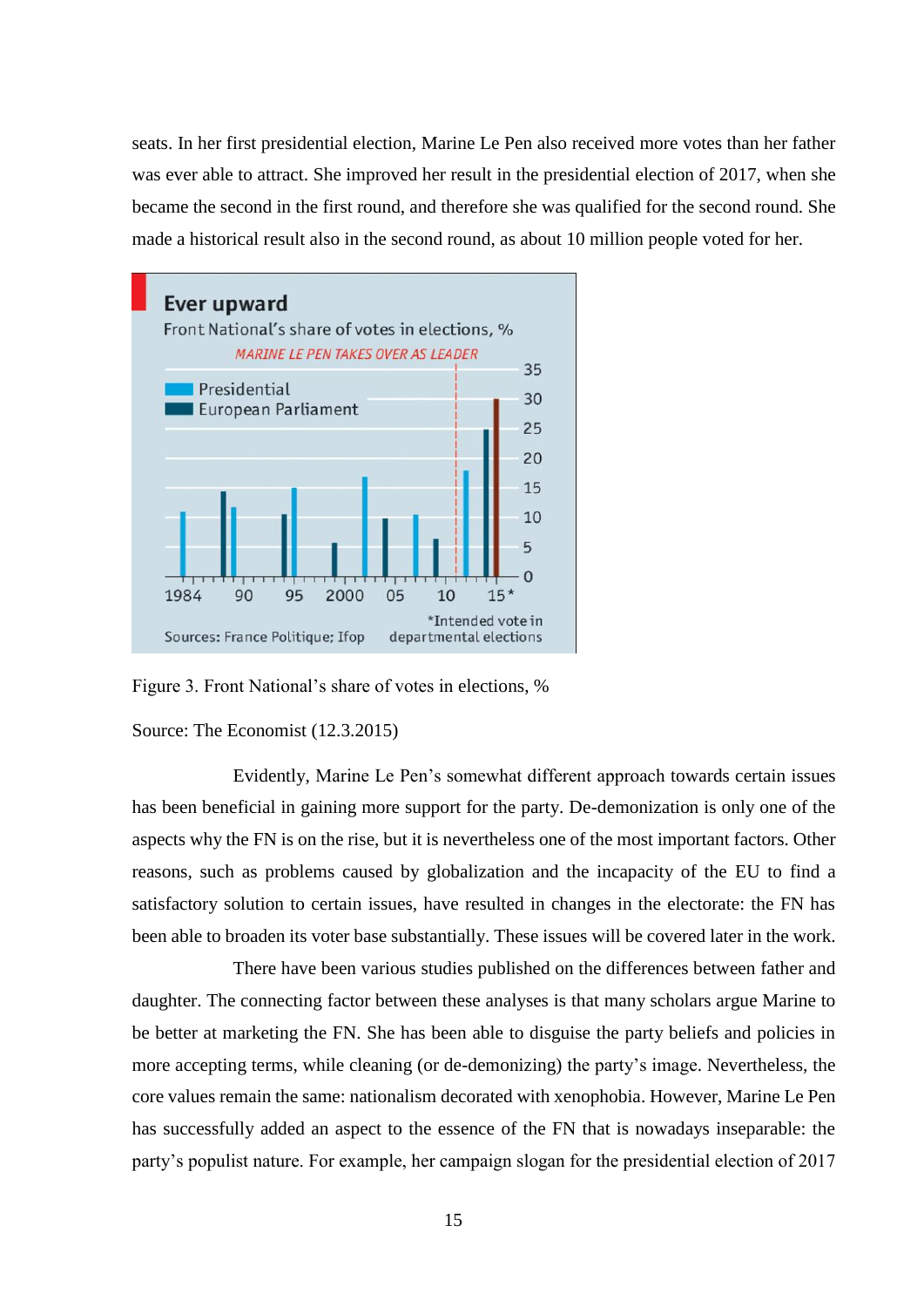is clearly a populist message: "*au nom du peuple*", which translates into "in the name of the people". The same can be said about her previous rallying cry for the presidential election of 2012: "*la voix du peuple, l'esprit de la France*", which can be translated as "the voice of the people, the spirit of France".

However, here it is crucial to define what is meant by "populism" in order to avoid confusion. Both Müller and Panizza find certain features that are characteristic of populist politicians, such as how they portray themselves: they claim that they are the only ones who truly represent the people (Müller 2016, 16 and Panizza 2005, 20-21). As Müller points out, populism is often connected to right-wing politics, but there are populists on the left-side of political spectrum, as well. Right-wing populists usually see immigrants, asylum seekers, techno-bureaucrats of the EU or the political elite as the enemy. On the other hand, crucial themes for left-wing populists are for example anti-capitalism, anti-globalization and the class struggle. (Müller 2016, 7-10). Another distinction between left-wing populists and right-wing populists is that while left-wing populists usually try to play with the hopes of the people, rightwing populists tend to appeal to the fears of the people. According to Panizza, one crucial aspect of populism is the antagonism it seeks to create between "the people" and "the other". The difference between the two groups can be economic, social, ethnic, religious, political or some other distinctive feature, depending on whether we are talking about right-wing or left-wing populism. A strong leader is also mentioned as one of the signature aspects of populism, but this is not necessarily an essential feature. However, if that kind of leader exists, he/she usually portrays him/herself as an outsider by making a statement that he/she is not a regular politician, because he/she comes from the outside of the political realm and because his/her movement speaks for "the people", unlike the other political parties that defend "the other" (Panizza 2005, 3-5, 17-18). Many scholars agree that Jean-Marie Le Pen used certain populist undertones, but Marine has taken this to a whole new level.

Stockemer argues in his article that one of the main reasons why the FN has started to gain more ground is due to Marine Le Pen's different tone: she traded her father's provocative language for a populist and easily-approachable message. Even though the policy issues that Jean-Marie Le Pen's FN defended are somewhat similar to the FN under leadership of Marine Le Pen, the way she has decided to approach them is different. The FN under both Le Pens has remained deeply xenophobic and nationalist party, but Marine Le Pen has been able to portray herself as more moderate than her father. For example, she has threatened to sue anyone who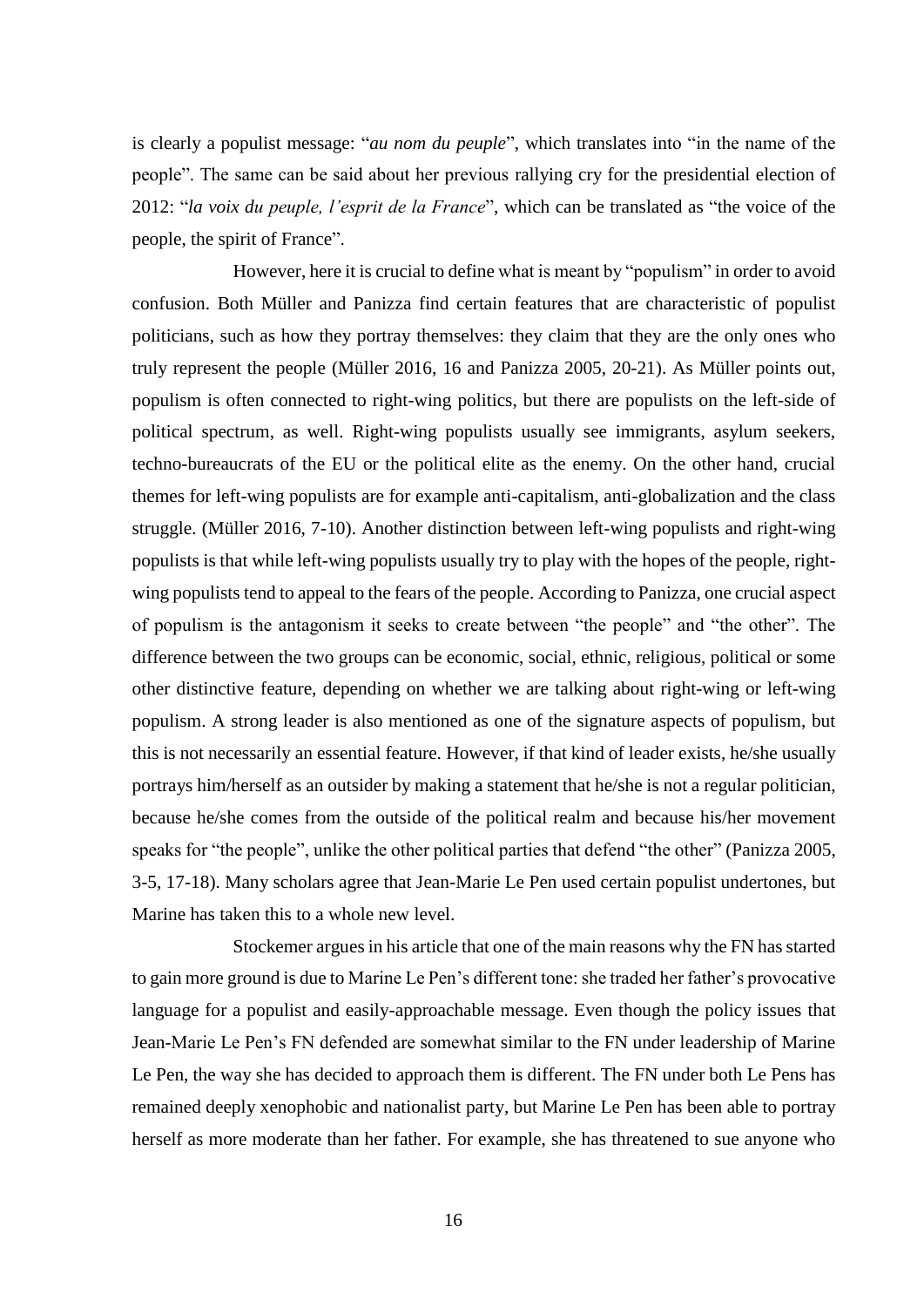claims that the FN is a far-right party: she does not see the FN as neither leftist nor rightist, but merely as another republican party. However, Marine argues that the ideas of the FN are just massively different from the parties that represent the mainstream left-wing and right-wing, such as the Republicans (*Les Républicains*, previously known as *Union pour un mouvement populaire*, UMP) and the PS. What is more, she has also threatened to expel anyone who makes racist comments in public. For example, as previously mentioned, she suspended her father due to his anti-Semitic remarks (Stockemer 2016, 4, 6).

However, one might notice certain inconsistencies here: Marine Le Pen insists that the FN is a republican party, but represents different ideas. At the same time, she claims that her party is the only one that truly represents the will of the people and that she is "an outsider" and not like the regular politicians. In other words, she is trying to legitimize the role of the FN as a serious contender in the political realm, while simultaneously trying to convince the public that she does not belong to the very same domain. Another issue that is in contradiction is her zero-tolerance for public racism: according to Breeden, a lawsuit was filed against Marine Le Pen in 2011 after she had compared Muslims praying on the street to the German occupation of France during World War II. However, she was not found guilty of hate speech (Breeden, 15.12.2015). Nevertheless, she is still believed to be more moderate than her father, even though she has faced practically the same charges as him.

Stockemer continues with the differences, arguing that Jean-Marie Le Pen's fixation on immigration was one of the reasons why the FN did not live up to its full potential. His policies circulated only around immigration, while Marine Le Pen has seen various other policies that she has added to the agenda of the party (Stockemer 2016, 8). Marine Le Pen published her presidential election manifesto, in which she had seven distinctive themes: namely how to make France free, safe, prosperous, fair, proud, strong and sustainable. Even though immigration still plays an important role, she brings up other policy issues as well, such as defence (leaving NATO), social issues, and women's rights (Le Pen 2017, 1-24). One might say that Marine Le Pen's campaigns are more sophisticated, with a populist twist, which makes her easy to approach. While her father was a blatant racist, she makes some effort to hide her racism that can still be seen between the lines, a form of indirect racism. Marine Le Pen has also enforced the Huntingtonian approach that the likelihood of not getting along is bigger if people come from different cultures.

Another clear difference between Le Pens is the willingness of Marine to create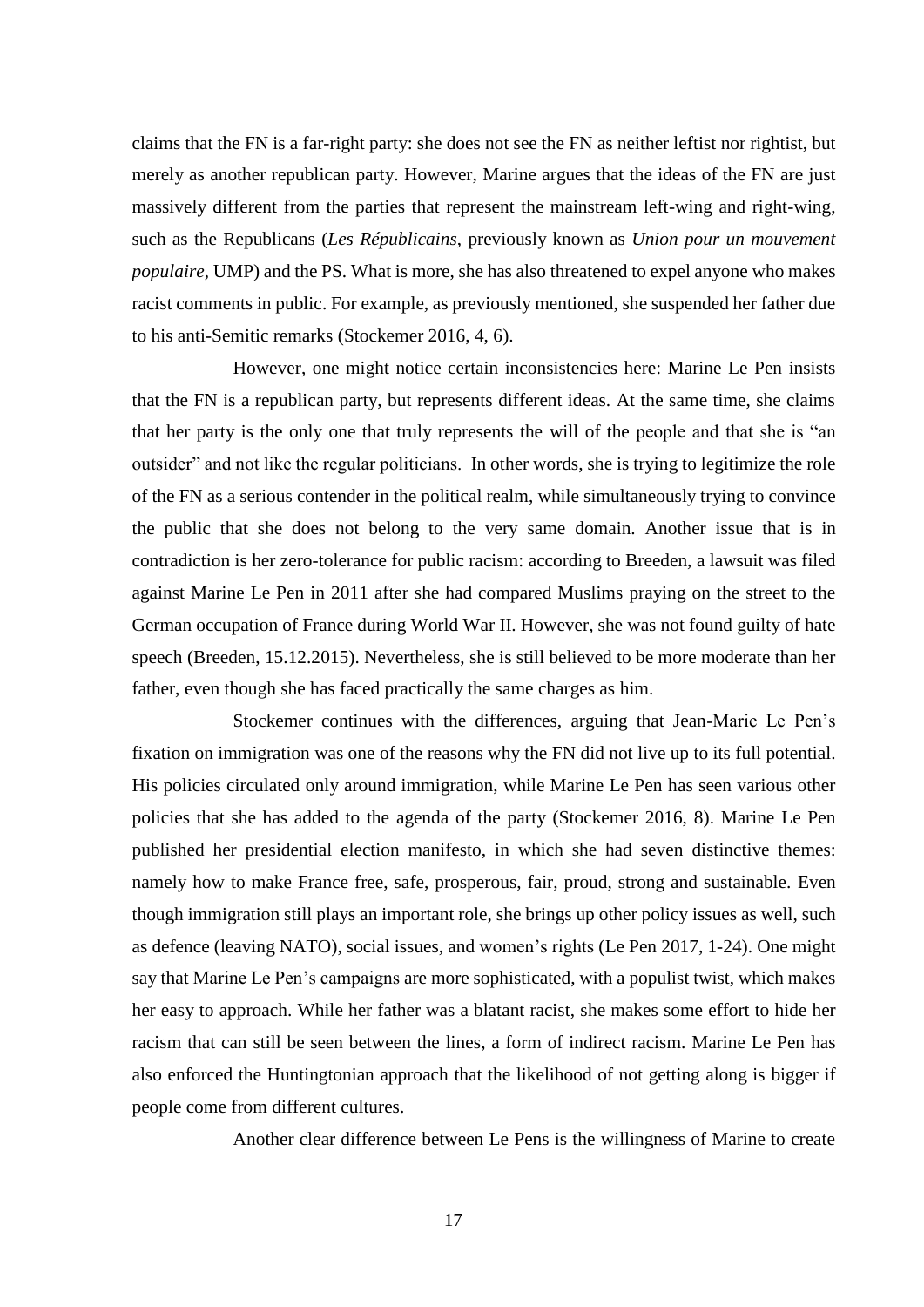alliances with foreign similar minded parties. According to Shuster, the leaders of European far-right parties held a meeting in January 2017, where they discussed and shared their views about Europe and the world. One of the most important topics was Donald Trump's victory, which is believed to give more support for the far-right factions in Europe (Shuster 23.1.2017).

There are certain clear similarities between father and daughter, as well. Both Le Pens are furiously stirring up an anti-establishment feeling: as previously mentioned, when Jean-Marie Le Pen was running for president in 1995, he called for constitutional change and promised to establish the Sixth Republic. However, while there is no mention about that in Marine Le Pen's manifesto, it is only because her anti-establishment enemy is the EU. Even though Jean-Marie Le Pen was also against European integration, her daughter has made this one of the cornerstones of the party. Marine Le Pen's first promise in her manifesto for the presidential election of 2017 is to hold a referendum for leaving the EU and this way restore French sovereignty (Le Pen 2017, 3). Both Le Pens have stressed the importance of national identity, which should be protected by the concept of national preference. However, under Marine's leadership of the FN, national preference is called *priorité nationale*, national priority. This characterises the difference between Le Pens: the ideas that they are rallying for are essentially the same, only the packaging is different. Marine Le Pen's conquest of dedemonizing the FN can be described as a success, since the support of the FN is higher than it has ever been before.

However, de-demonizing the party image is only one part of the explanation for the surge of the FN. Certain circumstances have changed drastically in the last ten years, and the FN has seen the opportunity to take advantage of them. The next section will cover other issues that offer an alternative explanation for the rise of the FN: the legitimization of rhetoric used by the FN by Nicolas Sarkozy and the incapability of François Hollande to solve the problems he was faced with during his time as president.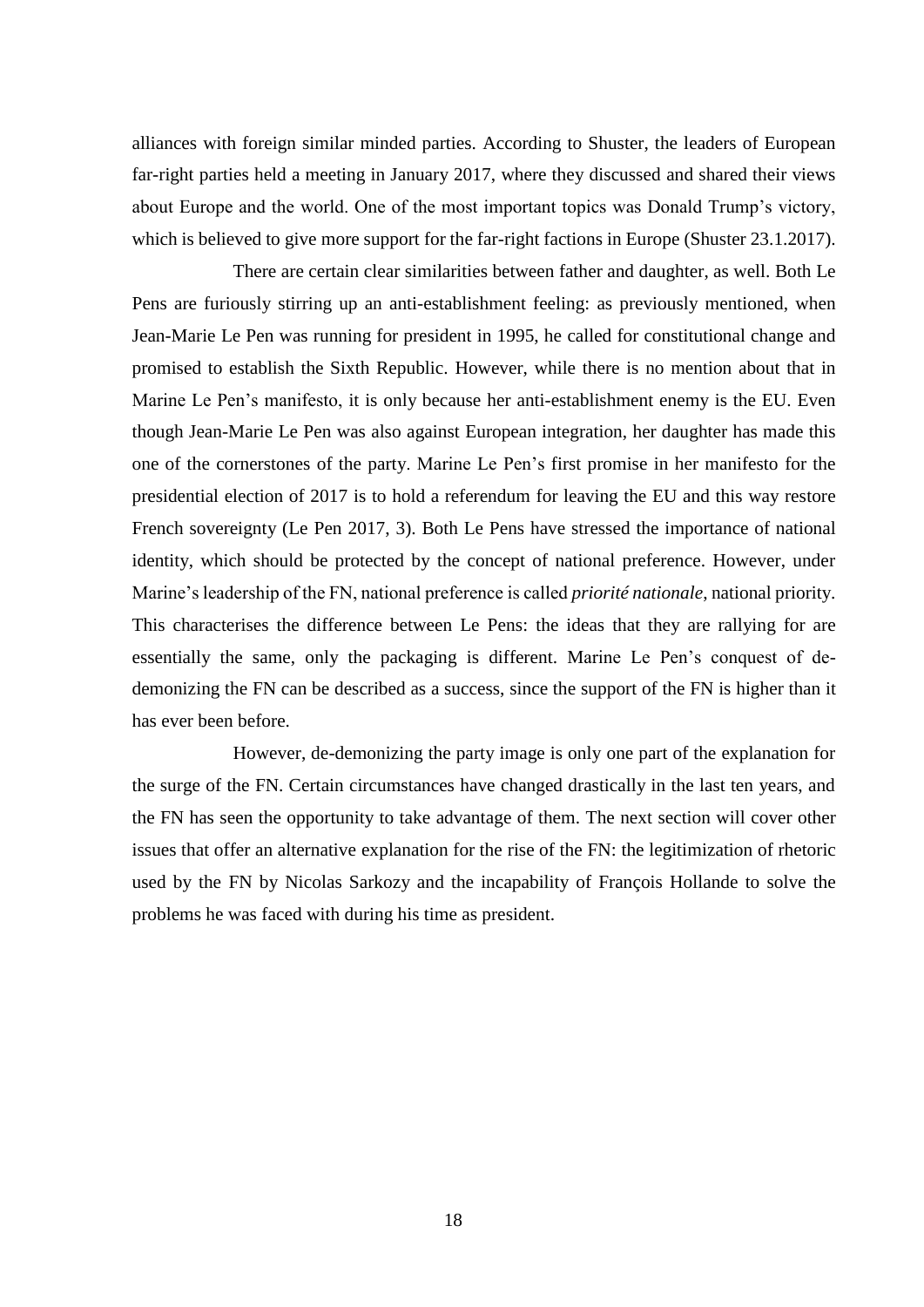# **2. SARKOZY AND HOLLANDE: PRESIDENCIES THAT PAVED THE WAY FOR THE FRONT NATIONAL**

In the following paragraphs, the importance of the presidencies of Nicolas Sarkozy (2007-2012) and François Hollande (2012-2017) for the surge of the FN is addressed. Even though the two presidents did not share a lot in common, they were still treated rather similarly by the French public. Neither Sarkozy nor Hollande will go down in history as popular presidents of the Fifth Republic. Due to their unpopularity, they were presidents only for one term. However, Sarkozy and Hollande contributed to the rise of the FN in very different ways. It can be argued that Sarkozy made more conscious choices than Hollande, when it comes to aiding the FN in its struggle for power. Hollande, who is often described to be a victim of challenging circumstances, made certain mistakes as well, both when running for president and while in office.

As Bell and Gaffney note, one very distinctive feature of the presidency of the Fifth Republic is that it is persona driven. Charles de Gaulle, the first president of the Fifth Republic, had a clear vision what the presidency of the Republic should be, which was mainly based on his own character. After all, he was a decorated war hero who had fought in both the First and Second World Wars. His vision of leadership in the Fifth Republic enjoyed a romanticised form: the president had to be a strong, exemplary and inspiring leader, who was able to present his political views in such a way that it was almost a performance of its own and in this way able to gain more support (Bell and Gaffney 2013, 6). It is thus justified to look at the presidencies of the two very different men, not only in terms of their policies, but also in character.

First, Sarkozy's presidential term will be looked at: the policies that he pushed for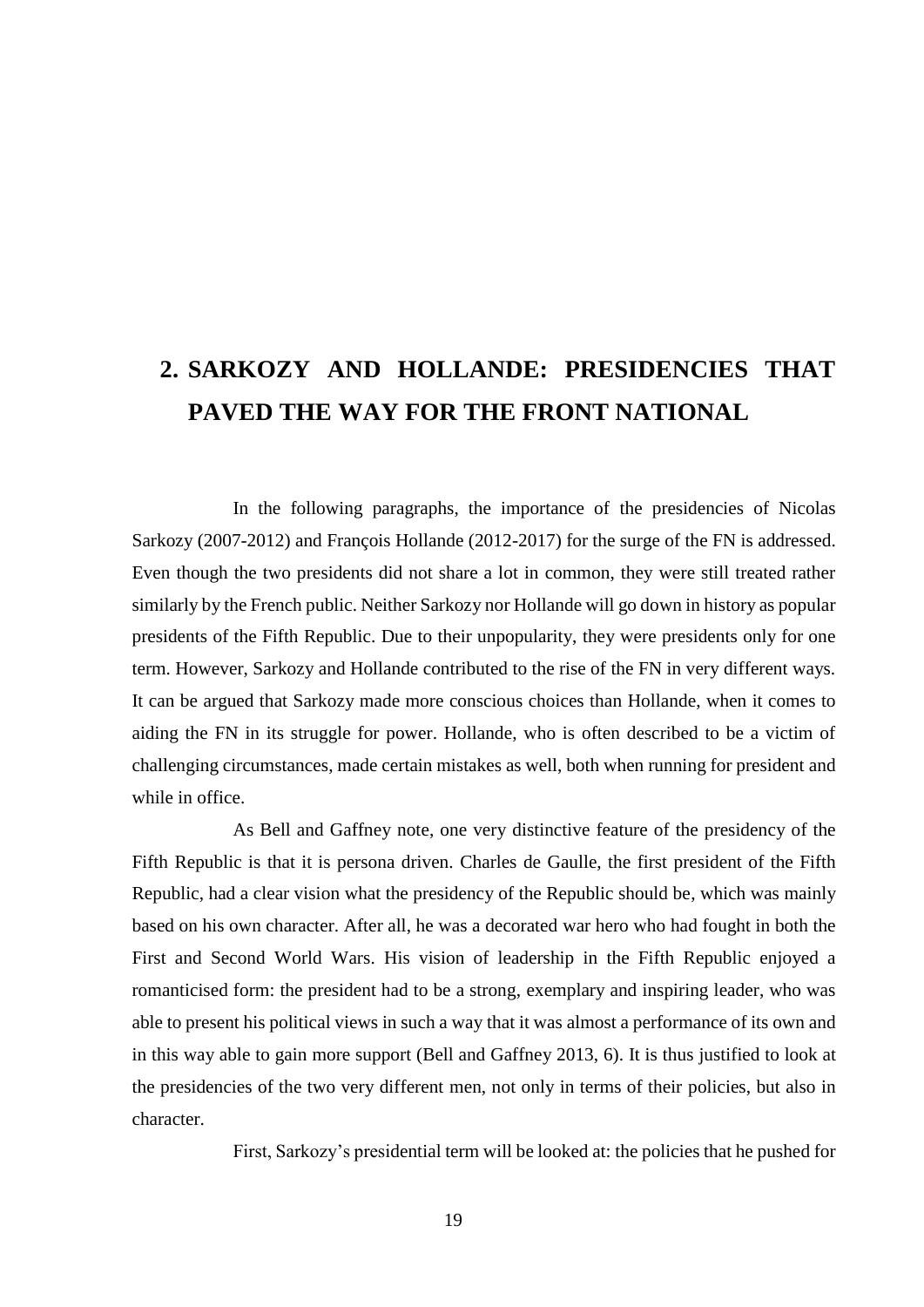and an especial importance is given to the rhetoric used during his presidency. It can be argued that this indirect racist choice of language helped Marine Le Pen significantly while she was trying to cleanse her party's image. Next, the incapability of Hollande to reclaim his campaign promises and the general lack of enthusiasm that hunted him during his entire presidency will be covered. The fact that the Socialist Party is currently suffering from a great lack of support can be derived back to Hollande's weak performance as president. While both parties, the UMP and the PS were having their own difficulties, the FN saw the opportunity to exploit the disarray in the French political arena, and thus claim more support.

# **2.1. The Sarkozy presidency – legitimatization of the rhetoric of the Front National**

According to a poll compiled by Kantar TNS, Nicolas Sarkozy's approval ratings were relatively high when he began his first and only presidential term in 2007, since 63 % of the French population had confidence in Sarkozy, while 34 % did not. However, his honeymoon period was rather short: in May 2008, his approval ratings were almost an exact reversal of his ratings a year earlier. He was not able to correct the situation, but remained a rather unpopular president for his entire term, ending his presidency with unflattering figures: only 37% of the population approved of his actions while 60 % did not (Kantar TNS 2012).

As Knapp notes, there were various reasons why Sarkozy's popularity plummeted: for example, even before his inauguration he was seen as the president of the rich, and his bill in 2007 that was seen to be benefiting only the wealthy did not particularly help to shed this image. What is more, his conduct of his personal life was not in accordance with the conservative values that the UMP has traditionally supported: his public divorce and a new relationship caused irritation among the party's voters. His presidency was one scandal after another, from illegitimate funding allegations to judicial investigations (Knapp 2013, 36-37).

For the purpose of this work, it is crucial to note the language which Sarkozy used while campaigning and while being president. Sarkozy's campaign in 2007 deliberately borrowed the same rhetoric that the FN had been using for years, thus he was able to woo potential voters of the FN to his side. This is one of the reasons why Jean-Marie Le Pen was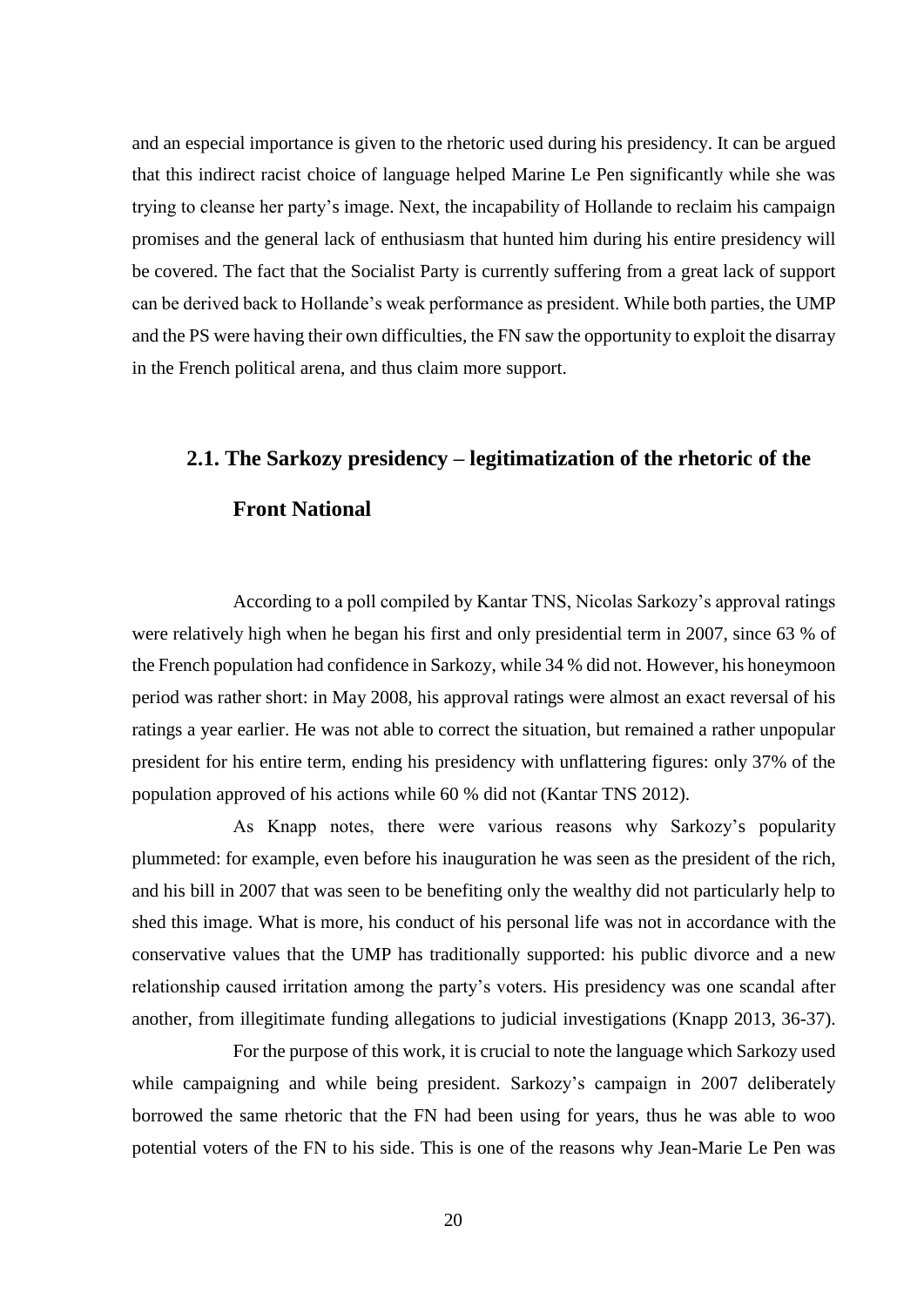not able to attract enough voters in 2007. However, this came with side-effects: by using the rhetoric that most people connected with the FN, he legitimized not only the language, but the FN as a whole.

As Mondon points out in his articles, the extreme-right has always been able to make good use of crises. In 2007, when Sarkozy was running for president, he decided to use the same tactics that the far-right had been using for years. He made a notion that the country is suffering from a crisis of national identity. This is nothing new in French politics, per se, but the importance he gave to the questions of national identity and immigration was unprecedented in French mainstream politics. He made the issues his two most important campaign themes, while painting threatening pictures of "the other", this usually referring to immigrants and other minorities. Sarkozy made a similar comment on immigrants as Le Pen had done before him: certain immigrants, usually those from Northern Africa, had a lifestyle that is incompatible with the French one. He was clearly making a connection between the crisis of identity and the rising number of immigrants. Sarkozy urged the French to be proud of their "Frenchness", and claimed that the colonization of Africa did not play a significant role in the crises, which the continent currently suffers from. Le Pen, a veteran of the Algerian War, had made similar comments before. Sarkozy also flashed the possibility of abandoning the Schengen Agreement, which was also one of Le Pen's visions for the future of France (Mondon 2013, 29, 36 and Mondon, 2014, 304).

When Sarkozy came to power, he quickly continued with actions that somewhat matched with his (or the FN's) rhetoric. As Gastaut points out, Sarkozy tightened the immigration laws and reduced the rights of immigrants considerably, while at the same time scapegoating them. His main target was the Muslim population in France. For example, Sarkozy's attitude against the burka was clear: *"the burka is not welcome in France*". He claimed that the burka was not a religious problem, but it was a symbol of degrading women, which was against the French ideals. The so-called "burka ban" was adopted in 2010, outlawing to wear clothes that are face-covering. However, the number of women in France who actually wore face-covering veil before it was banned was almost non-existent: less than 400 women in about 65 million. The law was seen purely as a tool to discriminate against Muslims (Gastaut 2012, 388-389).

Sarkozy sent another clear message, both to the Muslim community and the FN, when in 2011 his administration decided to outlaw street prayers, as Reuters reported (Reuters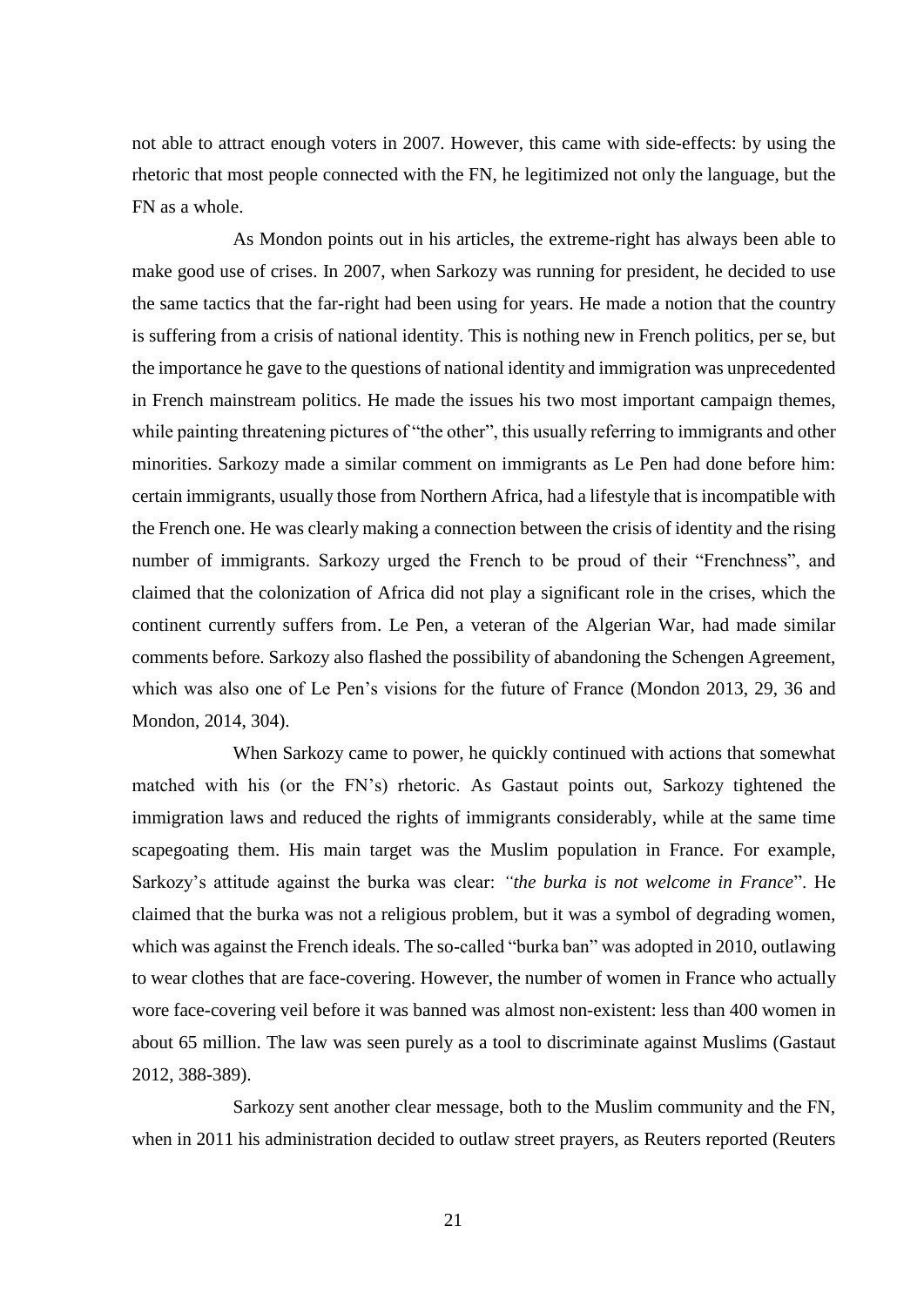16.9.2011). This was originally Marine Le Pen's idea, as mentioned earlier in this work. However, this was a clear tactical decision by Sarkozy, as the next presidential election started to approach. This ban was seen as an attempt to win the FN sympathizers to his side, much like in the previous election.

According to Mondon, Sarkozy legitimized the FN once and for all, when he expressed his views about the FN. During an interview in 2012 before the presidential election, he claimed that the FN under Marine Le Pen was "*a democratic party*" and that its values were "*in accordance with the Republic*" (Mondon 2014, 311). As it has been stated previously in this work, the FN did not actually experience an ideological change, even though this is what Sarkozy implied. This was also seen as an attempt to sway voters from the FN electorate to his side.

Sarkozy's plan to rally far-right supporters to his camp had worked in 2007. However, by the time of the presidential election 2012, Marine Le Pen had confirmed her role as the new leader of the FN, and Sarkozy's attempts to repeat the trick again failed. His plan backfired, since he did not only lose the election, but he also fortified the far-right at the expense of his own party. According to Kantar TNS, the UMP's popularity was at its highest two months after Sarkozy was elected, as 53 % of the French population had a positive image of the party, while 36 % had a negative opinion. However, this situation changed as rapidly as Sarkozy's popularity: only one year later, the figures had been turned on their head. The popularity of the party has remained low ever since (Kantar TNS 2017a). Voting for Marine Le Pen was no longer seen as a taboo, after Sarkozy had used similar rhetoric and scapegoated Muslims, like Marine Le Pen. Sarkozy tried to make a political comeback in 2016, as he was running for the nomination of the Republicans' presidential candidate. However, this attempt ended with a humiliating result for Sarkozy, as he was beaten with clear numbers by his former prime minister, François Fillon.

### **2.2. The Hollande Presidency – low expectations, low performance**

As previously mentioned, François Hollande's popularity was never great. This can be seen from Figure 4 which is the latest poll compiled by Kantar TNS. When Hollande began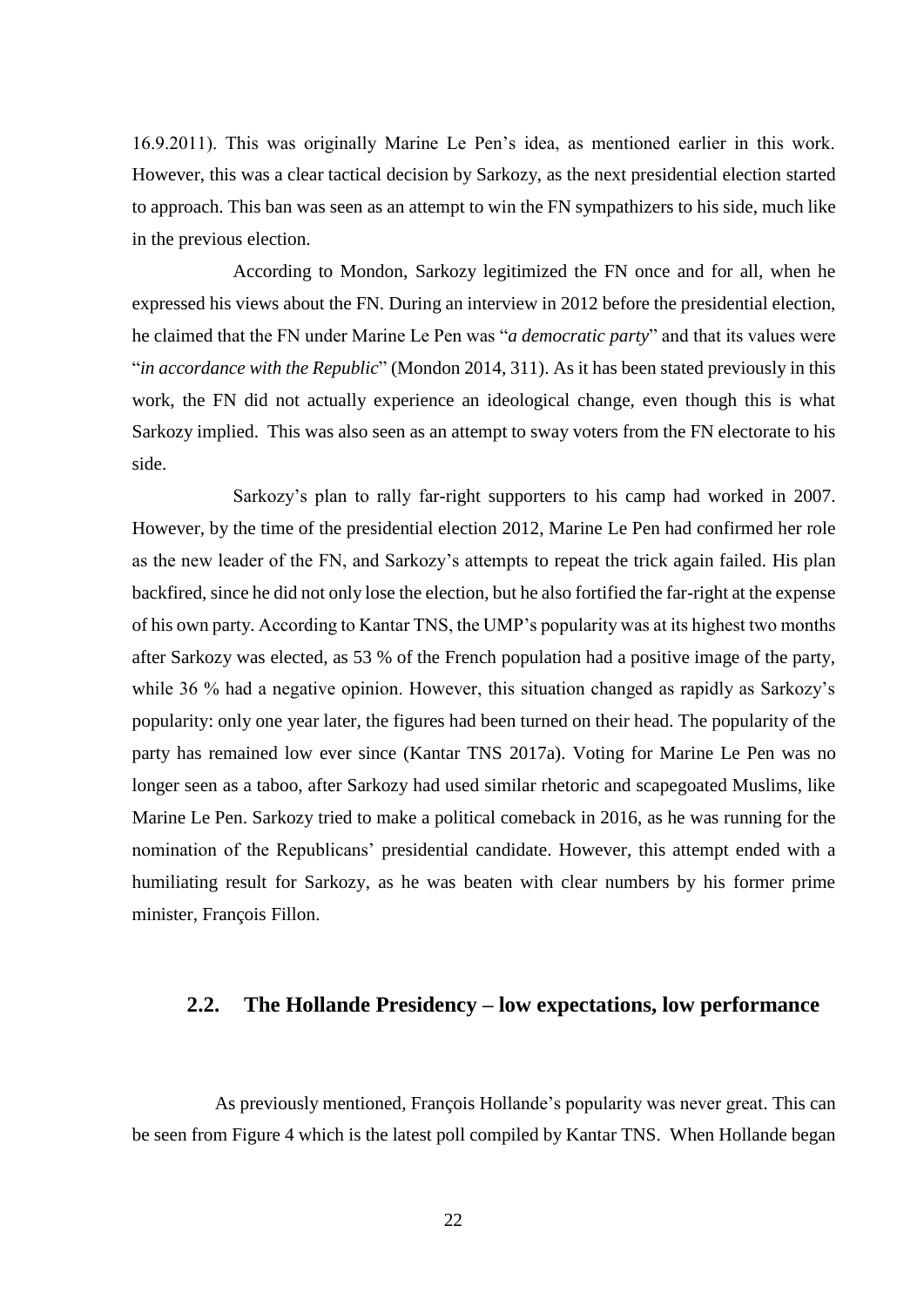his term, his approval ratings were historically low. Only 55 % of the population had confidence in him, while 37 % did not share the opinion. It did not take even a year for him to turn the numbers upside down, and he was not able to change the situation. He has been able to increase his popularity significantly only once and that was also only for a small period of time: after the November 2015 Paris terrorist attack, his popularity was at its highest after the inauguration. However, it quickly plummeted again, and two months later, he was as unpopular as he had been before the attacks. His popularity has remained low during his last spring in office, and Hollande ended his term with rather discouraging numbers: only 14 % of the population had confidence in him, while 83 % of the French disagreed.



Figure 4. Cote de Confiance – François Hollande (Approval rating of François Hollande) Source: Kantar TNS (2017b)

Due to his unpopularity, he did not even try to run for the second term, handing it over to other candidates of the PS. However, the damage had already been done: the Socialist Party has never been this unpopular and Benoît Hamon, the candidate to represent the PS, was not able to make it even to the second round of the presidential election of 2017.

The Fifth Republic has only had one Socialist president before Hollande, François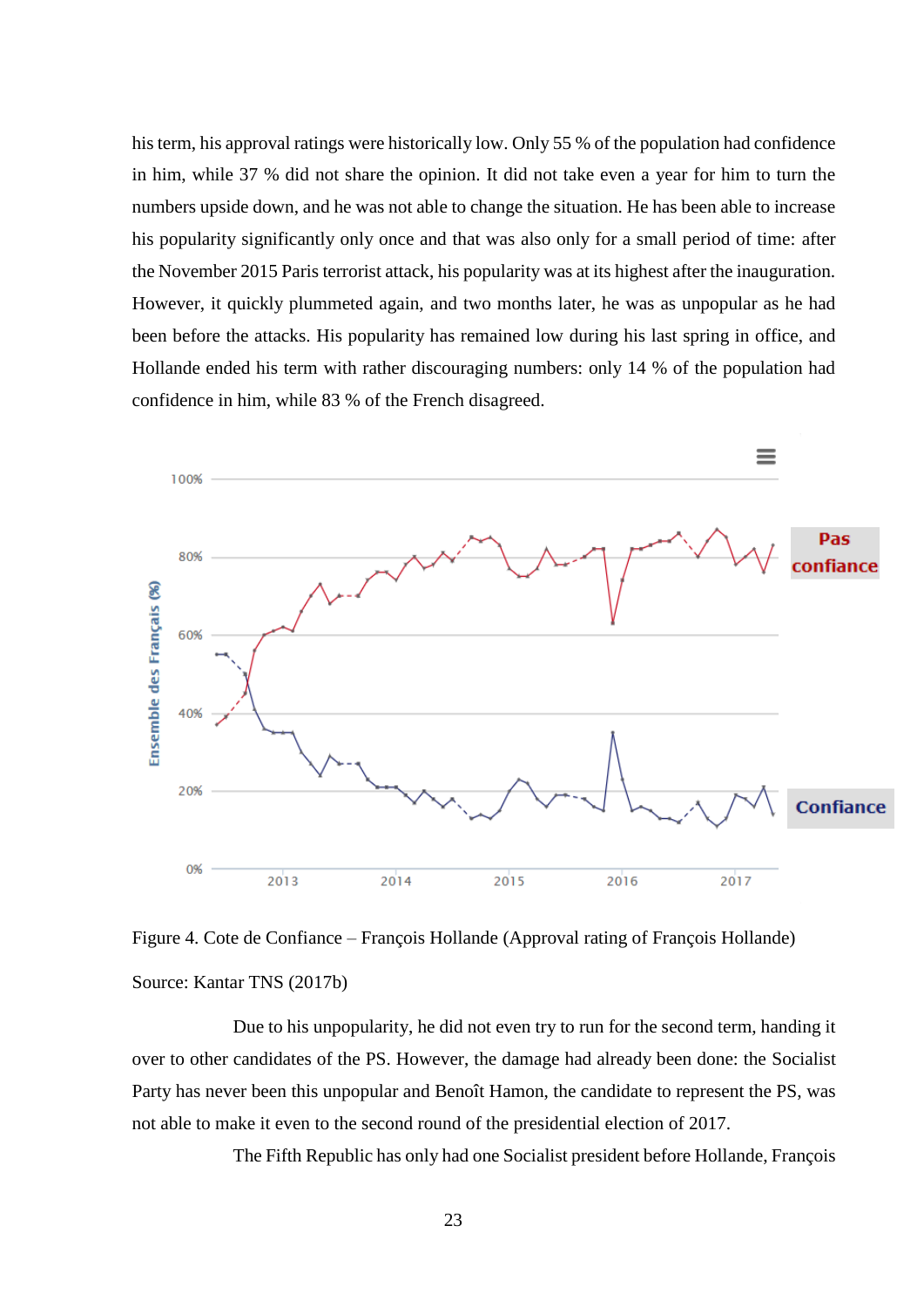Mitterrand (1981-1995). After his presidential reign was over, right-wing politics dominated France up until 2012. Grunberg gives four distinct reasons why the Socialists were able to cut the streak of failures in 2012. First of all, the unpopularity of Sarkozy had created a general feeling among the French population that "anyone but Sarkozy" would be a better option. Second, Hollande's political career was rather impressive: he had had a long and close relationship with the PS, and had been a part of the Mitterrand administration, working as an economic advisor. Third, the PS decided to introduce an open primary, which interested both the media and voters. Lastly, as the Fifth Republic is a mixture of parliamentary and presidential regime, the president needs to have a majority in the National Assembly. The National Assembly is the lower house of the bicameral parliament and enjoys more prominence than the upper house, the Senate. When Hollande won the presidential election of 2012, this success had a spillover effect in the legislative election of 2012, and the PS became the majority party in the National Assembly, and thus the president was, at least in theory, able to exercise his executive power to its full extent (Grunberg 2015, 74-75, 79-80). Nevertheless, this did not save Hollande: on the contrary, people were even more eager to blame him, since in principle the Left was completely in control.

For the purpose of this work, Kuhn provides two explanations for Hollande's unpopularity: Hollande's incapability to bring the unemployment down and boost the economic growth, two things that he promised in his campaign. He is often described to be a lucky candidate, but an unlucky president. What this means is that Hollande got the PS nomination almost by accident. Dominique Strauss-Kahn was the strongest candidate of the PS to run for president but the situation changed in spring 2011, when he was charged with sexual assault. Hollande was essentially the second best option the PS had. When it comes to his unluckiness as president, the growing unemployment and the economic situation made him look weak and unprepared for the task. However, there were certain obstacles in his way that did not allow him to tackle these issues as efficiently as one could hope: namely the EU and globalization, which happen to be the arch-enemies of the FN. Being a member of the Eurozone, France cannot devalue its currency and thus boost its economic growth. What is more, another important constraint imposed by the EU is the level of public deficit, which is set at 3 % of gross domestic product (GDP). This also restricts manoeuvring the economy efficiently.

Globalization, on the other hand, is said to generate winners and losers inside a country: this is also true in the case of France. In France, the winners have been, for example,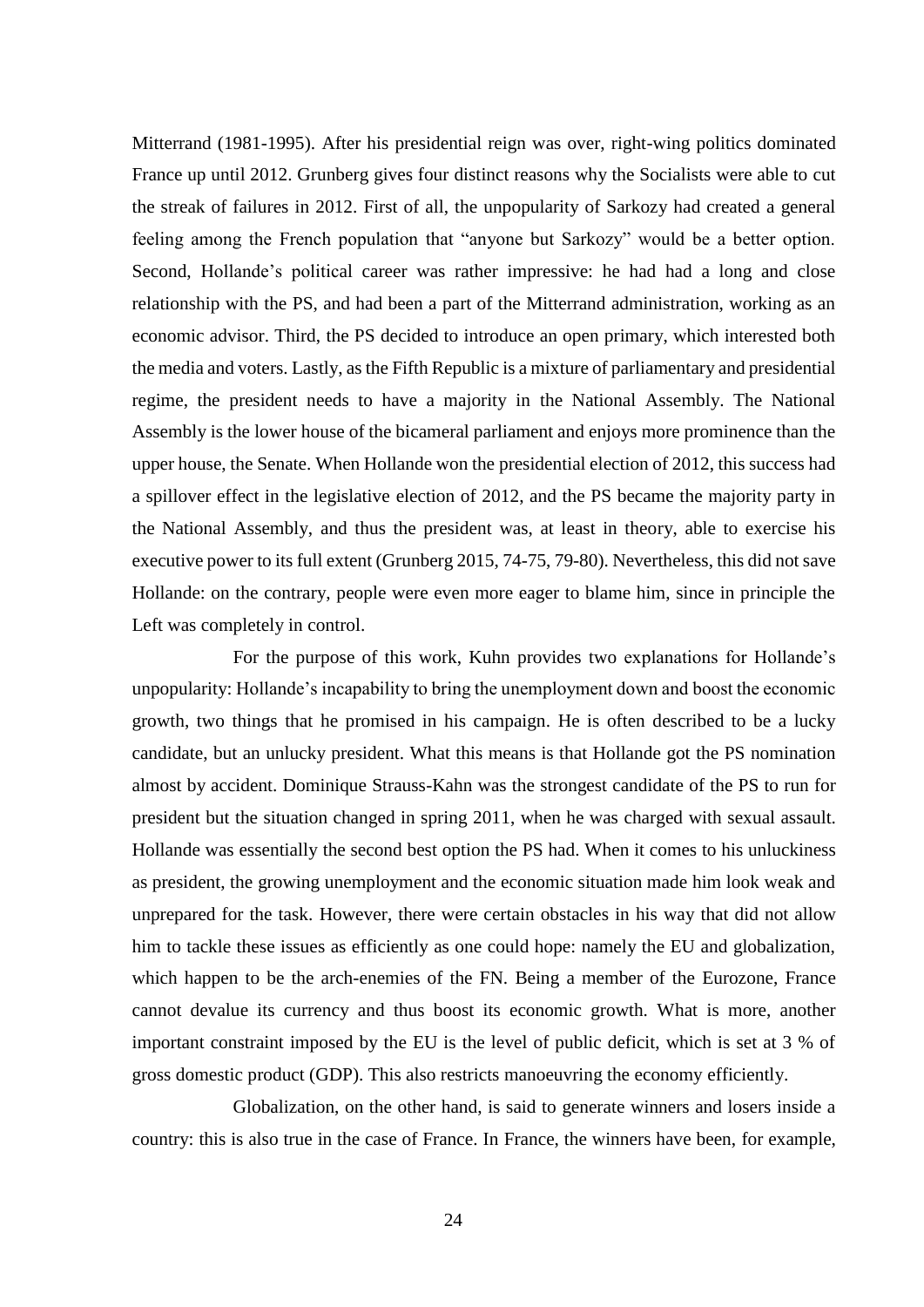owners of big companies, while losers have been those of low education levels and skills – especially the manufacturing sector has had a rough time (Kuhn 2014, 437, 442-443). That segment of the population has traditionally been the electorate of the Socialists. However, first betrayed by Sarkozy and then their own man, Hollande, people are starting to lose hope and look it from places that they have never even considered worth looking: the far-right party, the Front National. It is understandable, since after all, the FN has made a promise of leaving the EU, and Marine Le Pen has an isolationist approach in economic matters. It is always easier to blame "the other", here "the other" being the incumbent president and his government.

As mentioned earlier, Sarkozy acknowledged the changed party image of the FN and made a case that the new FN under Marine Le Pen is a democratic party and a serious contender in the political arena. However, Hollande's position to the FN has not been as lenient, as an interview with Kauffman for Le Monde shows. Hollande called the possible presidency of Marine Le Pen "*a threat*" and claimed that "*France will not yield*" to populists (Kauffman, 6.3.2017). In the end, this approach might be counterproductive. By saying that Marine Le Pen is "a threat" not only to France but to Europe as well, Hollande does not only demonize the FN, but also the voters of the party. The voters, and more importantly, potential voters of the FN might feel even stronger that Marine Le Pen is truly the one and only candidate that cares for them and shares their concerns.

## **2.3. Hyper-président vs Président normal: the personification of politics**

Because politics is very persona-driven in France, especially at the presidential level, it is important to briefly compare the characters of the two presidents, Sarkozy and Hollande. Even though the two men are very different, neither was able to keep up their popularity until the end of their term. Sarkozy tried to continue his presidency, but lost. Hollande, on the other hand, made the decision not to even run for second term in office.

As Gaffney notes, Sarkozy was described as the "hyper-president" due to his efforts to solve various enormous problems at the same time, but failing in most of them. Hollande, on the other hand, made various comments during his campaign trail how he would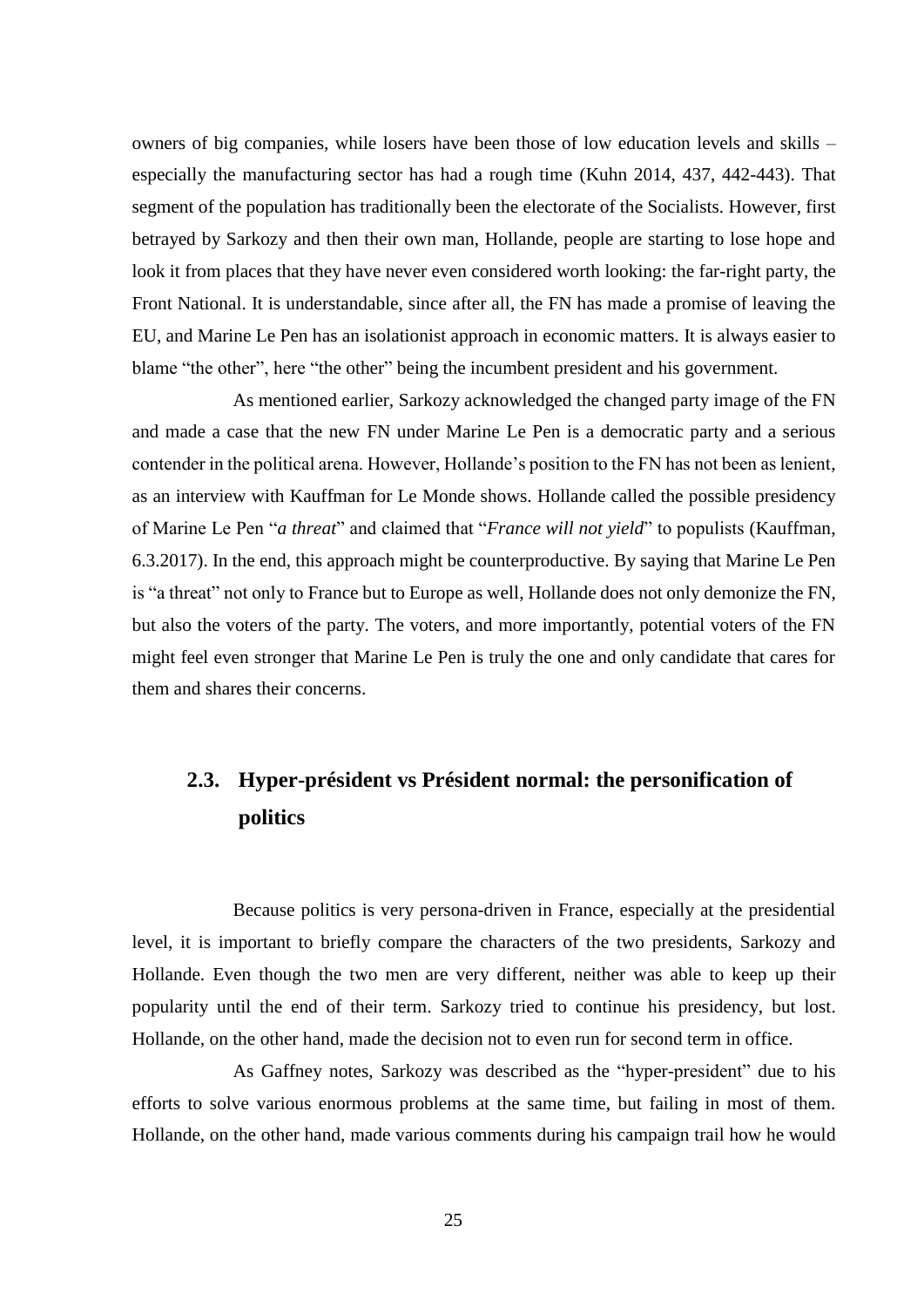be "a normal president", in contrast to Sarkozy. His whole presidential campaign was all about assuring people that he would be different from Sarkozy. That was a vague statement, and a lot of questions were floating around, since the majority of the French public seemed not to know what was meant by this, and Hollande's character remained a mystery until his term began. In practice, Hollande was a colourless figure, who did not have the same charm as the first Socialist president of the Fifth Republic, Mitterrand. As Hollande was unable to solve rising unemployment and during his presidency economic growth was not as fast as one might have hoped, these failures were not only connected to his government, but to his personality, as well (Gaffney 2015, 16, 19, 67).

At the end of the day, two very distinct presidents ended up almost equally as unpopular. Not only that, but also their parties' popularity ratings were stuck in the mud. The FN, however, has been able to exploit this situation, as the two mainstream parties, the Republicans and the PS have let their voters down. The next section will address the capability of the FN to take advantage of the problems caused by the changed circumstances: namely, increased European integration, globalization and immigration, phenomena of the  $21<sup>st</sup>$  century. The ability of the FN to target these issues has increased its support among various groups of people, which will also be noted in the following section.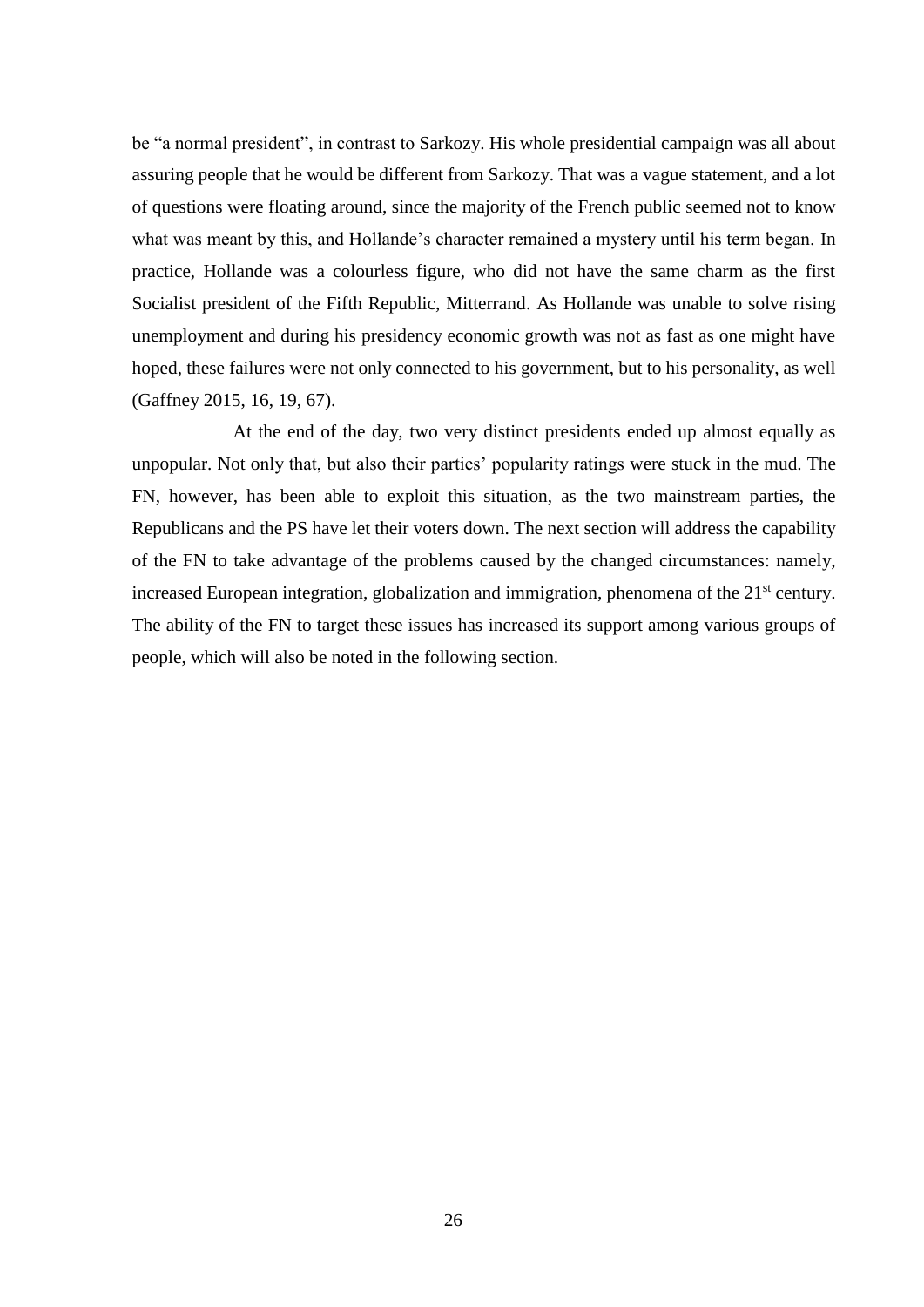## **3. THE FRONT NATIONAL IN THE 21ST CENTURY**

This subsection covers the cornerstone policies of the FN that the voters of the FN find especially appealing. Firstly, the Eurosceptic nature of the party is addressed, with the definition of the term Euroscepticism. There has always been a segment of population in France that has been relatively Eurosceptic from the beginning of the European project and the FN has been able to take advantage of this growing mistrust towards the EU. Secondly, the FN opposes globalization, arguing that this phenomenon can and should be stopped. Le Pen argues that globalization is one of the main reasons why France is experiencing low economic growth and rising unemployment at the same time. Le Pen is a strong advocate for protectionist measures and a majority of the French find this appealing, since they see globalization increasingly in an unfavourable light. The FN portrays both the EU and globalization as issues that come with only negative effects, such as job outsourcing, loss of sovereignty and immigration, which is the third major policy issue covered in this section. The party's strong antagonism towards immigrants cannot be ignored, as it is one of the strongest links between the FN under Jean-Marie Le Pen and the FN led by his daughter. According to Marine Le Pen, immigrants who are coming to France are a threat in more ways than one. She links immigration closely to the loss of national identity, the deteriorating security situation, and the high unemployment rate. Le Pen tends to target Muslim population, and has portrayed herself as the only candidate that can protect the French against "Islamic fundamentalism", and calls for stricter immigration policies. Again, a big segment of the French population is in favour of this. The FN has been able to take advantage of the issues that the French consider to be more important now than ever before. These three core messages of the FN support each other and thus give cohesion to the political party platform of the FN.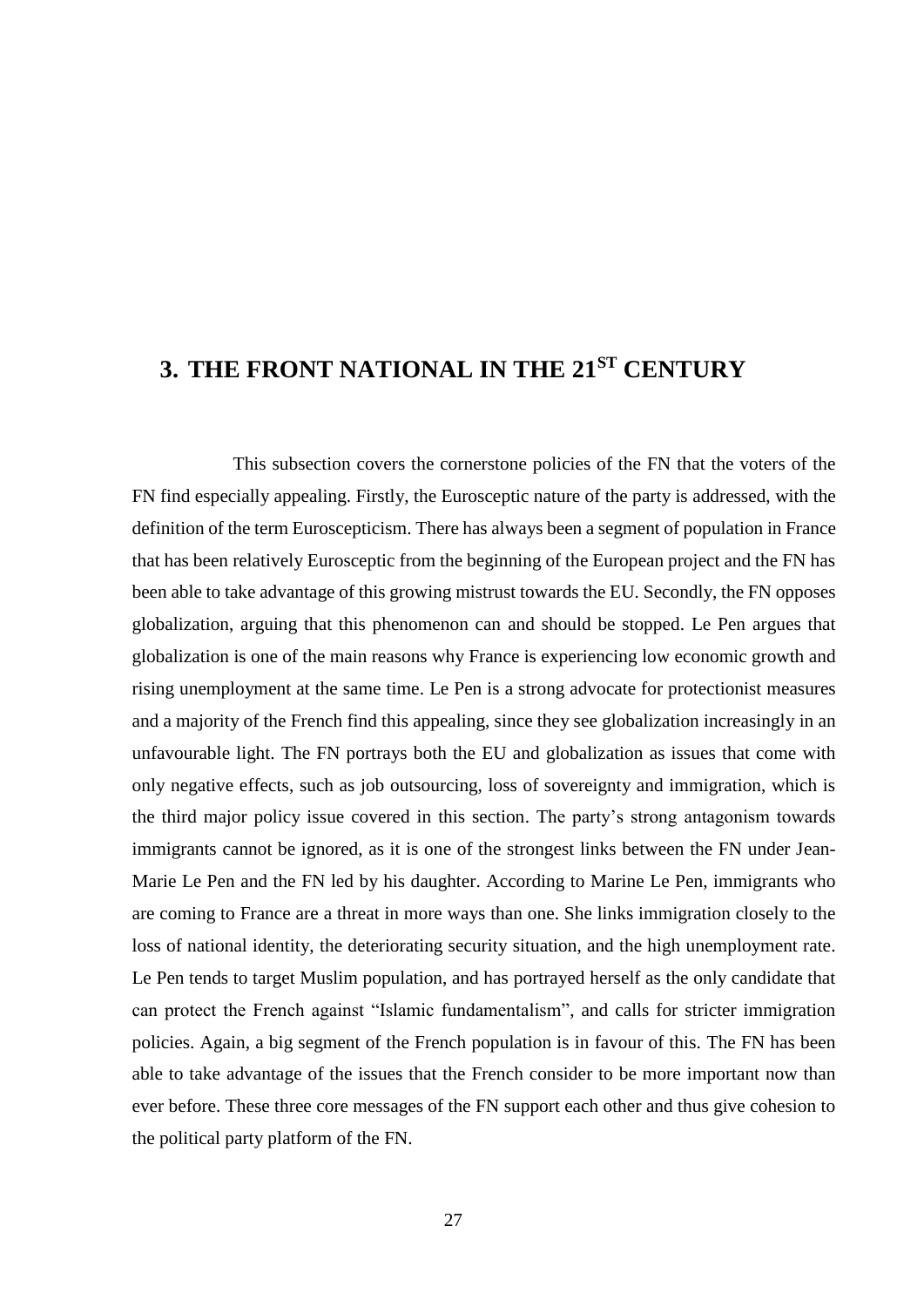In addition, this section includes a brief overview of the diversified electorate of the FN. More people are willing to vote for Marine Le Pen due to policies mentioned above and changes the FN has went through under her leadership. During Jean-Marie Le Pen's reign, the party's voter base was limited to mainly certain types of people, which guaranteed the party's existence in the political arena. However, Marine Le Pen has been able to increase the party's support among the people who previously had a negative image of the party.

#### **3.1. Euroscepticism**

Euroscepticism as a phenomenon has been studied carefully, and various studies have been conducted on the topic. In this work, the framework provided by Taggart and Szczerbiak is employed in the case of the FN. According to Taggart and Szczerbiak, Euroscepticism can be divided into two different subcategories: soft and hard Euroscepticism. Soft Euroscepticism does not oppose the EU, per se. Political parties that can be categorized as followers of soft Euroscepticism do not make a case for abolishing the Union or for withdrawing from its membership. However, this faction opposes specific policies of the EU. Soft Euroscepticism is not principally against further integration, but it does not agree with the way how integration is implemented. Hard Euroscepticism, on the other hand, opposes the EU as a whole: it opposes any further integration and parties that characterize themselves as 'hard Eurosceptics' support the idea of withdrawing from the Union (Taggart and Szczerbiak 2002, 7-8).

Thus, the FN falls into the latter category. The FN under both Le Pens has been against the EU. Marine Le Pen has made the EU her main enemy: the first promise she makes in her presidential manifesto is to pull France out of the EU (Le Pen 2017, 3). She has given various interviews in which she has described the EU with negative connotations: for example, she has made a connection between the EU and the Soviet Union by calling the EU as "*the European Soviet Union*" (Der Spiegel 3.6.2014). She has held speeches in which she claims that "*the EU will die*" (Reuters 27.3.2017) and "*the Euro is a knife in the ribs of the French*" (Reuters 2.4.2017). She has been campaigning for a "new Franc" that would replace the common currency of the EU.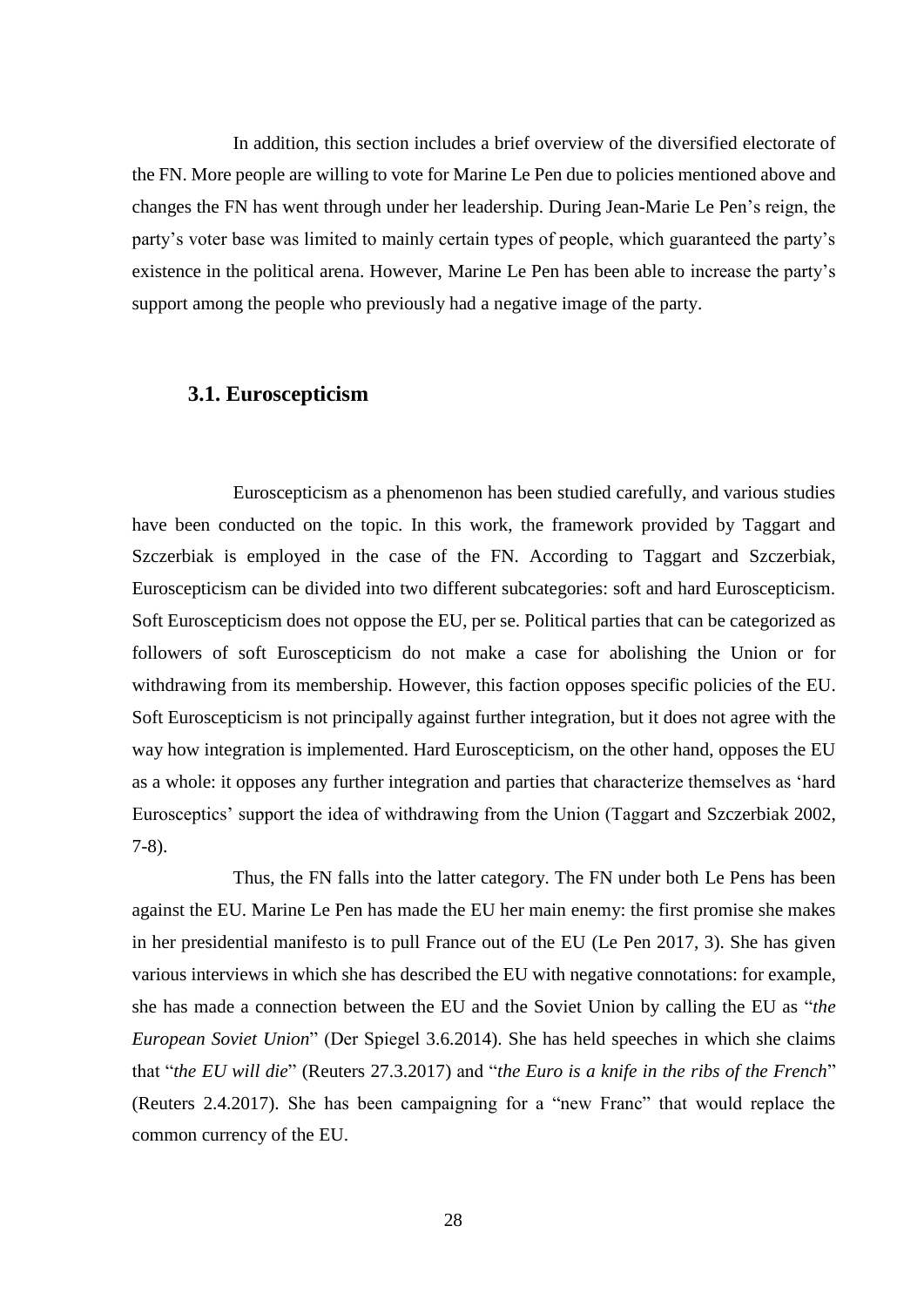This anti-EU stance of the FN is increasingly appealing to the French. The FN got a strong mandate in the European Parliament Elections of 2014, which made the party the biggest French party in the EP. In addition, the French are increasingly dissatisfied with the EU, which plays well with Le Pen's policies. According to the Eurobarometer of 2016, the French opinion on the EU is among the worst of the member states. 81 % of the French population do not trust the institutions of the EU. The French were more inclined to see the EU more negatively than the European average, when asked what the EU represents: the French were more willing to see the EU to represent "*a waste of money*", "*not enough control of external borders*" and "*unemployment*", than their European counterparts. A slight majority (51%) of the French population is pessimistic about the future of the EU, which is again over the European average (44 %) (Eurobarometer Spring 2016, 44, 69, 157). According to the Pew Research Center, 61 % of the French population views the EU in an unfavourable light, while 38 % of the population views the Union favourably (Pew Research Center, 7.6.2016). Thus, Marine Le Pen has a strong support base among the French population, who distrust the EU. She is the only serious presidential candidate that promises the so called Frexit – a French exit of the European Union. She has promised to re-establish national borders by leaving the Schengen Zone and at the same time bring unemployment down.

France is not the only member country of the EU that is suffering from Euroscepticism. The United Kingdom European Union membership referendum, the epitome of Euroscepticism, took place in summer 2016. The UK and the EU are currently in the middle of complex negotiations about how to implement Brexit. In the Netherlands, Geert Wilders' far-right populist anti-EU party, the Party for Freedom, was able to gain the second most seats in the House of Representatives in the General Election of 2017. In Austria, Norbert Hofer, who was the Freedom Party's presidential candidate in 2016, flashed the possibility of a referendum on the membership of Austria in the EU. He was able to make it to the runoff, after winning the first round with clear numbers. However, he was defeated by the Green Party's candidate, Alexander Van der Bellen.

Brack and Startin point out that the Eurozone crisis has had a deteriorating effect on the public opinion on the EU, which has increased Euroscepticism in the parts of society that were generally thought to be pro-European. Previously, Euroscepticism was considered to prosper only in the peripherical parts of a country, but this has changed: Euroscepticism is currently on the rise in cities, as well. This was demonstrated in the European Parliament

29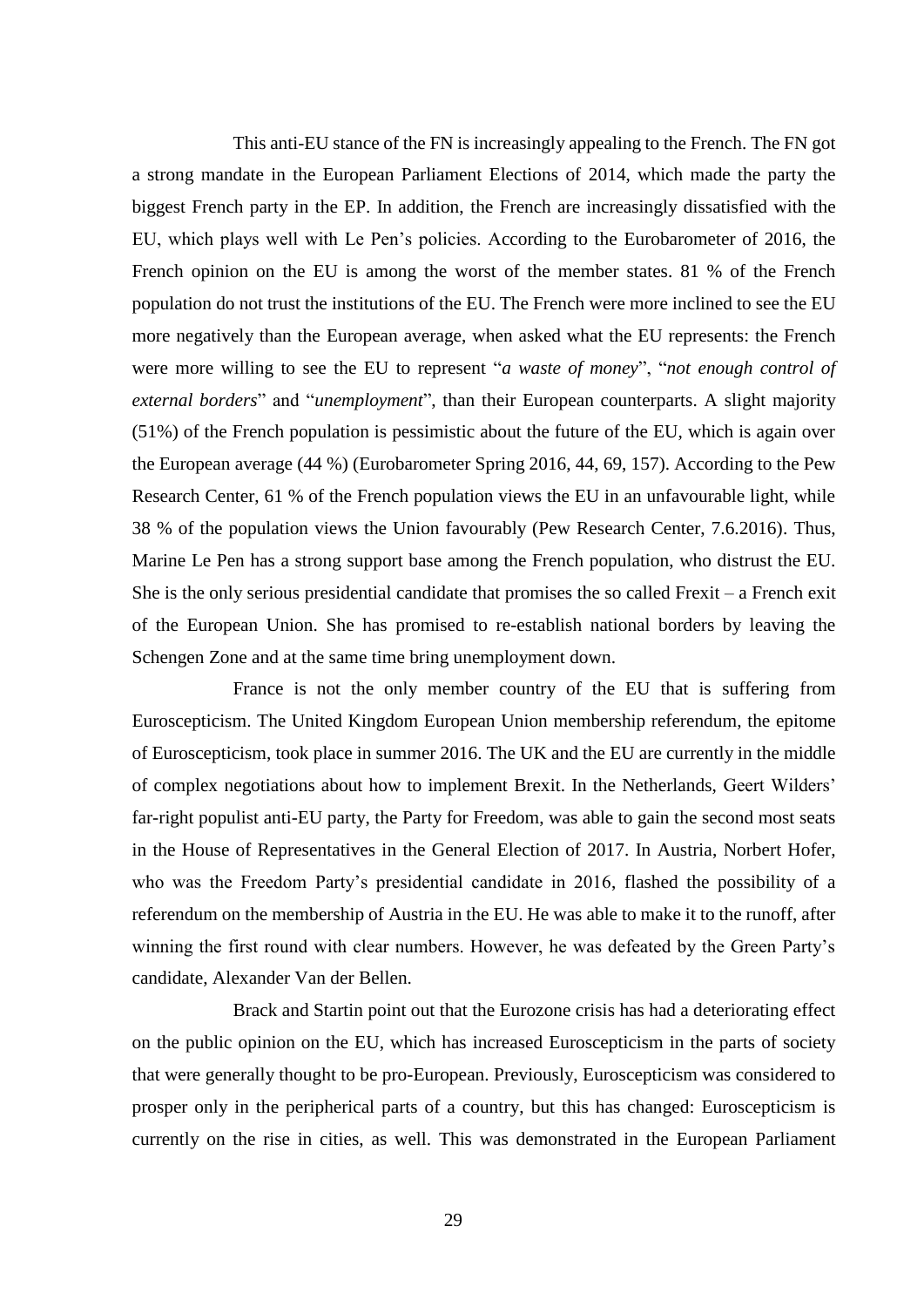Elections of 2014. The results of the elections were a huge blow for the pro-European parties, while Eurosceptic parties were able to grow their representation in the Parliament significantly (Brack and Startin 2015, 239, 242-243).

Ironically, despite Le Pen's furious opposition of the EU, her party has benefitted greatly from being a part of the EU, as Reungoat argues in her article. Due to the structure of the French electoral system, small and new parties are often completely neglected on the national political level. The Republicans (and its predecessors, the UMP and the RPR) and the PS have dominated the French political arena during the Fifth Republic, leaving almost no room for other parties. There are currently two representatives of the FN out of 577 in the National Assembly. Without the EU and the European Parliament Elections, the FN would have remained as a marginal party. In addition, the FN success in the European Parliament Elections gave it both domestic credibility and publicity. The European arena has been a useful tool for Marine Le Pen in more ways than one: she has been a MEP since 2004, and she has actively pushed her concept of de-demonization of the party ever since, with successful results. Marine Le Pen was faced with criticism before she became the leader of the party, since certain party members claimed that she would not be able to replace her father, who was known to be an excellent speaker: the EP provided her with a platform where she could prove herself to be as tough as her father. Lastly, it can be argued that the FN could not be as important a party as it is currently without the financial support it receives from the EP (Reungoat 2015, 298, 300- 301, 306). Nevertheless, the message of the FN is clear: to get France out of the EU as quickly as possible, and re-establish France that is fully sovereign and not accountable to Brussels.

### **3.2. Globalization**

Another enemy of Marine Le Pen's FN is globalization. She ran a presidential campaign that constantly vilified globalization, and she ruthlessly incriminated "the elite" by making statements such as "*Our leaders chose globalization, which they wanted to be a happy thing. It turned out to be a horrible thing*" (Politico 5.2.2017) and portraying herself as the only candidate who can save France and the French from "*savage globalization*" (Reuters 17.4.2017). As Morini points out, the FN is against social, cultural and economic globalization. The party sees the EU as partly guilty, as the Union is a strong advocate for globalization.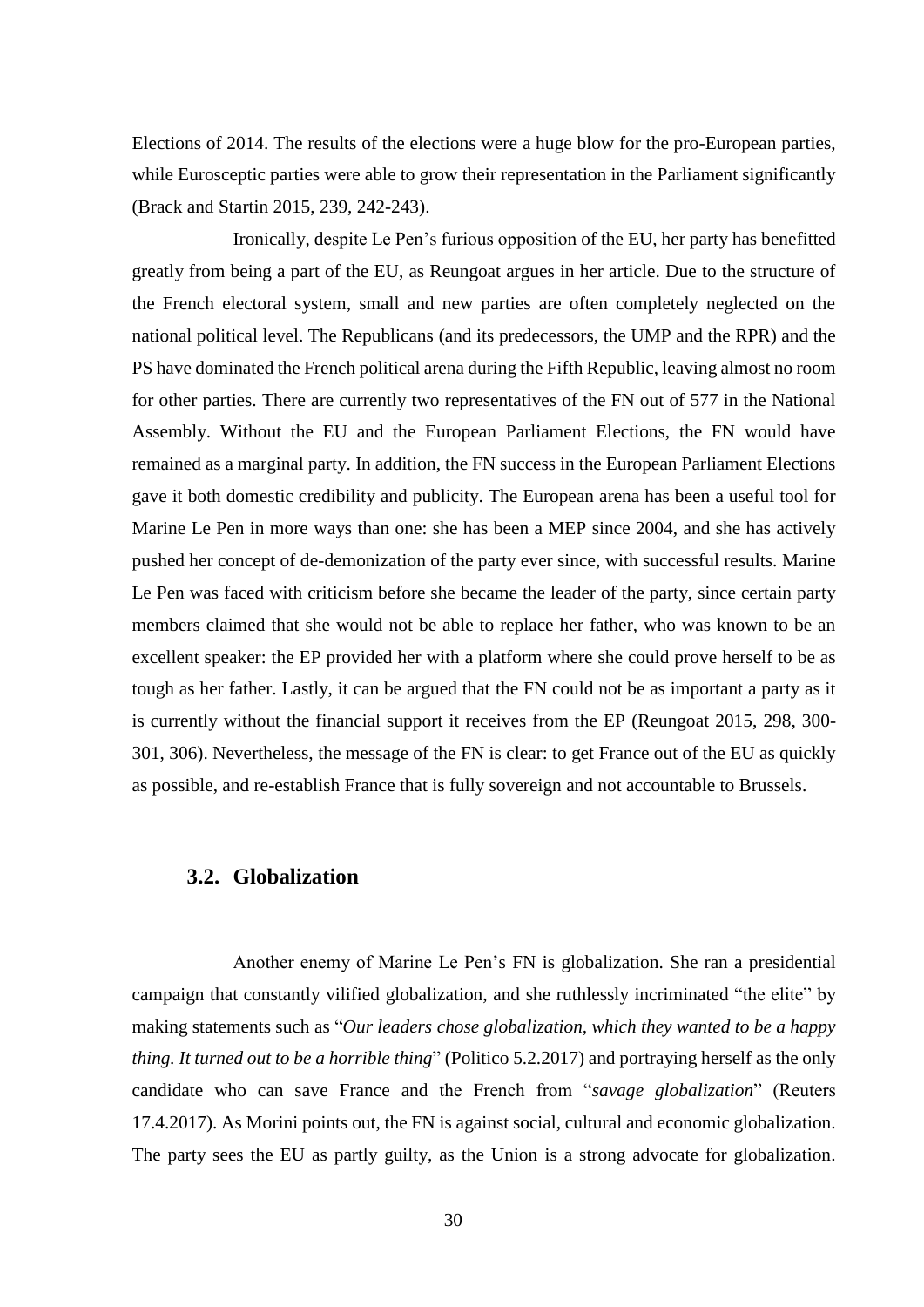Globalization, the FN argues, destroys small businesses and local entrepreneurs: as it so happens, these people form an essential part of the voter base of the party and the FN sees them as a symbol of French identity and tradition (Morini 2017, 3-4, 11).

According to Böhmer et al., France has not benefitted from globalization in terms of economic growth as much as certain other countries, such as Germany. When it comes to France's global market shares, the country has faced large losses due to declining competitiveness, while for example China has risen because of its increased competitiveness. (Böhmer et al. 2016, 14, 23, 31, 33). France's competitiveness has been suffering for example because of restrictions of working hours: France is currently the only European country that has a 35-hour working week by law.

The FN accuses globalization of job outsourcing, which has resulted in high unemployment. Globalization has caused low skilled workers to lose their jobs, and small business owners have had to give way to big companies. This explanation pleases especially the supporters of the FN, but globalization is increasingly seen negatively in France. According to the Eurobarometer of 2016, 55 % of the French population viewed the term "*globalization*" negatively, while 34 % saw the phenomenon in a positive light. The French differ from their European counterparts on the issue, as the European average was 45 % positive to 40% negative. When asked if globalization represented an opportunity for economic growth, a slight majority of the French agreed (51%). Nevertheless, the French were again more pessimistic than the European average (Eurobarometer Spring 2016, 143, 150).

Thus, Le Pen's message on the negative aspects of globalization falls on fertile ground. However, in this battle against globalization it is necessary to remember that globalization might not be the only reason for job outsourcing and layoffs: especially in the manufacturing sector, advancements made in technology might be as big of a reason for workforce reduction. Globalization as a force is impossible to stop, but anyway, Le Pen wants to give her best shot at it. It is true that globalization can be slowed down with certain protectionist measures that Marine Le Pen advocates for. However, this might come with a cost of even less economic growth, since the economies of today are more intertwined than ever before.

Le Pen has another reason to oppose globalization than the economic aspect of the issue. Cultural globalization, which the FN argues to be caused by mass immigration, is a threat to France, as well. This aspect will be covered in the next subsection.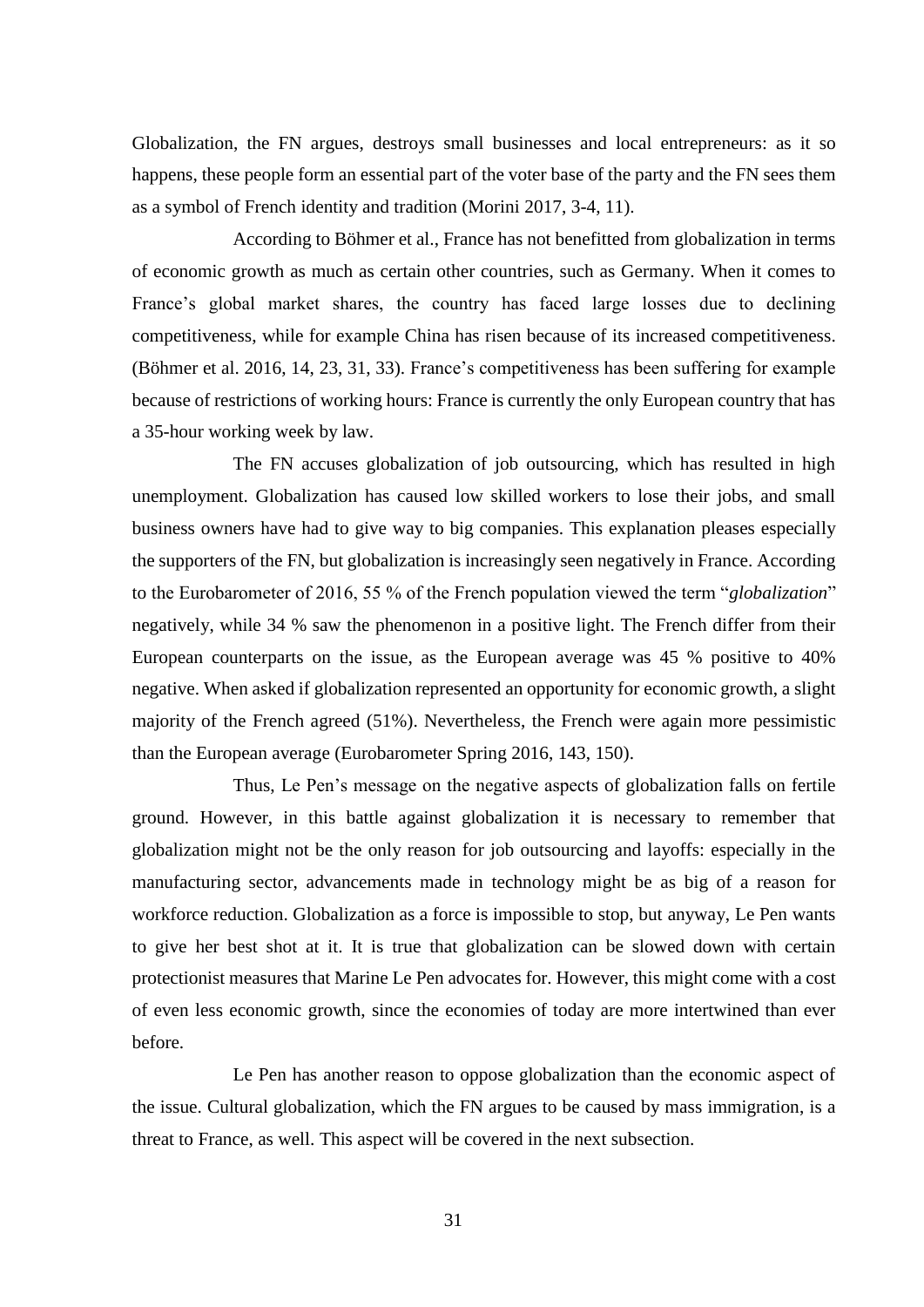### **3.3. Immigration & Islamophobia**

The FN has always been an anti-immigration party. Jean-Marie Le Pen made immigration the party's core policy, which guaranteed its voter base in the early days of the party. However, the FN quickly got the stamp of being a single-issue party, because of everything it advocated for could be derived back to immigration. Marine Le Pen has been able to change this, while still retaining a strong anti-immigration message. Marine Le Pen has promised in her presidential manifesto huge changes to the immigration policy of France: she has promised to drop legal immigration to 10,000 people a year, while making deportations easier and obtaining citizenship harder. She promises to re-establish national borders of France by leaving the Schengen Zone and hiring 6000 customs officers (Le Pen 2017, 6). In addition, she made a pledge in her recent rally that she would "*suspend all legal immigration*" for a while, in order to get France back on track (BBC 18.4.2017). She has continually expressed her views about negative aspects of immigration: statements such as "*behind mass immigration, there is terrorism*" and "[immigration and Islam are] *not a chance for France but a tragedy*" (The Local 18.4.2017) correlate with her immigration policy.

As Hainsworth notes, immigration is probably the most important issue for parties on the far-right. Such parties tend to portray immigrants as threats in various ways. Immigration is seen as the main cause for declining security, rising unemployment and for the loss of national identity (Hainsworth 2008, 70). This complies with the rhetoric of the FN: Le Pen has made several remarks how immigration causes the security situation to deteriorate. Her main target is immigrants coming from countries with predominantly Muslim population. She has made various comments on the incompatibility of Islam with the French traditions and culture, thus threatening French national identity. When it comes to unemployment, Le Pen has promised to force French companies to take into account "*national priority*" (Le Pen 2017, 7). In practice this would mean prioritizing French natives over immigrants in the job market.

Again, various studies imply that the majority of the French agrees with Marine Le Pen on these issues, to some extent. As the Eurobarometer of 2016 shows, main concerns of the French are both immigration and terrorism. Here the French do not differ from the European average, as these issues were seen as the most important ones in the majority of the member countries of the EU (Eurobarometer Spring 2016, 33). Chatham House, the Royal Institute of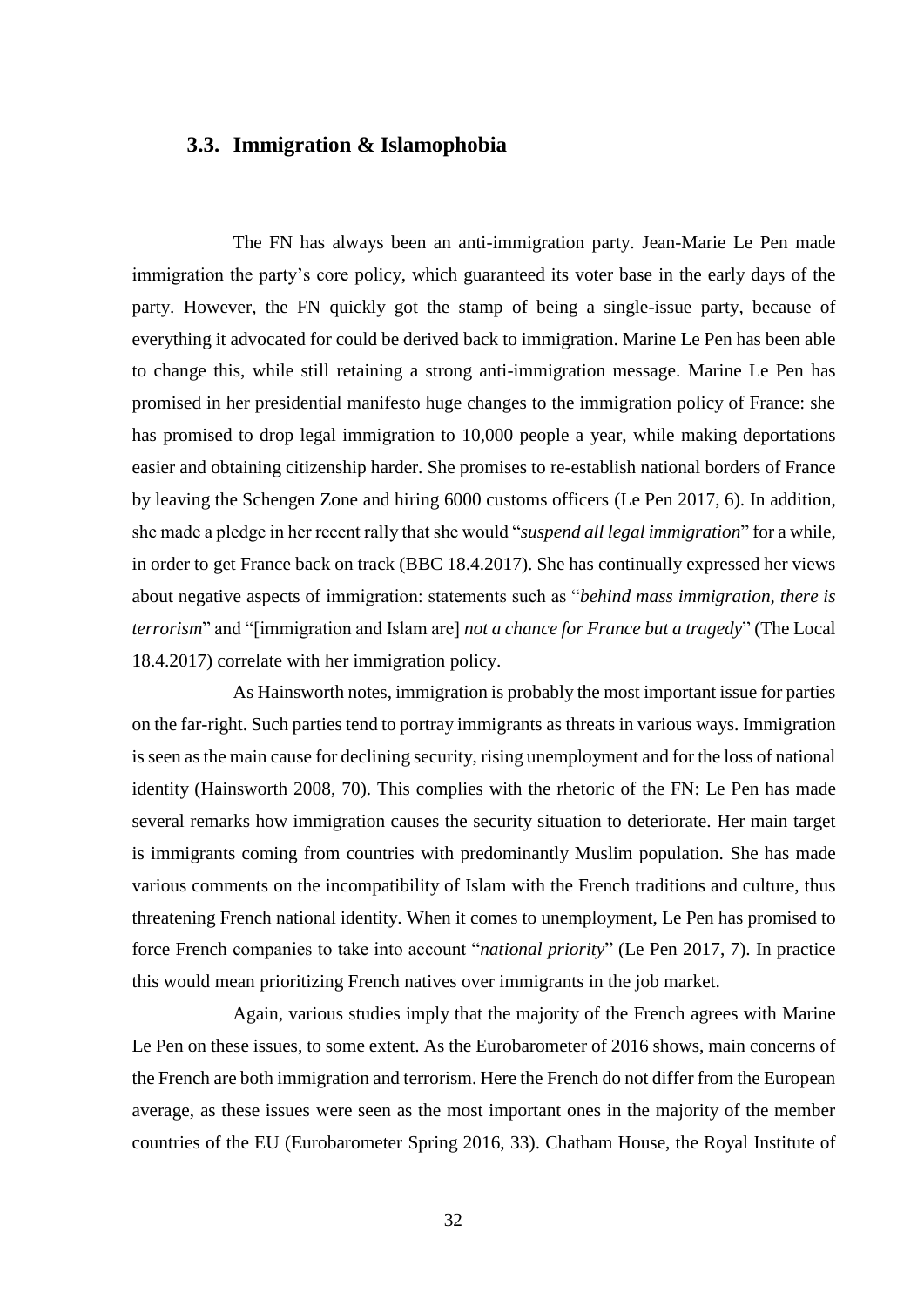International Affairs, published a poll concerning immigration from predominantly Muslim countries to European countries. 61 % of the French population agreed with the statement "*all further migration from mainly Muslim countries should be stopped*", while 16 % of the population opposed the statement (Chatham House 7.2.2017). A study made by Ipsos Mori shows that the French have somewhat a perception gap, when it comes to Muslims in France: 1000 respondents estimated that the current Muslim population in France is 31 %, while in reality, Muslims make up 7.5 % of the population. The same overestimation occurred when the respondents were asked to give an estimation of the future Muslim population in France: the polled people thought the Muslim population to be 40% in 2020, when as a matter of fact the number of Muslims in France is projected to be 8.3 % by 2020 (Ipsos Mori Autumn 2016) In addition, another Ipsos poll was conducted in order to find out the French opinion on religion and what role it plays in the presidential election of 2017. The study revealed that among 1000 people, 61% of the respondents saw Islam as "*incompatible with the values of France*". In comparison, only 6 % and 17 % of the respondents felt that Catholicism and Judaism conflicting with the French lifestyle, respectively (Ipsos March 2017, 10). Even though samplings in the latter researches are relatively narrow, they can still give some guidelines on how the French view Islam and its place in the French society.

Thus, Le Pen's Islamophobic message has a potential group of sympathizers among the French public. She has been able to exploit various terror attacks in France for the good of her party: for example, after the Nice terror attack in July 2016, Le Pen argued that terror attacks occur in France due to "*the rise of Islamic fundamentalism*" that "*we* [the French] *let develop in our country*" (Politico 16.7.2016). Even though she has faced charges for inflaming hate speech, she does not consider herself a racist: instead, she calls herself a patriot, who is deeply concerned of the wellbeing of the French people.

Marine Le Pen's anti-EU, anti-globalization and anti-immigration policies, as well as her successful de-demonization of the party are the biggest reasons why the French vote for the FN. She has been able to diversify the electoral audience of the FN, and the French find her and the policies she advocates for increasingly attractive. In the next subsection, broadened electorate of the FN is covered. The FN, mainly due to Marine Le Pen's influence, has been able to gain support among certain groups of the population with which Jean-Marie Le Pen had difficulties to attract.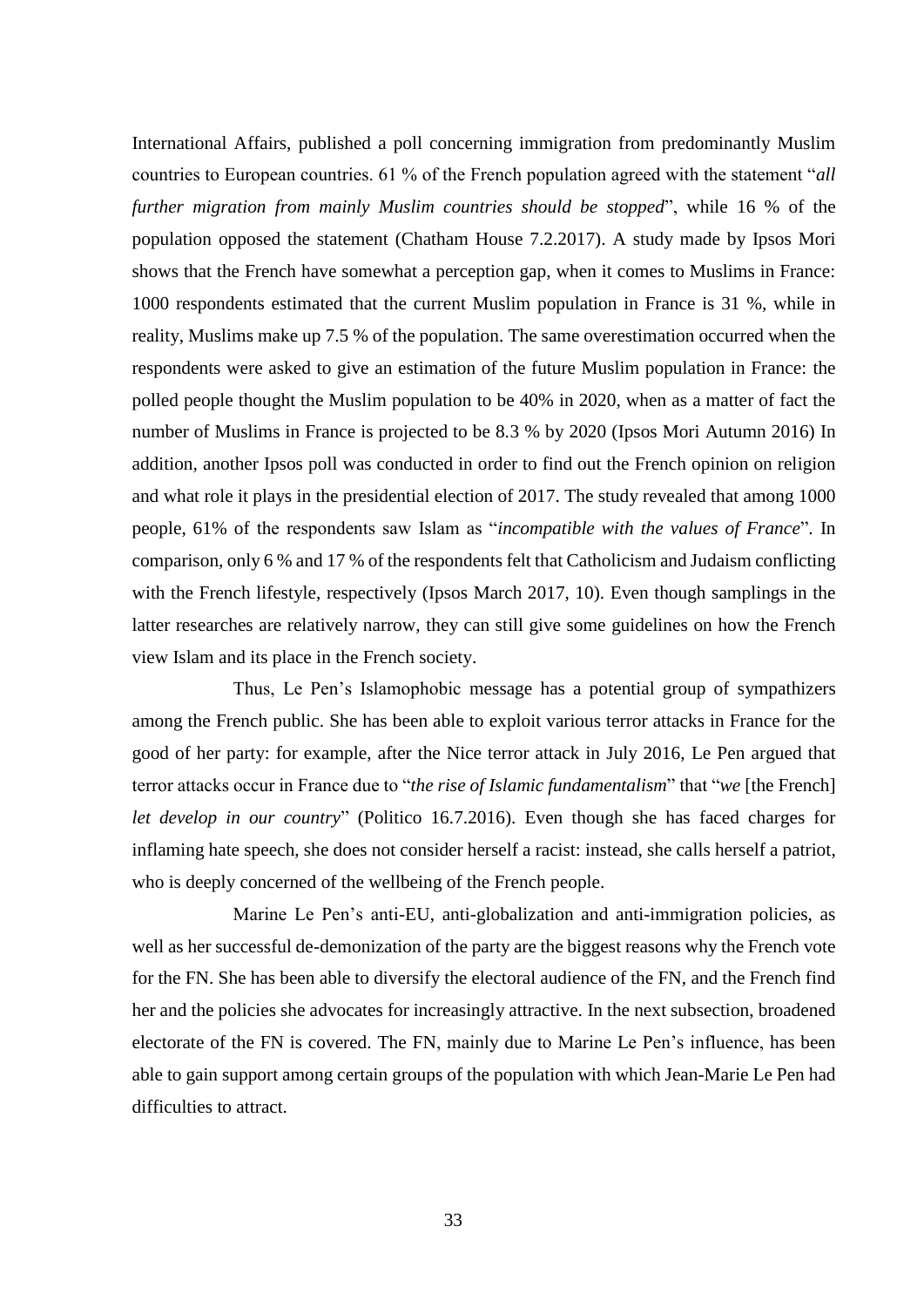### **3.4. Diversified Electorate of the Front National**

Due to Marine's effective policy of de-demonization, which has resulted in softened party image, more people are willing to vote for the FN now, than during her father's reign. While Jean-Marie Le Pen's personality and his 'macho-appeal' were attractive to some, certain groups of people found him and the policies he advocated for repulsive. Even though the main support of the FN is still tightly connected with the countryside of France, Marine Le Pen has been able to increase the party's popularity among the people from at least three different demographics which her father struggled with: women, younger population and the working class.

Mayer and Sineau point out that there was an obvious gender gap among the supporters of the FN: men were more inclined to vote for Jean-Marie Le Pen than women. There are various reasons why the FN under Jean-Marie Le Pen was unable to attract as much female as male voters. First of all, the FN was seen as a sexist, patriarchal party that advocated for gender hierarchy. Women were portrayed as either mothers or housewives: one social policy of the FN was to increase the birth rate in France, thus the most important responsibilities of women were giving birth and raising children. This was tightly connected to the idea of protecting national identity, as well. The FN also opposed abortion, gay marriage as well as interracial marriage, while advocated for restoring the death penalty. Secondly, Catholicism is offered as a possible explanation why women opted out of voting for the FN. Those women who were "*regularly practising Catholics*" were one of the smallest groups, who voted for the FN. On the other hand, this phenomenon did not occur with men: there was not a great difference between men who considered to be devout Catholics and those who were not practising Catholicism regularly. Mayer and Sineau offer a possible explanation by arguing that the Catholic Church teaches different values for women and men. While men are taught to value "*virility, strength and authority*", women are taught "*obedience, gentleness and dedication to others*"*.* Thus, the policies of the FN were seen to be in a stark contrast with the values of the Catholic Church in the eyes of women, while men could agree with them better. Lastly, women did not see the FN attractive due to the lack of women representatives in the party. The female candidates of the FN were often portrayed as either mothers or wives. While there was a small portion of female representatives of the FN that were not connected with the traditional role of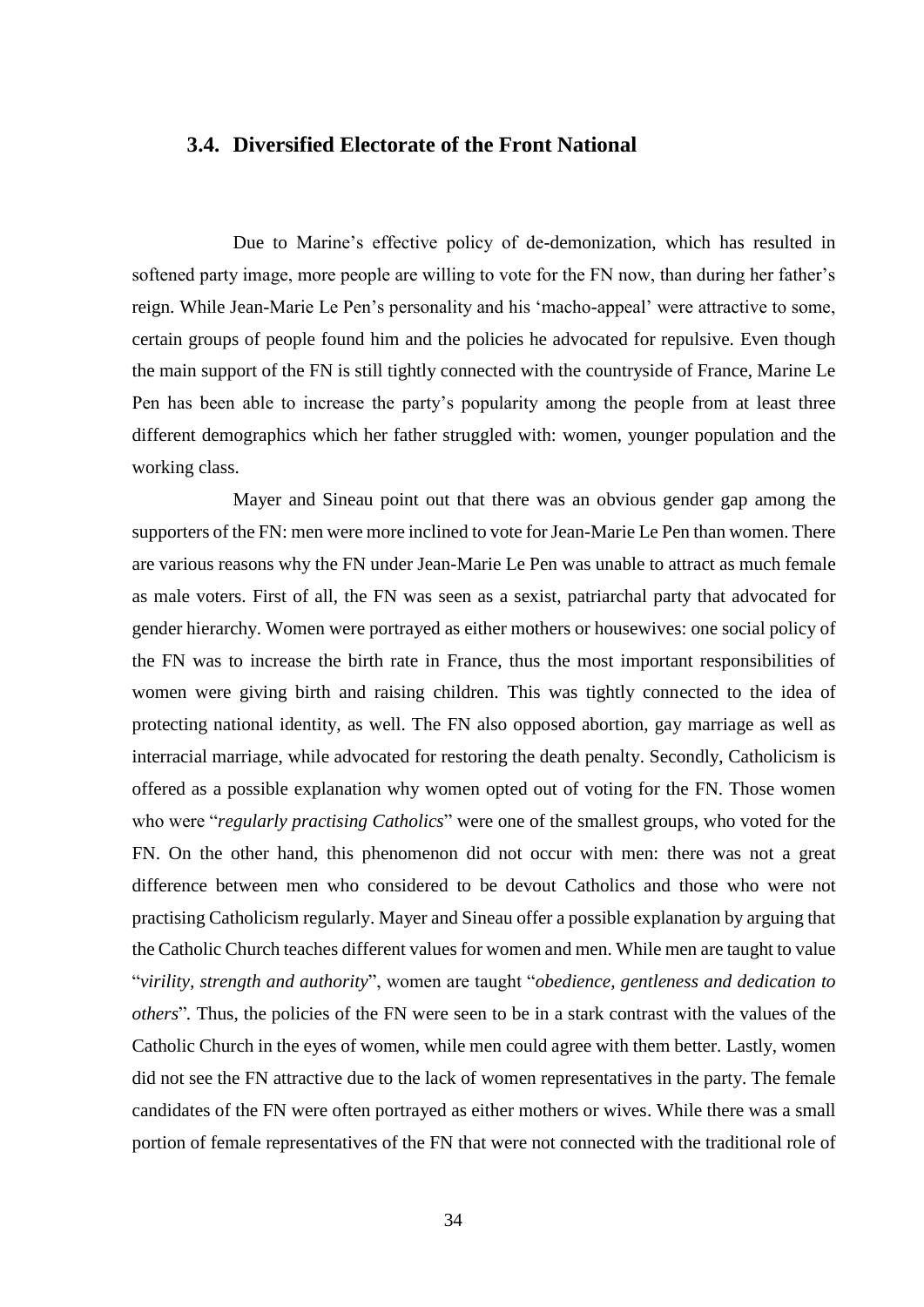women, it was always made clear that these women had a strong male connection inside the party, the most obvious example being Marine Le Pen (Mayer and Sineau 2002, 50, 54-55, 58, 72, 74).

On the other hand, Marine Le Pen's FN has been more successful with women supporters, due to various reasons. One of the simplest explanations is the change in leadership: Marine has broken the traditional vision how the FN has seen women during her father's leadership: she is a relatively young party leader who is making a career of her own, she is a double divorcée and is currently living with a domestic partner, and even though she is a mother of three, she does not overemphasize it. Thus, she is modernizing and softening the party image just by being herself. In addition, according to the BBC, she has a more accommodating attitude towards abortion, stating that "[abortion is] *a sad necessity*" and even though she is officially against same-sex marriage, she does not condemn sexual minorities outright: one of her closest advisors is openly gay, and she did not participate in protests that were organized against the legalization of same-sex marriage (BBC 14.3.2017). This is much in contrast with her father, who once described homosexuality as "*biological and social anomaly*" (Halliburton 24.1.2015). In her presidential manifesto, Le Pen pledges to defend women's rights, for example by creating a national plan that would close the gender pay gap. She also mentions her fight against Islam, which she believes to be oppressive and violating women's rights (Le Pen 2017, 4). According to Al Jazeera, Le Pen was able to cause controversy during her recent trip to Lebanon, where she refused to cover her hair with a veil before her planned meeting with the Grand Mufti, the most prominent Sunni cleric. Her supporters saw this as an act of standing up for women's rights, while others called it foul play: she wanted to meet the Grand Mufti only to be able to decline from wearing a headscarf and thus sending a message to her supporters at home. She was informed beforehand of the requirement to cover her hair when meeting the Grand Mufti (Al Jazeera 21.7.2017). In Lebanon, women are required to use the veil in two occasions: when going to a mosque or meeting the Grand Mufti.

The abovementioned changes have made the FN more attractive for women. According to Mayer, this could be seen in the results of the presidential election of 2012, when more women voted for the FN than ever before. The percentage of female FN voters was 17 %. The percentage of men voting for the FN was 19%, but the difference is smaller than in any of the presidential elections when Jean-Marie Le Pen was running for president. For example, in the presidential election of 2002, 14 % of the votes Jean-Marie Le Pen received were from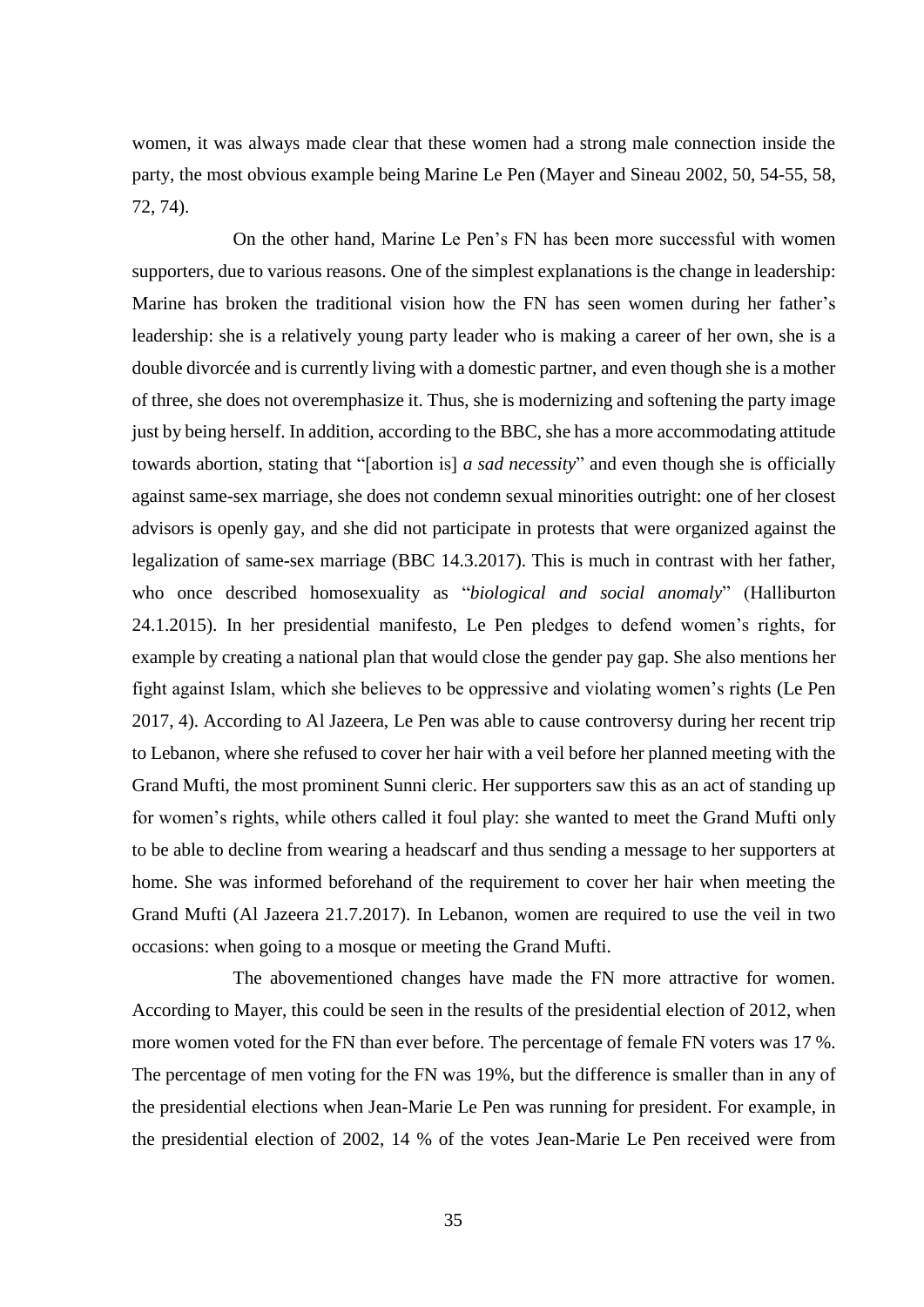women, while 20 % were from men (Mayer 2013, 170).

When it comes to young people, the reasons mentioned above are partly the explanation why younger generation is more inclined to vote for the FN now than before. Marine Le Pen has been able to modernize the party image, which is more appealing to young people. Furthermore, younger people might not have such close ties to the old mainstream parties that older generations might still have, and thus might be more willing to vote for the FN. Another important factor is tightly connected to the current situation in France: high youth unemployment, which refers to the number of unemployed people between the ages of 15 and 24. According to the data compiled by the Organization for Economic Co-Operation and Development (OECD), the youth unemployment rate in France is at its highest for over a decade. The youth unemployment rate in France was 24,5 % in 2016 (OECD 2016). According to Sergent and Lee, young people are eager to put the blame on François Hollande, which suits with Marine Le Pen. Another attractive feature of the FN is their young representatives. The FN has a relatively large portion of important party members, such as Marion Maréchal-Le Pen. She is Marine Le Pen's niece and the youngest Member of the National Assembly ever elected: at the time of the legislative election, she was 22 years old (Sergent and Lee 7.10.2016). According to Mayer, in the presidential election of 2012, Marine Le Pen was able to attract younger voters than her father in his previous elections. She does better with every age group, except with those of 65 years and above (Mayer 2013, 170). One reason for this is the possibility that older people are not intrigued by her more accommodating attitude towards social liberalism.

The third important electoral audience Marine Le Pen has been able to lure to her camp, is the working class. This is also connected to the current state of France, and how the French feel about the Socialist Party, which has traditionally been the party of the working class. Le Pen's furious anti-globalization message resonates well with the working class, since this group is more often than others portrayed as "the losers of globalization". She gives a pleasant explanation to the working class: the EU has failed, globalization has taken the jobs in the manufacturing field, and immigrants are not helping the situation one bit. The unsuccessful presidency of Hollande and the current unpopularity of the PS show that the working class has turned their back at their traditional party, and are looking for other alternatives: the FN is more attractive to them now more than ever before. According to Chassany, about 45 % of the bluecollar workers see Marine Le Pen as a potential president of France, and are willing to vote for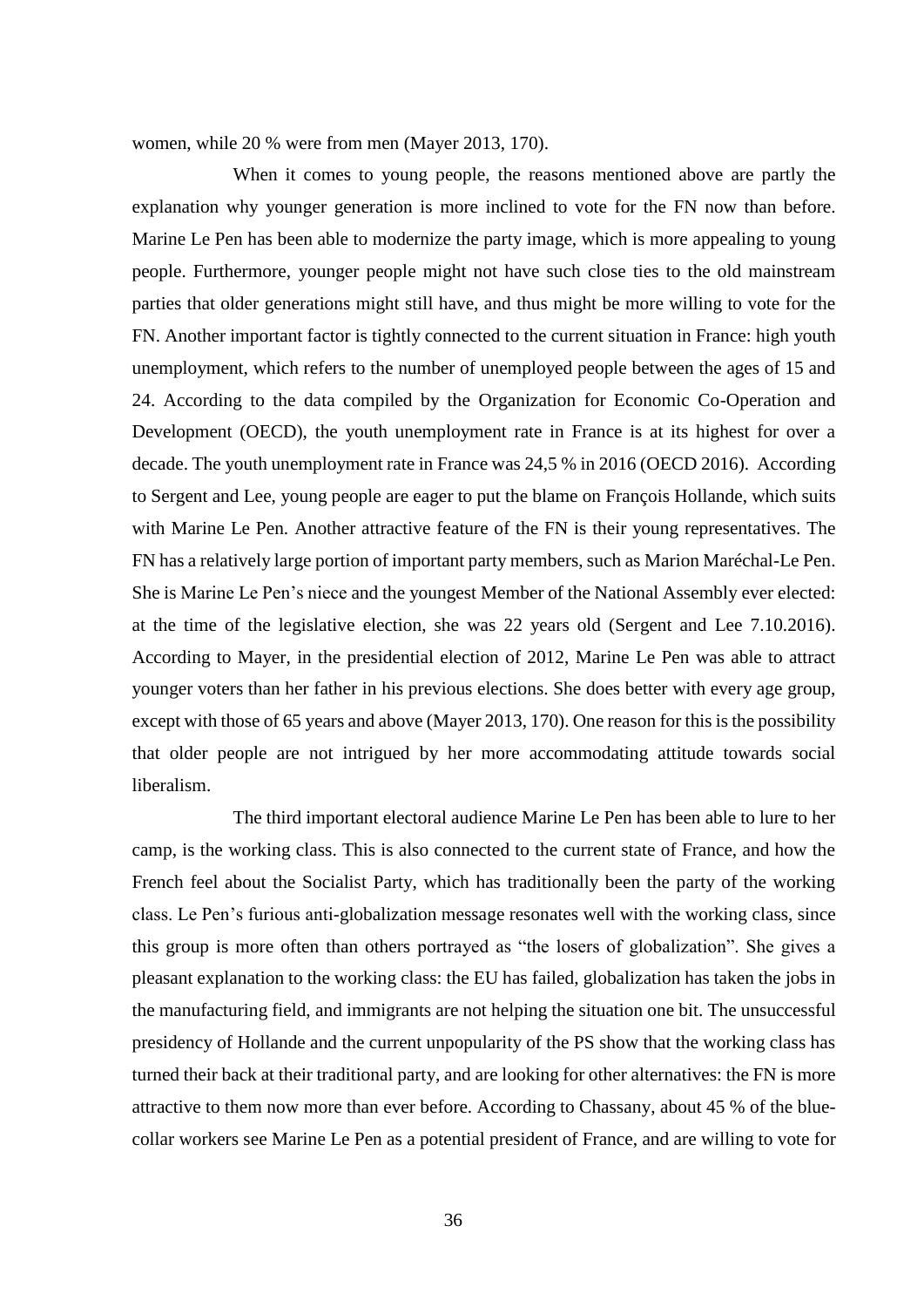her (Chassany 21.10.2016). According to Mayer, in the presidential election of 2012, Marine received a substantial support from the working class: 33 % of her voters were from the working class, making this group her largest occupational supporter group. This is much in contrast to her father, as his largest supporter group was the self-employed people, meaning small shop keepers and artisans (Mayer 2013, 170).

Even though it was already during Jean-Marie Le Pen's leadership relatively difficult to describe a stereotypical voter of the FN, now it is even harder. Marine Le Pen has been able to successfully raise popularity among various groups of people, and voting for the FN is no longer seen as a taboo. With Marine, the FN is seen as a credible and modern party that should be taken as a serious contender in the political arena. This can be seen in the following section which covers the presidential election of 2017 and what it means for France and for the EU, as well.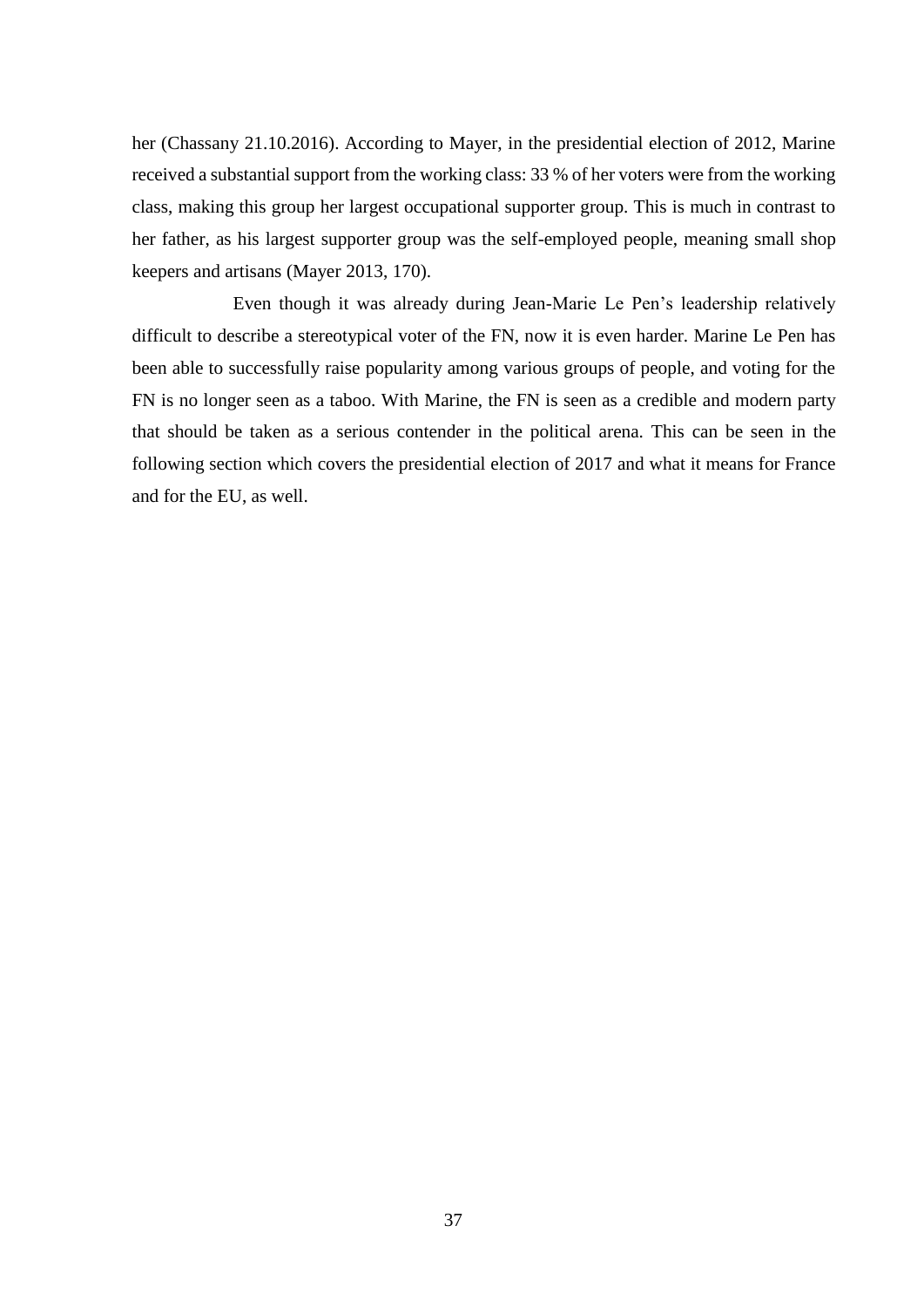### **4. THE PRESIDENTIAL ELECTION 2017**

This section covers the essential questions of the French presidential election of 2017. Firstly, the presidential election system is explained, and the main candidates are introduced. Marine Le Pen and Emmanuel Macron are paid more attention to, due to their popularity in the presidential race. France's importance in the EU is also briefly addressed, as well as the possibility of France leaving the Union. Le Pen's victory would not only be a difficult situation for the EU, but to France, too. The second subsection covers the results of the first and second rounds.

### **4.1. Preview of the presidential election**

The process of electing a President is explained in the Constitution of the Fifth Republic. The Constitution was adopted in 1958, and has since been amended over 20 times. The latest amendments concerning the process of presidential elections have taken in place in 2000 and 2008. In 2000, the length of one term was reduced to five years in contrast to previous seven years, and in 2008, it was set that a president cannot serve more than two consecutive terms. According to the Constitution of the Fifth Republic, the President of the Republic is elected by direct universal suffrage. A qualified voter must be a French citizen and at least 18 years old. If no candidate is able to receive an absolute majority of votes cast, a second round will be organized after two weeks. The two candidates who obtained the most votes in the first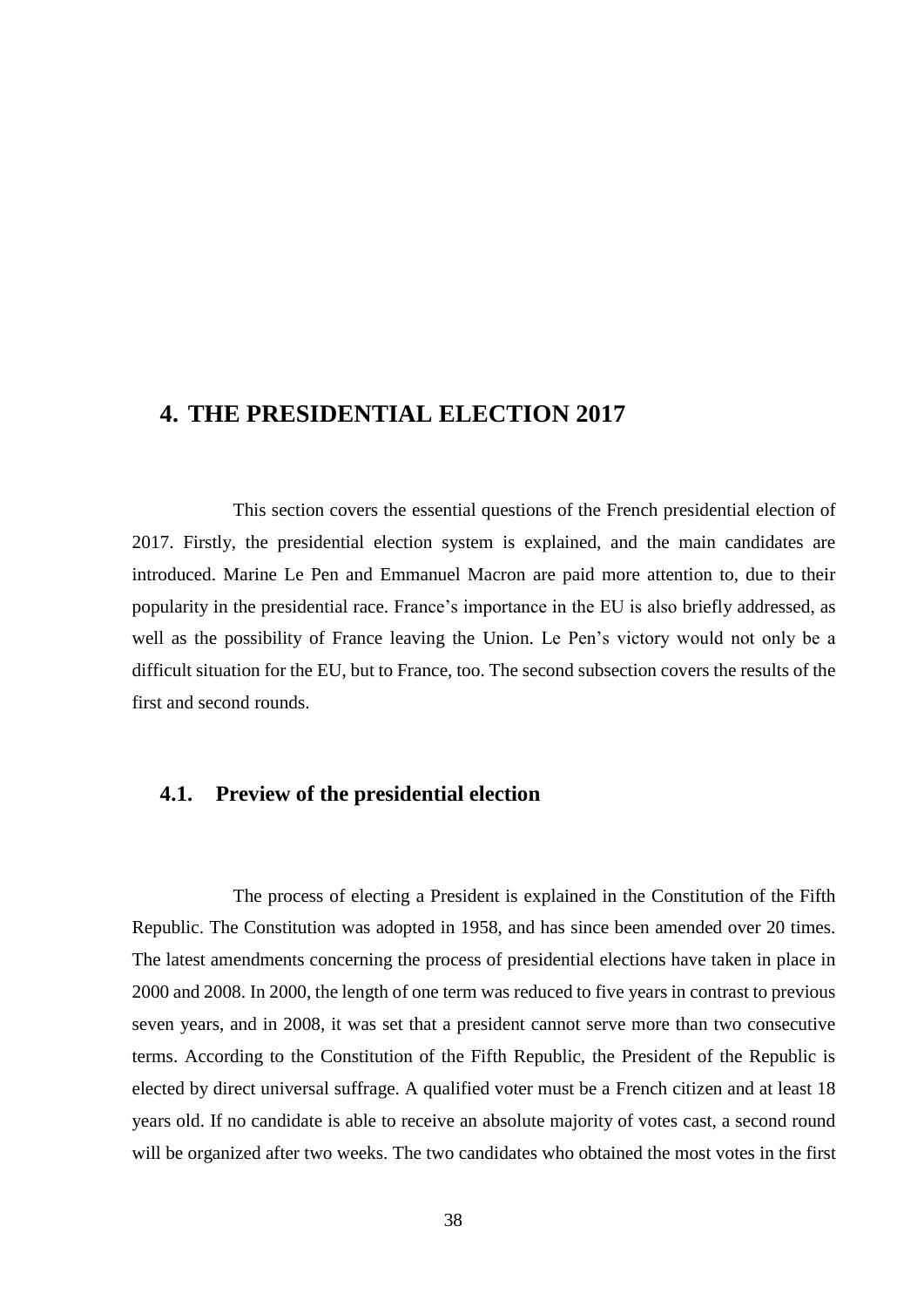round are qualified for the second round. The candidate who receives the most votes in the second round shall be the President of France (The Constitution of the Fifth Republic amended version 2008, 4). The first round of the French presidential election of 2017 was held on the  $23<sup>rd</sup>$  of April, and the second round took place on the  $7<sup>th</sup>$  of May.

Various news sources, both French and foreign, thought that this election will be a contest between right and far-right: namely, between François Fillon, who is the candidate of the Republicans, and Marine Le Pen. However, the so called "Penelopegate" was a serious setback to his campaign. *Le Canard enchaîné*, which is a weekly satirical newspaper, made a claim in one of its January editions that Fillon's wife, Penelope Fillon, would have received a considerable amount of public money by working as her husband's parliamentary assistant. However, there is no proof that she actually worked for the money. In addition, two of Fillon's children are facing similar allegations that they were also paid for non-existent jobs. François Fillon was charged with embezzlement in March. This scandal almost cost him his candidacy of the Republicans: he had already won the candidacy, but the French public was unimpressed by this behaviour that there were talks that Fillon should be replaced by someone else. Fillon, nevertheless, proclaimed his innocence and insisted that his wife and children were not paid for nothing. Whatever the case may be, Penelopegate and formal investigation caused by it, were a major blow to his campaign, since he had emphasized his honesty and integrity: for example, his early campaign slogan was "*Le courage de la vérité*", which translates into "the courage of the truth". However, Fillon did not step down, but his chances of making it to the second round were seriously damaged by the scandal, and he took the third place in the first round.

Benoît Hamon's (the candidate of the PS) popularity remained relatively low during the whole campaigning process. The unpopularity of the Socialist Party among the French public hindered Hamon's possibilities of getting enough votes in order to be qualified for the runoff, and he came the fifth in the first round. Jean-Luc Mélenchon, who ran for president as the candidate of the movement called Unbowed France (*La France insoumise*), which represents far-left, had more votes than Hamon. This is one of the reasons why the presidential election of 2017 is drastically different from the previous ones: traditionally, the mainstream parties have dominated presidential elections. Candidates of the mainstream parties, the PS and the Republicans (or its predecessors), have generally faced each other in the second round. This year, both candidates, Marine Le Pen and Emmanuel Macron who proceeded to the second round, are the leaders of their own movements, marking a historical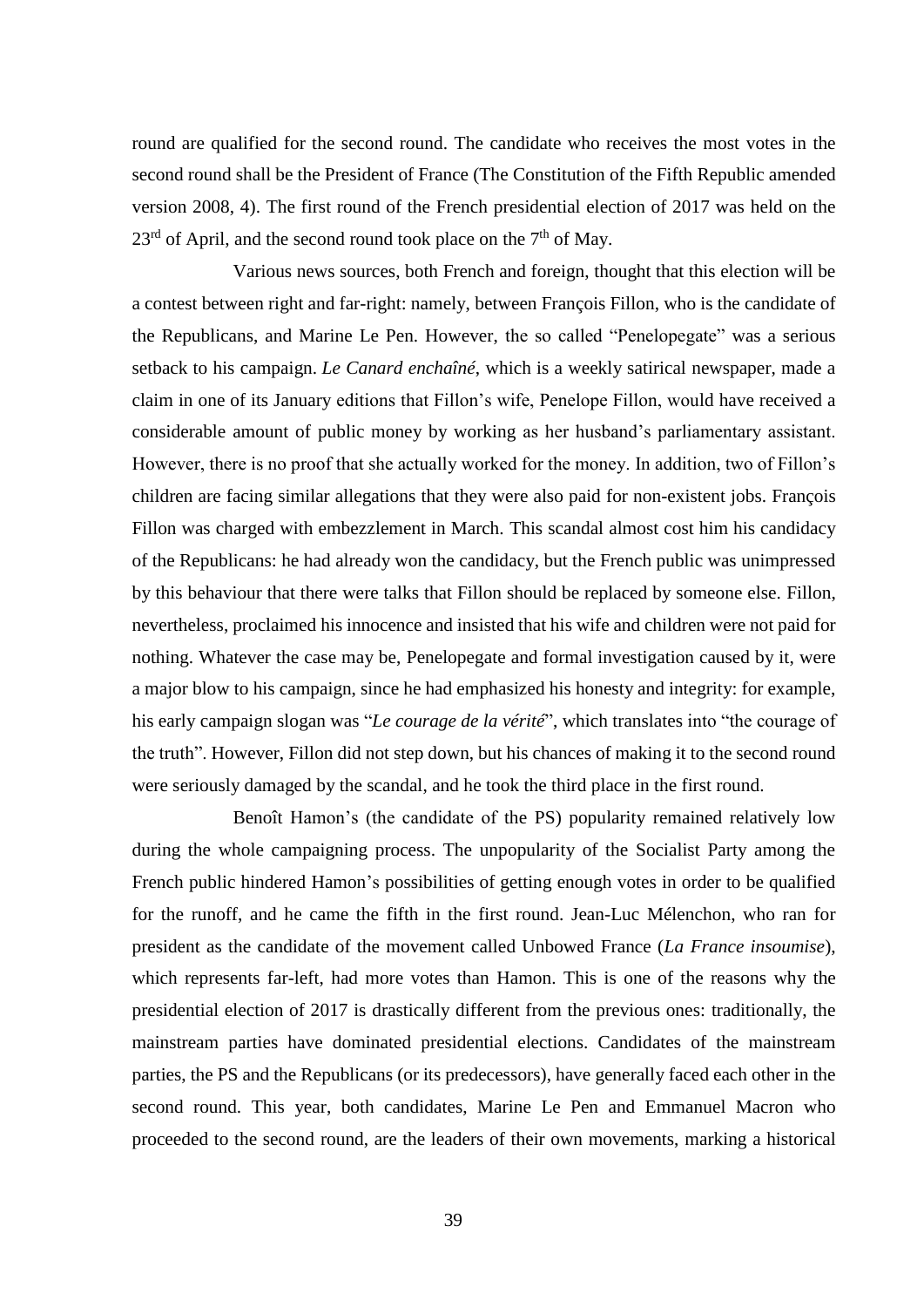moment in the history of the Fifth Republic.

Emmanuel Macron, is a former member of the Socialist Party, but in the presidential election of 2017 he is running for president as a candidate of a party he founded himself in 2016: On The Move! (*En Marche!,* EM). Macron is the youngest candidate in the race for the French presidency and he has been neck to neck with Marine Le Pen for the past couple of months. Policies that Macron advocates for are in a stark contrast with those of Le Pen: he is pro-EU, pro-globalization, and does not have as divisive an attitude towards Islam and immigrants as Le Pen. However, while their policy proposals are quite different from each other, there are certain similarities between the candidates. According to Accetti, Macron has claimed to be neither left nor right wing, like Le Pen. Both candidates have emphasised their separation from the political class, and claim to be outsiders in the race. However, it is worth noticing that both candidates are actually prominent politicians: Macron was appointed as the Minister of Economy and Finance in 2014 and served until 2016, when he founded his own party. Le Pen, on the other hand, practically inherited her position as the leader of the FN, and has been a professional politician for her whole adult life (Accetti 6.2.2017).

If Le Pen should win the presidency, it might be the end of the contemporary EU. Le Pen has promised to hold a referendum for leaving the EU, and if she succeeded to get enough support, it would have drastic consequences not only for France, but for Europe as a whole. Douglas Webber, a political science professor at INSEAD, points out that Le Pen's victory would have long-lasting consequences. He argues that the EU can survive without the UK being a part of the bloc, but not without France (Forbes 9.4.2017). France is one of the main contributors to the budget of the EU, France has the second most MEPs in the European Parliament and France's central geographical location are only a couple of demonstrations that show France's importance in the EU. If France was to leave the EU, it would weaken the Union considerably, while possibly strengthening Russia. Le Pen has said that she admires Vladimir Putin, and she does not agree with the EU's decision to impose sanctions on Russia due to the conflict in Ukraine and Russia's role in it.

Le Pen's victory would be a difficult choice for France, as well: as previously stated in this work, the structure of the French electoral system does not favour smaller parties. The Republicans (and its predecessors) and the Socialist Party have dominated the political arena. France will face another important election in summer, as the legislative election of 2017 will take place. This election will determine the composition of the National Assembly. In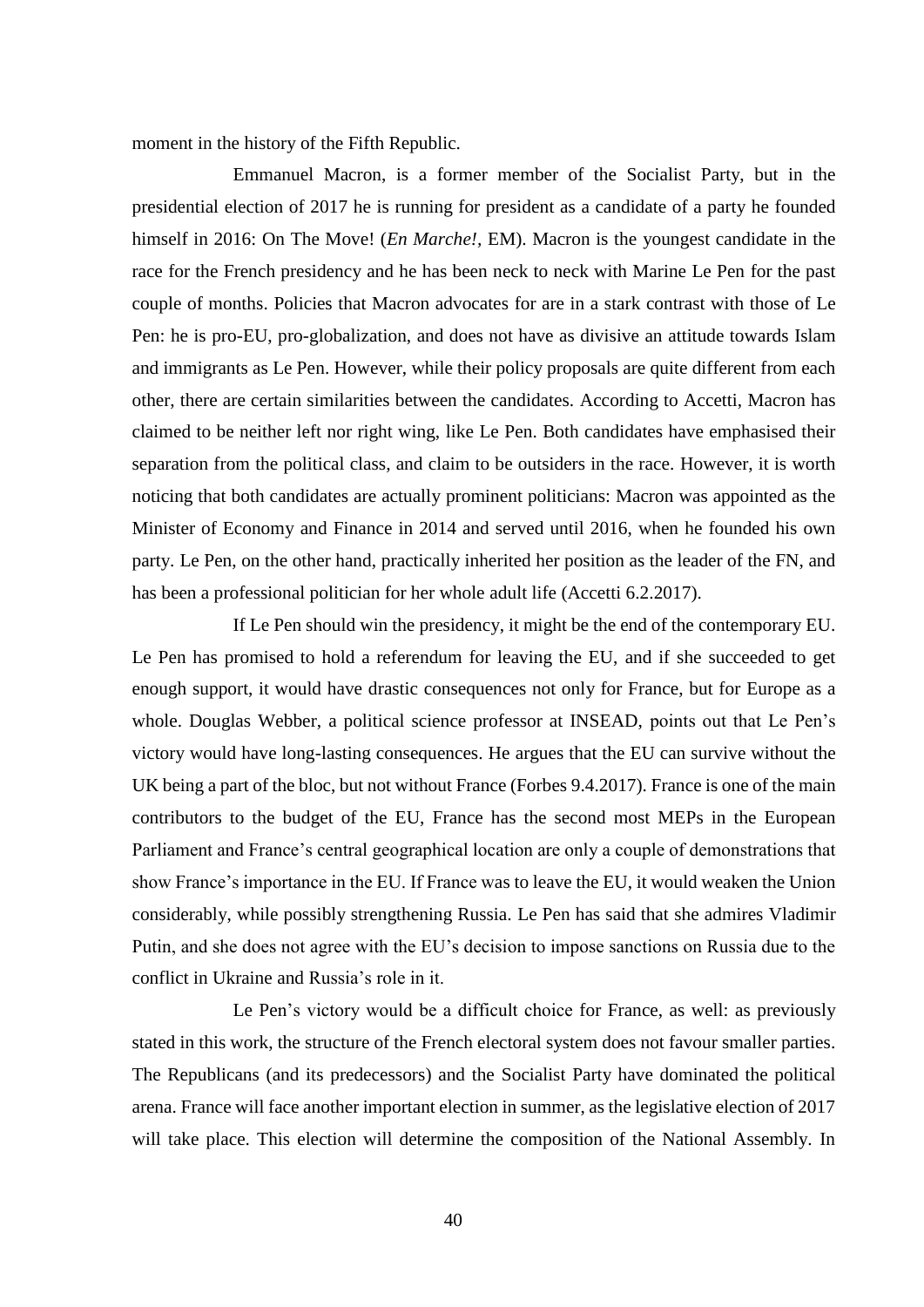theory, in order to be an effective president, he/she needs the majority in the National Assembly. Currently, the FN holds only two places in the National Assembly. While it is true that Macron does not belong to either of the mainstream parties, it is probable that he would be able to get the support of the Socialist Party, for the very least. However, Le Pen's situation is a bit different: her policies are rather far from any of the mainstream parties, and if she was to win the presidency, France would be facing an internal political chaos as a result.

### **4.2. Results of the presidential election**

The first round of the presidential election of 2017 was held on the  $23<sup>rd</sup>$  of April. The winners of the first round were Emmanuel Macron and Marine Le Pen: according to the French Ministry of the Interior, Macron came first with 24% of the votes cast and Le Pen came second with 21% of the votes. Fillon was able to attract about 20% of the votes and Mélenchon got about the same result as him. Hamon, on the other hand, got about 6% of the votes, which is a historically low result for the candidate of the PS. The voter turnout was about 78 %, which is a bit less than what it was in the previous presidential election (Ministry of the Interior 24.3.2017). Even though various pollsters show Macron to beat Le Pen in the second round with clear numbers, recent phenomena, such as Brexit and Trump's victory, have shown that polls can be deceiving. A poll published by Bloomberg, which takes an average of various surveys, shows Macron winning the race by 60% of the votes. Le Pen is forecast to receive approximately 40 % of the votes (Bloomberg 28.4.2017). However, it should be taken into consideration that there are also voters, who have decided to abstain from voting in the second round. According to Bordenet, certain voters of Fillon and Mélenchon are not pleased with the result of the first round, and have decided not vote at all on the  $7<sup>th</sup>$  of May. Many justify this decision by claiming that since Macron is the favourite to win by a large margin, it does not really matter, whether they vote or not. Others have decided to abstain from voting, because the choice is too difficult between "*hatred*" and "*maintenance of capitalism*" (Bordenet 28.4.2017).

Since Fillon and Mélenchon received a relatively high number of votes, the result of the second round depends on their voters. According to Le Monde, when Fillon conceded his defeat, he appealed to his supporters to vote for Macron in the second round. Various other prominent right-wing politicians, such as Alain Juppé, have also shown their support for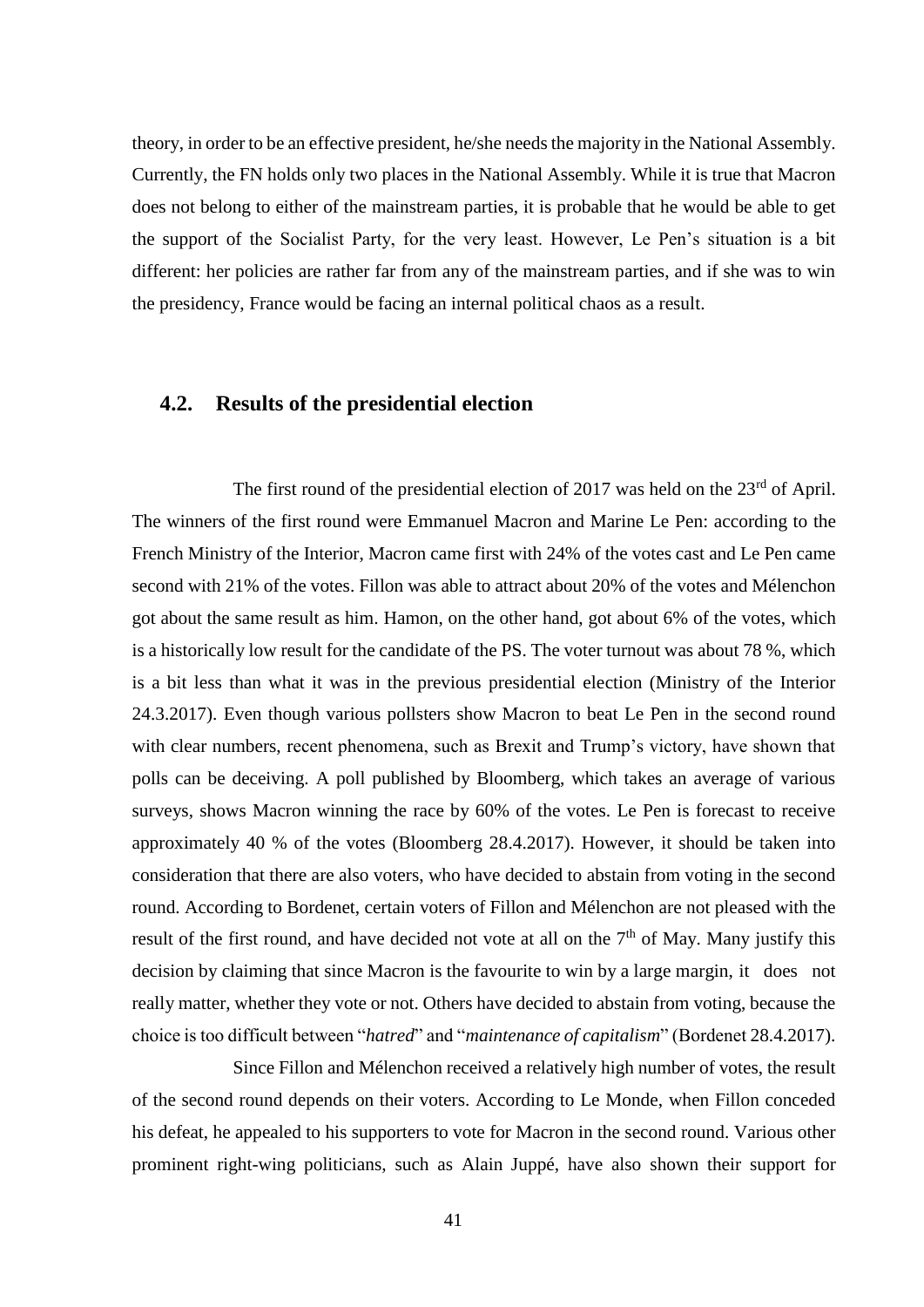Macron (Le Monde 24.4.2017a). When Mélenchon conceded his presidential race, on the other hand, he did not endorse either of the candidates (Le Monde 23.4.2017). The Socialist Party, on the other hand, supports Macron: for example, Hamon has endorsed Macron, and incumbent president François Hollande urged the French to vote for Macron, calling Le Pen "*a risk for the country*" (Le Monde 24.4.2017b).

The second round was held on the  $7<sup>th</sup>$  of May. According to the French Ministry of Interior, Macron won with a large margin, as he was able to get about 66% of the votes cast. Le Pen, on the other hand, made also a historical result for the FN, as she attracted about 34% of the votes: approximately 10 million French voted for her. The voter turnout was historically low: the voting turnout has generally been around 80%, but this year it was around 74%. Also the number of empty and invalid votes was larger than before (Ministry of the Interior 8.5.2017).

Even though Marine Le Pen lost the presidency, the election result is a victory for far-right. It is clear that the FN has a substantive number of supporters, and the party under Marine Le Pen has been able to change its image: the FN has a firm place in the French political arena. It should be noted that this presidential election was a remarkable milestone in the history of the Fifth Republic: old mainstream parties were rejected in favour of "outsiders". The next president of France will face difficult challenges both at home and abroad, since the problems France currently suffers from are not going to disappear overnight. Even though Macron was able to defeat Le Pen, it does not mean that she loses her popularity among her voters, and the party gets forgotten. On the contrary, as Nigel Farage, a British politician who was previously the leader of the UK Independence Party (UKIP), points out. He wrote a column in the Telegraph a few days prior the second round, where he argues that if Marine Le Pen loses this election, she will be victorious in the next one, which will take place in 2022 (Farage 3.5.2017). President Macron has to work hard in order to bring Le Pen's voters to his side. If he fails to do so, and France does not experience economic growth and declining unemployment during his first term, Mr. Farage's prediction might become reality. After all, both old mainstream parties, the Republicans and the Socialist Party, were rejected in favor of newer parties. The French still remember the Sarkozy and Hollande presidencies, which were not successes in the history of the Fifth Republic. If President Macron is not successful, the French might see the FN and Le Pen as the only choice they are left with.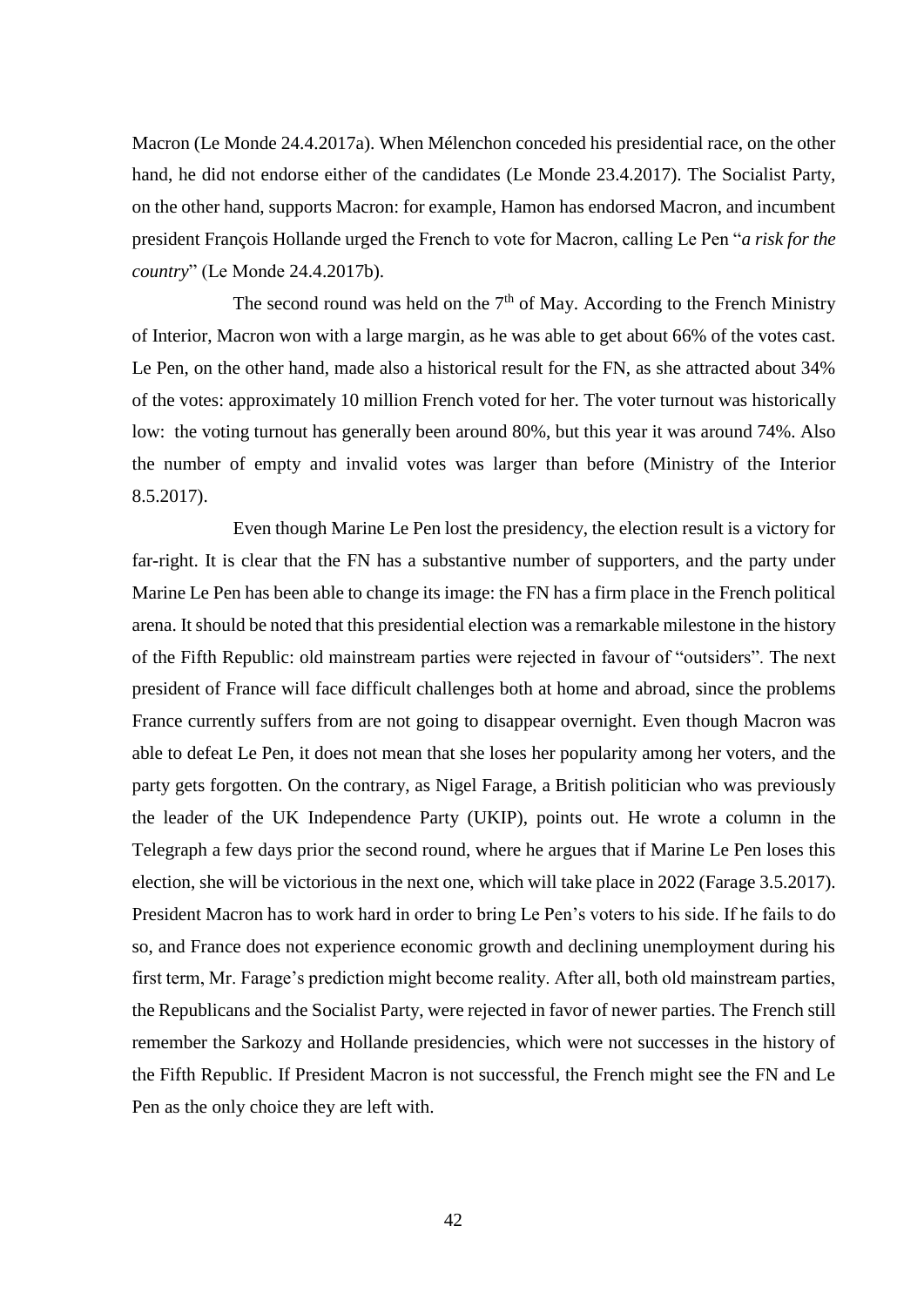### **CONCLUSION**

This Bachelor's thesis covered the reasons for the rise of the Front National in France. The falsifiable hypothesis presented in the introduction was proven true: Marine Le Pen was not elected president, but she was qualified for the second round and received a substantial number of votes. Her popularity shows that it would be a serious underestimation to claim this to be caused solely by protest votes. The FN has stepped out of the shadows of being a marginal party and has thus strengthened its position in French mainstream politics.

The surge of far right in France is a sum of various factors. Marine Le Pen has had a better marketing strategy for her party, though in reality, the party has not changed much: it still has the same core values that it had under Jean-Marie Le Pen. Nevertheless, Marine Le Pen has been able to disguise the party as something very different, by distancing both herself and the party from its founder. De-demonizing the FN has been successful, and many French see the party in a different light now that Marine Le Pen is leading it. With Marine, the FN has been able to acquire a party image that appeals to a very diversified electorate which has aided the party in its struggle for power. A strong female-leader, who stands up for women's rights appeals to female voters, since the vast majority of French women did not agree with the vision of women that the FN under Jean-Marie Le Pen advocated for and thus his electoral audience was mainly composed of men.

However, while Marine's influence on the better party image is indisputable, there are other reasons for the surge of the FN, which should be taken into consideration, as well. The presidencies of Sarkozy and Hollande aided the FN in different ways: Sarkozy legitimized the rhetoric used by the FN and eventually made a claim that the values and policies of the FN comply with those of the Fifth Republic. He also made it increasingly acceptable to target the Muslim population in France. Sarkozy's choice of language gave the French an example of a prominent, legit politician, who was able to gain support by using the rhetoric of a far-right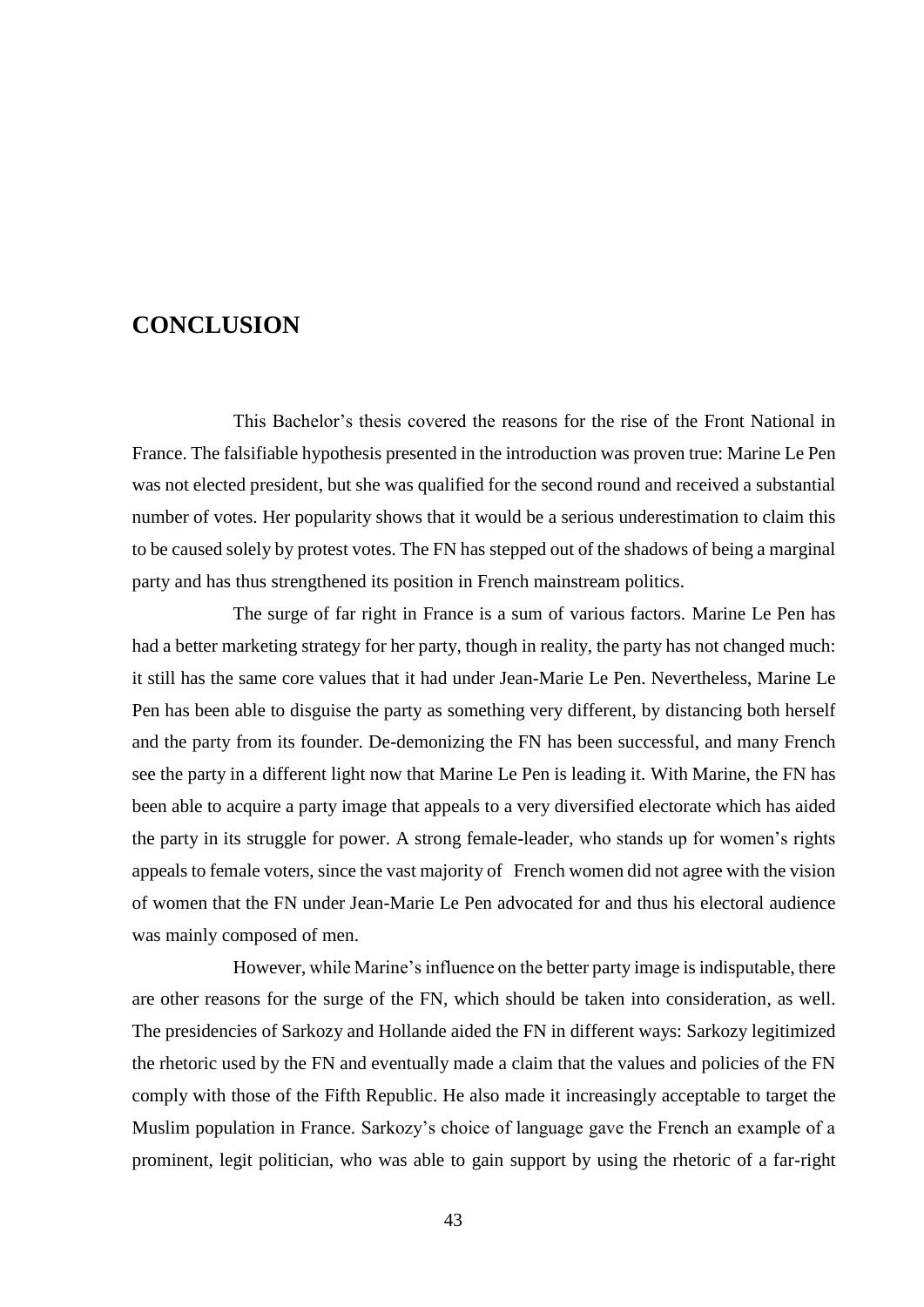movement. Hollande, on the other hand, was incapable to cope with the rising unemployment situation and stagnant economic growth, which made the population to lose their trust not only in Hollande, but in the Socialist Party as a whole. This can be seen in the new electorate of the FN, as well: the working class was first betrayed by a right-wing politician and after that by a left-wing politician. The Socialist Party has traditionally been the party of the working class, but the FN has been able to gain more and more support in the regions which were previously held by the Socialists.

All these reasons combined have made the FN more appealing to younger voters, as well. High youth unemployment, which Marine Le Pen argues to have been caused by globalization and the EU, are a pleasant explanation for younger generation. Marine's more liberal social policies have been approved by the majority of the FN's voters.

It is clear that the Front National is here to stay. Marine's success in the first round of the presidential race has proved that there is a place for a nationalistic party in the French political arena. This presidential election marks a new era in French politics in other ways, as well: for the first time in decades, mainstream parties are not represented in the second round of the presidential election. Even though Marine lost the presidency, she won in other terms: the FN got more publicity and her result in the second round was impressive, as about 10 million French voted for her. If President Macron is not able to fix the issues France suffers from, Le Pen might have a real possibility to win the presidency in the future.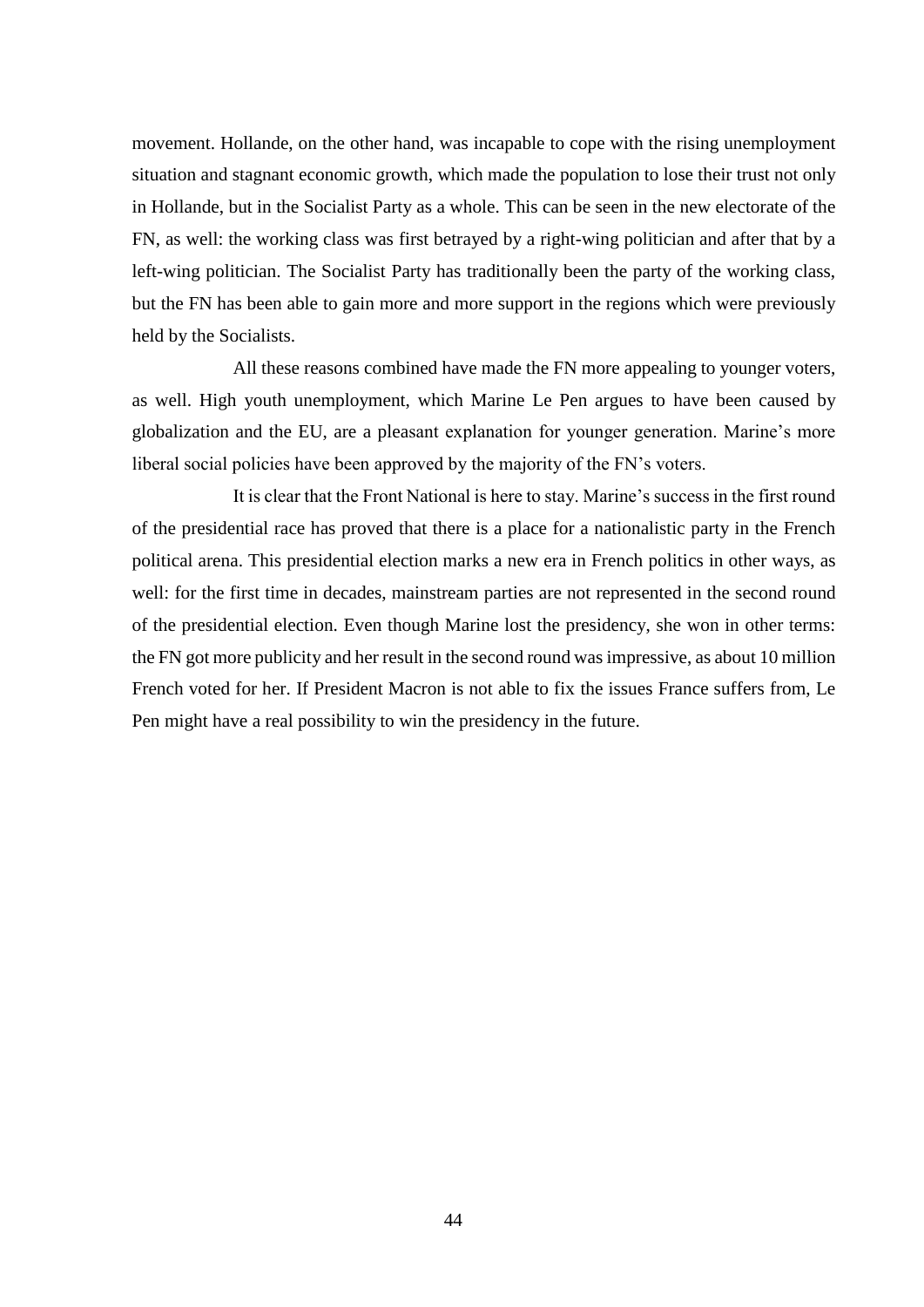### **REFERENCES**

Accetti, C. (6.2.2017). Foreign Affairs: Can France Stem the Populist Tide? https://www.foreignaffairs.com/articles/france/2017-02-06/can-france-stempopulist-tide (April 2017)

Alduy, C. (2013). The Devil's Daughter. https://www.theatlantic.com/magazine/archive/2013/10/the-devilsdaughter/309467/ (March 2017)

- Al Jazeera (21.2.2017). Marine Le Pen stirs headscarf controversy in Lebanon. http://www.aljazeera.com/news/2017/02/marine-le-pen-stirs-headscarfcontroversy-lebanon-170221150240682.html (April 2017)
- BBC (6.4.2016). France: Le Pen fined over Holocaust remarks. http://www.bbc.com/news/world-europe-35979522 (March 2017)
- BBC (18.4.2017). French election: Le Pen pledges to suspend immigration. http://www.bbc.com/news/world-europe-39625509 (April 2017)
- BBC (14.3.2017). Marine Le Pen: Is France's National Front leader far-right? http://www.bbc.co.uk/news/resources/idt-sh/marine\_le\_pen (April 2017)
- Bell, D., Gaffney, J. (2013). The Presidents of the French Fifth Republic. 1<sup>st</sup> ed. Basingstoke: Palgrave MacMillan.
- Bisserbe, N. (20.8.2015). Jean-Marie Le Pen Expelled From National Front. https://www.wsj.com/articles/jean-marie-le-pen-expelled-from-nationalfront-1440096805 (March 2017)
- Bloomberg (28.4.2017). France's 2017 Presidential Election. https://www.bloomberg.com/graphics/2017-french-election/ (April 2017)
- Bordenet, C. (28.4.2017). Vote blanc ou abstention: le difficile choix de certains électeurs entre "la haine ou l'entretien du capitalisme". http://www.lemonde.fr/election-presidentielle-2017/article/2017/04/28/votercontre-le-pen-aujourd-hui-c-est-faire-gagner-le-fn-dans-cinqans\_5119070\_4854003.html (April 2017).
- Brack, N., Startin, N. (2015). Introduction: Euroscepticism, from the margins to the mainstream. *International Political Science Review*, Vol. 36. pp. 239-249.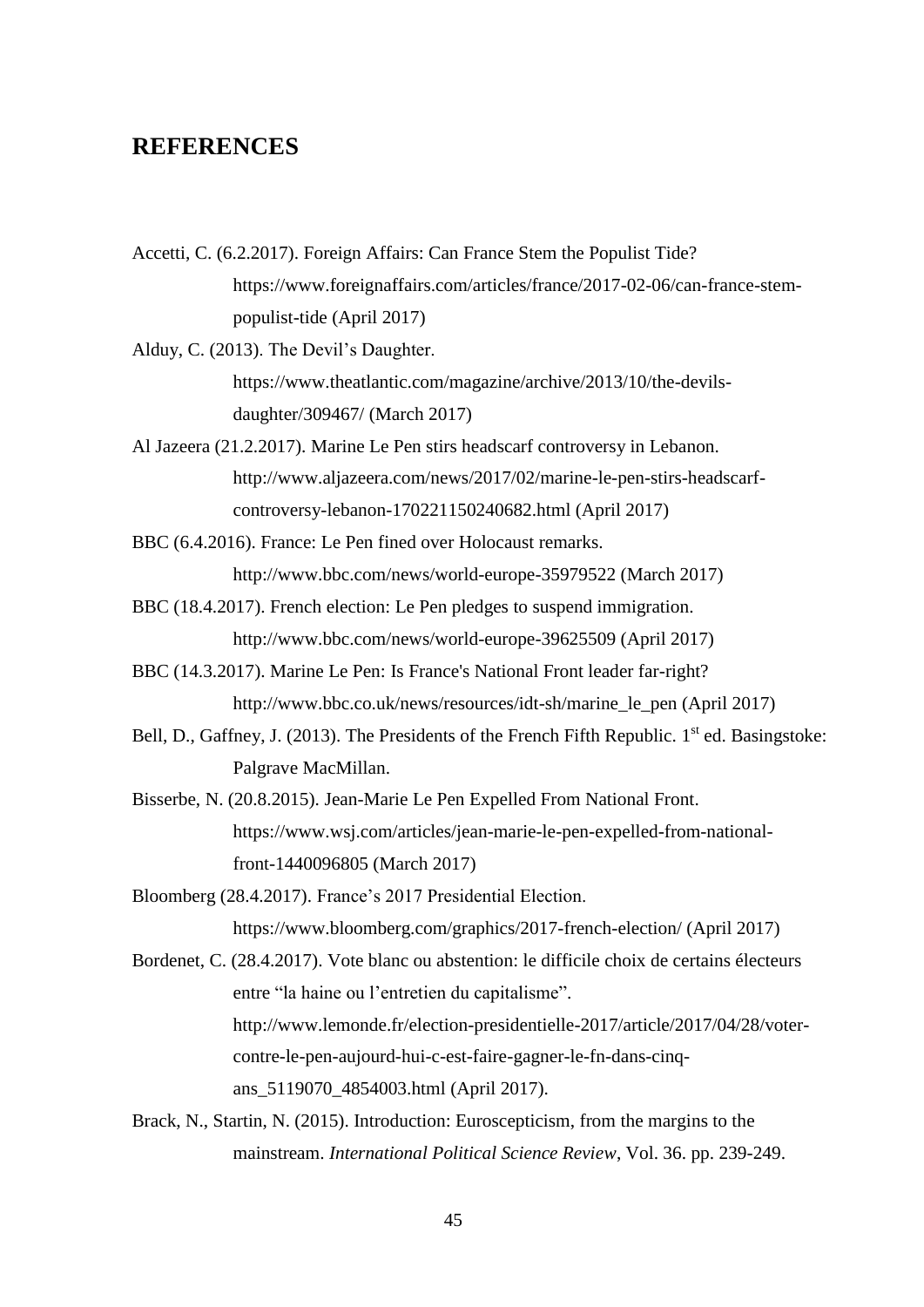- Breeden, A. (15.12.2015). French Court Acquits Marine Le Pen of Hate Speech. https://www.nytimes.com/2015/12/16/world/europe/french-court-acquitsmarine-le-pen-of-hate-speech.html (March 2017)
- Böhmer, M., Funke, C., Sachs, A., Weinelt, H., Weiß, J. (2016). Globalization Report 2016: Who benefits most from globalization? https://www.bertelsmannstiftung.de/fileadmin/files/BSt/Publikationen/ GrauePublikationen/NW\_Globalization\_Report\_2016.pdf (April 2017).
- Chassany, A. (21.10.2016). Financial Times: How France's National Front is winning working-class voters. https://www.ft.com/content/ad9502f4-8099-11e6-bc52-0c7211ef3198 (April 2017)
- Chatham House, the Royal Institute of International Affairs (7.2.2017). What Do Europeans Think About Muslim Immigration?

https://www.chathamhouse.org/expert/comment/what-do-europeans-thinkabout-muslim-immigration (April 2017).

Constitution of the Fifth Republic (1958). France's Constitution of 1958 with Amendments through 2008.

https://www.constituteproject.org/constitution/France\_2008.pdf?lang=en (April 2017)

- Crook, J. (April, 2016). La France aux Français: Continuities in French Extreme-Right Ideology from Maurice Barrès and Charles Maurras to Jean-Marie Le Pen. *Wesleyan University*, pp. 1-78.
- Der Spiegel (3.6.2014). Interview with Marine Le Pen: 'I Don't Want this European Soviet Union'.

http://www.spiegel.de/international/europe/interview-with-french-frontnational-leader-marine-le-pen-a-972925.html (April 2017)

The Economist (12.3.2015). Operation Detox.

http://www.economist.com/news/europe/21646237-national-front-surges-pollsits-leader-strives-show-reassuring-face-operation (March 2017)

Eurobarometer (Spring 2016). Public Opinion on the EU. *European Commission,* pp. 1-213.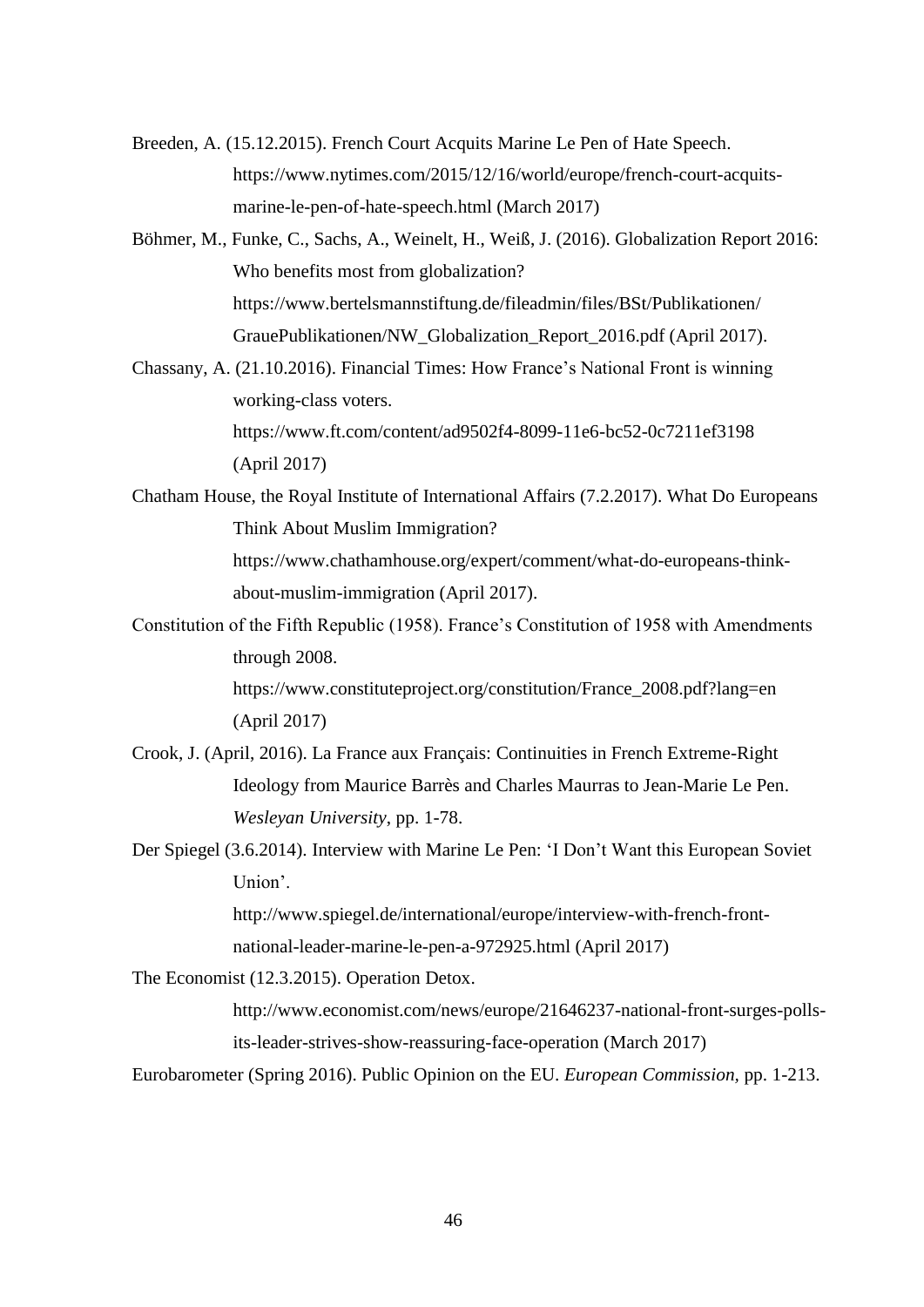- Farage, N. (3.5.2017). The Telegraph: I'm supporting Marine Le Pen, and if she fails this year, she will win in 2022. http://www.telegraph.co.uk/news/2017/05/03/supporting-marine-le-pen-failsyear-will-win-2022/ (May 2017)
- Forbes (9.4.2017). French Elections: Europe Cannot Survive If Le Pen Wins. https://www.forbes.com/sites/shelliekarabell/2017/04/09/french-electionseurope-cannot-survive-if-le-pen-wins/#7f4edf8b6f54 (April 2017)
- Gaffney, J. (2015). France in the Hollande Presidency: The Unhappy Republic.  $1<sup>st</sup>$  ed. Basingstoke: Palgrave MacMillan.
- Gastaut, Y. (2012). The "Immigration Question": Mainspring of Sarkozy's Presidency. *Contemporary French and Francophone Studies*, Vol. 16., pp. 333-346.
- Goodliffe, G. (2012). The Resurgence of the Radical Right in France From Boulangisme to the Front National. 1<sup>st</sup> ed. New York: Cambridge University Press.
- Grunberg, G. (2015). France After 2012. / Eds. Goodliffe, G. Brizzi, R. 1<sup>st</sup> ed. New York: Berghahn Books.
- Hainsworth, P. (2004). The extreme right in France: the rise and rise of Jean-Marie Le Pen's Front National. *Representation*, Vol. 40, pp. 101-114.
- Hainsworth, P. (2008). The Extreme Right in Western Europe. 1<sup>st</sup> ed. New York: Routledge.
- Halliburton, R. (24.1.2015). How Marine Le Pen is winning France's gay vote. https://www.spectator.co.uk/2015/01/how-marine-le-pen-is-winning-francesgay-vote/ (April 2017)
- Ipsos (March 2017). Élection présidentielle 2017: La place de la religion et de la laïcité dans l'élection présidentielle.

http://www.ipsos.fr/decrypter-societe/2017-03-22-presidentielle-2017-placereligion-et-laicite-dans-l-election-presidentielle (April 2017)

- Ipsos Mori (Fall 2016). Perceptions are not reality: what the world gets wrong. https://www.ipsos-mori.com/researchpublications/researcharchive/3817/ Perceptions-are-not-reality-what-the-world-gets-wrong.aspx (April 2017)
- Kantar Public (7.3.2017). Baromètre 2017 d'image du Front National. http://fr.kantar.com/opinion-publique/politique/2017/barometre-2017-d-imagedu-front-national/ (March 2017)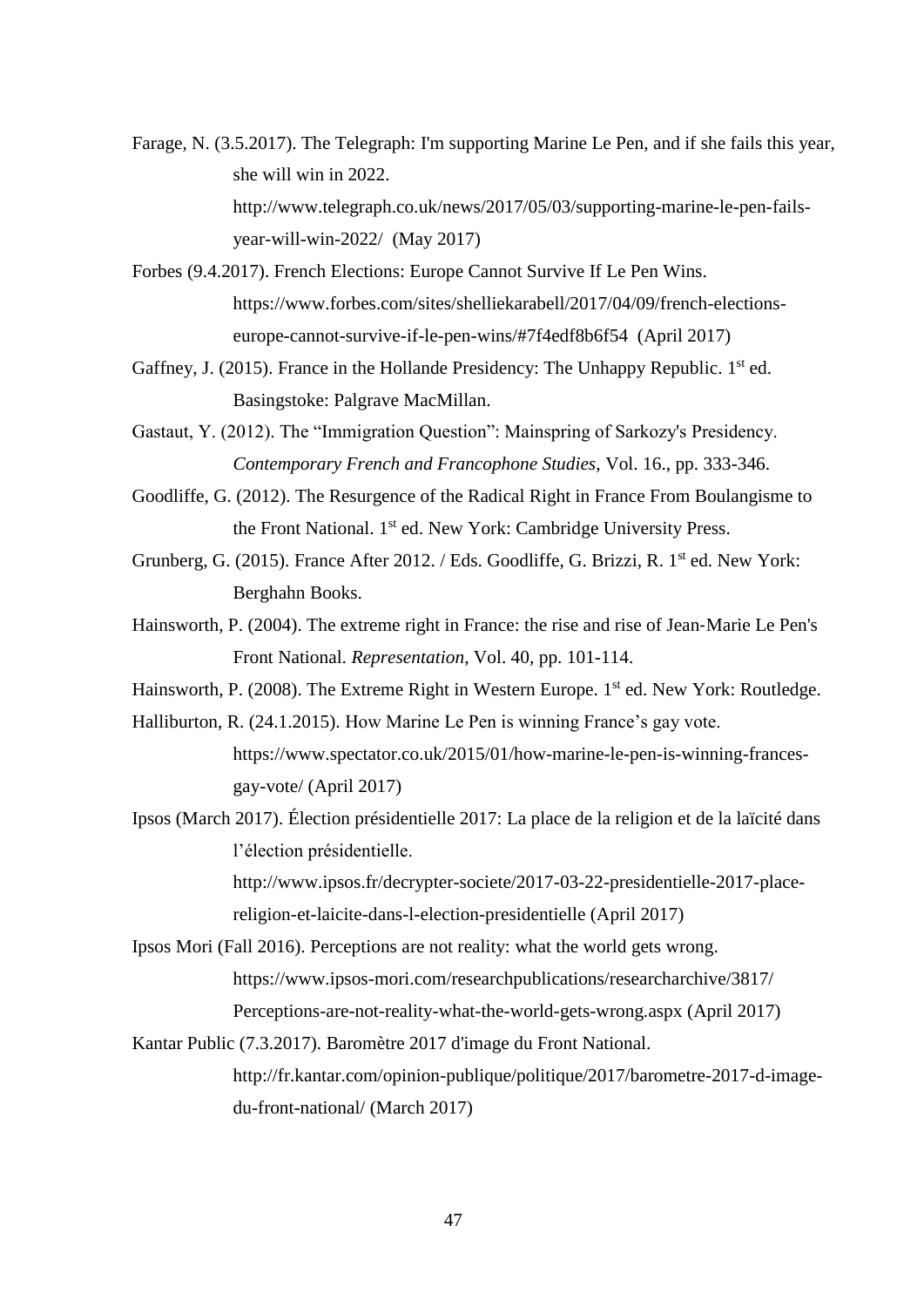Kantar TNS (2012). Cote de Confiance – Nicolas Sarkozy.

http://www.tns-sofres.com/dataviz?type=1&code\_nom=sarkozy (March 2017)

- Kantar TNS (2017a). Cote de Popularité UMP / Les Républicains. http://www.tns-sofres.com/dataviz?type=3&code\_nom=ump (March 2017)
- Kantar TNS (2017b). Cote de Confidence François Hollande http://www.tns-sofres.com/dataviz?type=1&code\_nom=hollande (May 2017)
- Kauffman, S. (6.3.2017). Le Monde: Hollande: "L'extrême droite n'a jamais été aussi haute depuis plus de 30 ans. Mais la France ne cédera pas" http://www.lemonde.fr/international/article/2017/03/06/hollande-l-extremedroite-n-a-jamais-ete-aussi-haute-depuis-plus-de-30-ans-mais-la-france-necedera -pas\_5089684\_3210.html (March 2017)
- Knapp, A. (2013). A Paradoxical Presidency: Nicolas Sarkozy, 2007-2012. *Parliamentary Affairs*, Vol. 66. pp. 33-51.
- Kuhn, R. (2014). Mister Unpopular: François Hollande and the Exercise of Presidential Leadership, 2012–14. *Modern and Contemporary France*, Vol. 22. pp. 435-457.
- Le Monde (24.4.2017a). Présidentielle 2017: á droite, tous (ou presque) derrière Macron. http://www.lemonde.fr/election-presidentielle-2017/video/2017/04/24/ presidentielle-2017-a-droite-tous-ou-presque-appellent-a-voter-pour-emmanuelmacron\_5116124\_4854003.html (April 2017)
- Le Monde (24.4.2017b). François Hollande: "Je voterai Emmanuel Macron". http://www.lemonde.fr/election-presidentielle-2017/article/2017/04/24/francoishollande-je-voterai-emmanuel-macron-celui-qui-defend-des-valeurs-permettantle-rassemblement-des-francais\_5116611\_4854003.html (April 2017)
- Le Monde (23.4.2017). Présidentielle 2017 : Jean-Luc Mélenchon ne donne pas de consigne de vote pour le second tour.

http://www.lemonde.fr/election-presidentielle-2017/video/2017/04/23/ presidentielle-2017-jean-luc-melenchon-ne-donne-pas-de-consigne-de-votepour-le-second-tour\_5116065\_4854003.html (April 2017)

Le Pen, M. (2017). Engagements Présidentiels de Marine Le Pen. https://www.marine2017.fr/wp-content/uploads/2017/02/projet-presidentielmarine-le-pen.pdf (March 2017)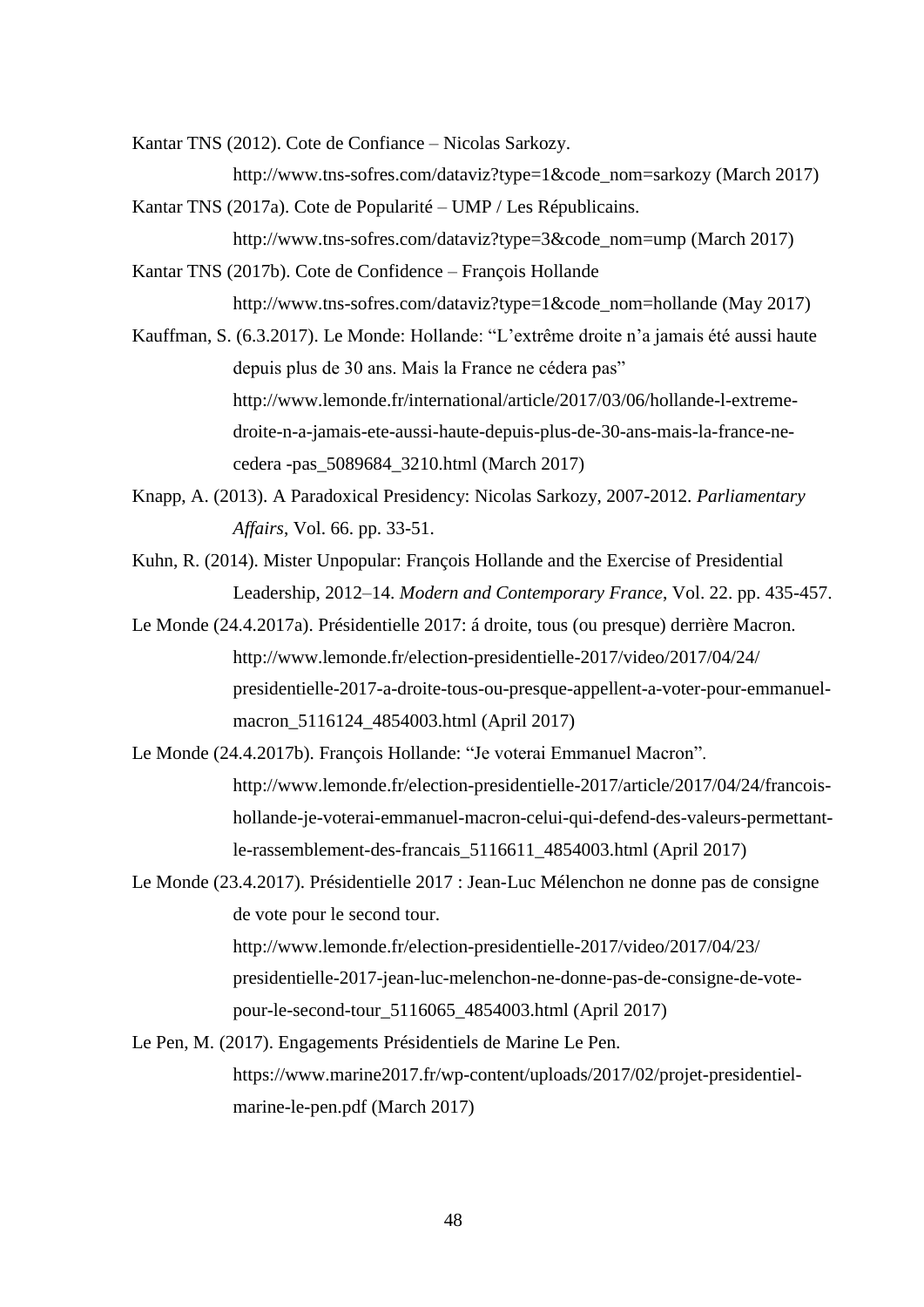- The Local (18.4.2017). 'Give us France back': Le Pen delights frenzied crowd in Paris with anti-immigration speech. https://www.thelocal.fr/20170418/le-pen-immigration-has-been-a-tragedy-forfrance (April 2017)
- Mayer, N., Sineau, M. (2002). France: the Front National. *Research Gate.* pp. 1-64.
- Mayer, N. (2013). From Jean-Marie to Marine Le Pen: Electoral Change on the Far Right. *Parliamentary Affairs*, Vol. 60, pp. 160-178.
- Ministère de l'Intérieur (24.4.2017). Election présidentielle 2017 : résultats globaux du premier tour.

http://www.interieur.gouv.fr/Elections/Election-presidentielle-2017/Electionpresidentielle-2017-resultats-globaux-du-premier-tour (April 2017)

Ministère de l´Intérieur (8.5.2017). Résultats globaux du second tour de l'élection du Président de la République 2017. http://www.interieur.gouv.fr/Actualites/Communiques/Resultats-globaux-du-

second-tour-de-l-election-du-President-de-la-Republique-2017 (May 2017)

- Mondon, A. (2014). Nicolas Sarkozy's legitimization of the Front National: background and perspectives. *Patterns of Prejudice*, Vol. 47, pp. 22-40
- Mondon, A. (2013). The Front National in the Twenty-First Century: From Pariah to Republican Democratic Contender? *Modern & Contemporary France*, Vol. 22, pp. 301-320.
- Morini, M. (2017). Front National and Lega Nord: two stories of the same Euroscepticism. *European Politics and Society*, Vol. 11, pp.1-20.
- Müller, J. (2016). What Is Populism? 1<sup>st</sup> ed. Philadelphia: University of Pennsylvania Press.
- OECD (2016). Youth Unemployment Rate France.

https://data.oecd.org/unemp/youth-unemployment-rate.htm (April 2017)

- Panizza, F. (2005). Populism and the Mirror of Democracy. 1<sup>st</sup> ed. London: Verso.
- Pew Research Center (7.6.2016). Euroskepticism Beyond Brexit.

http://www.pewglobal.org/2016/06/07/euroskepticism-beyond-brexit/ (April 2017)

Politico (5.2.2017). Marine Le Pen makes globalization the enemy. http://www.politico.eu/article/marine-le-pen-globalization-campaign-launchfrench-politics-news-lyon-islam/ (April 2017)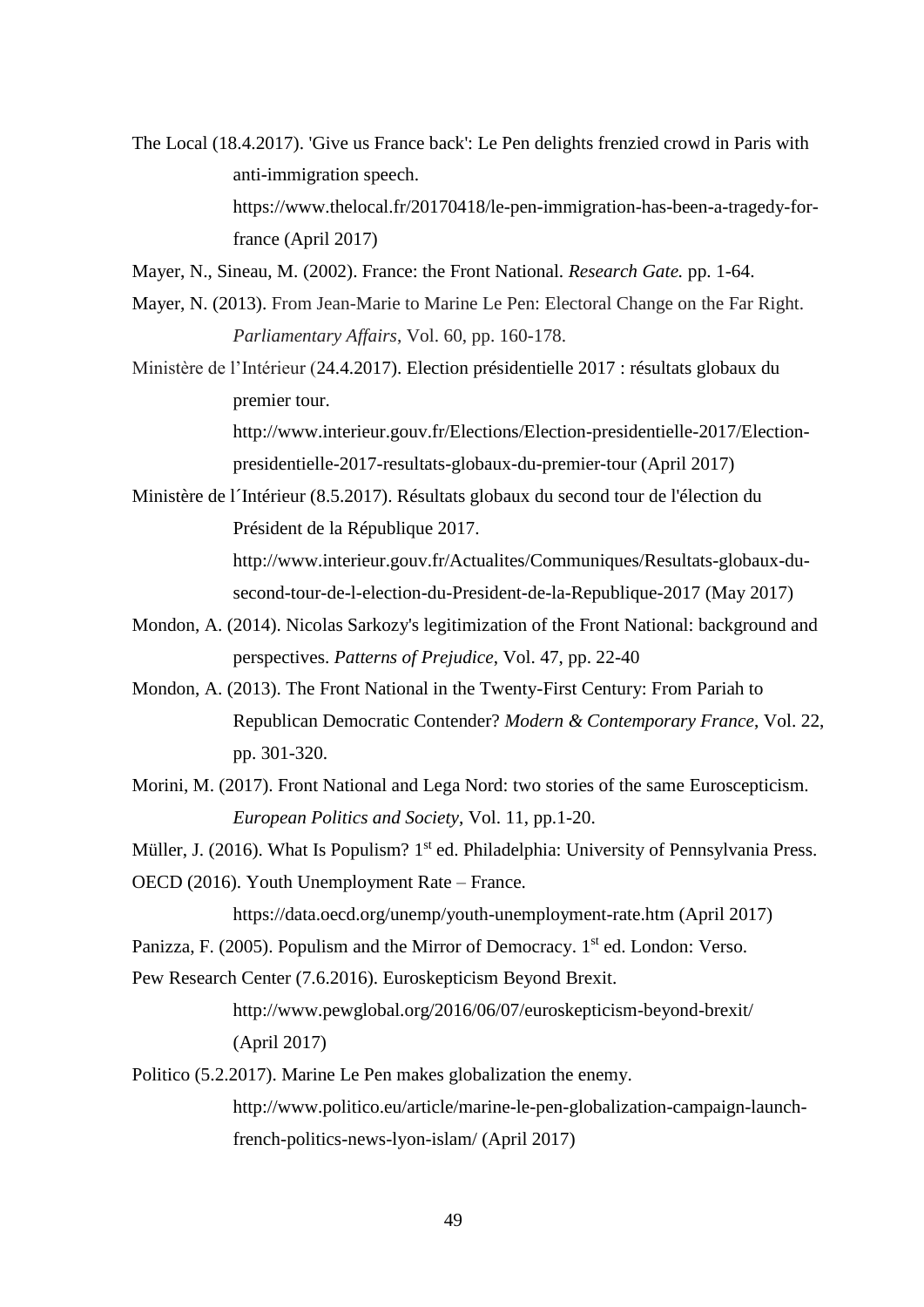- Politico (16.7.2016). Marine Le Pen: Nice attacks proof of Islamic fundamentalism's rise. http://www.politico.eu/article/marine-le-pen-bastille-day-nice-attacks-proof-ofislamic-fundamentalisms-rise/ (April 2017)
- Reungoat, E. (2015). Mobilizing Europe in national competition: The case of the French Front National. *International Political Science Review*, Vol. 36, pp. 296-310.
- Reuters (16.9.2011). France bans street prayers. http://www.reuters.com/article/us-france-muslims-idUSTRE78F4CC20110916 (March 2017)
- Reuters (27.3.2017). France's Le Pen says the EU 'will die', globalists to be defeated. http://www.reuters.com/article/us-france-election-le-pen-euroidUSKBN16X0FO (Apri 2017)
- Reuters (2.4.2017). Euro is a 'knife in the ribs' of the French says Le Pen. http://www.reuters.com/article/us-france-election-le-pen-idUSKBN1740N6 (April 2017)
- Reuters (17.4.2017). 'I will protect you!' Le Pen tells voters ahead of presidential election. http://www.reuters.com/article/us-france-election-pen-idUSKBN17J1FU (April 2017)
- Sergent, C., Lee, K. (7.10.2016). Foreign Policy: Marine Le Pen's Youth Brigade http://foreignpolicy.com/2016/10/07/marine-le-pens-youth-brigade-nationalfront-young-voters-france/ (April 2017)
- Shields, J. (2011). Radical or not so Radical? Tactical Variation in Core Policy Formation by the Front National. *French Politics, Culture & Society*, Vol. 29, pp. 78-100.
- Shuster, S. (23.1.2017). Time: Europe's Far-Right Leaders Unite at Dawn of the Trump Era. http://time.com/4643051/donald-trump-european-union-koblenz/ (April 2017)
- Stockemer, D. (2016). The "new" ideology of the Front National (FN) under Marine Le Pen: A slight change with a big impact. School of Political Studies, University of Ottawa, pp. 1-18.
- Stockemer, D. (2017). The Front National in France: Continuity and Change Under Jean-Marie Le Pen and Marine Le Pen. 1<sup>st</sup> ed. Ottawa: Springer International Publishing.